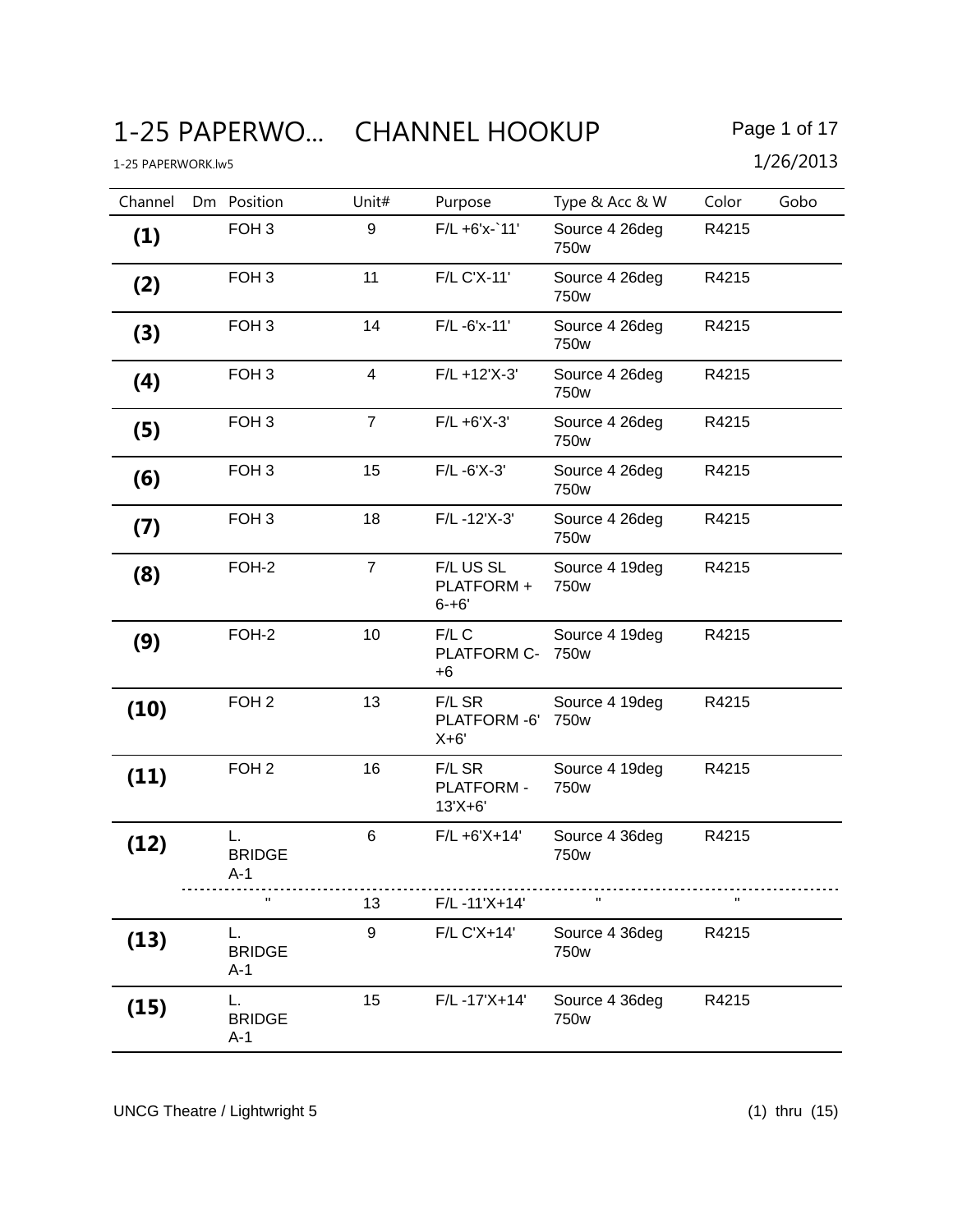# 1-25 PAPERWO... CHANNEL HOOKUP Page 2 of 17

| Channel | Dm Position                  | Unit#          | Purpose                               | Type & Acc & W                     | Color      | Gobo |
|---------|------------------------------|----------------|---------------------------------------|------------------------------------|------------|------|
| (31)    | FOH <sub>3</sub>             | 10             | $F/L + 6'X-11'$                       | Source 4 26deg<br>750w             | R64        |      |
| (32)    | FOH <sub>3</sub>             | 12             | F/L C'X-11'                           | Source 4 26deg<br>750w             | R64        |      |
| (33)    | FOH <sub>3</sub>             | 13             | F/L-6'X3'                             | Source 4 26deg<br>750w             | R64        |      |
| (34)    | FOH <sub>3</sub>             | 5              | $F/L + 12'X-3'$                       | Source 4 26deg<br>750w             | <b>R64</b> |      |
| (35)    | FOH <sub>3</sub>             | 8              | $F/L + 6'X-3'$                        | Source 4 26deg<br>750w             | R64        |      |
| (36)    | FOH <sub>3</sub>             | 17             | $F/L - 6'X - 3'$                      | Source 4 26deg<br>750w             | R64        |      |
| (37)    | FOH <sub>3</sub>             | 19             | F/L-12'X-3'                           | Source 4 26deg<br>750w             | R64        |      |
| (38)    | FOH <sub>2</sub>             | 8              | F/L US SL<br>PLATFORM +<br>$6'X + 6'$ | Source 4 19deg<br>750w             | R64        |      |
| (39)    | FOH <sub>2</sub>             | 11             | $F/L$ C<br>PLATFORM C'<br>$X+6'$      | Source 4 19deg<br>750 <sub>w</sub> | R64        |      |
| (40)    | FOH <sub>2</sub>             | 14             | F/L SR<br>PLATFORM-6'<br>$X+6'$       | Source 4 19deg<br>750 <sub>w</sub> | R64        |      |
| (41)    | FOH-2                        | 17             | F/L SR<br>PLATFORM -<br>$13'X + 6'$   | Source 4 19deg<br>750w             | R64        |      |
| (42)    | L.<br><b>BRIDGE</b><br>A-1   | $\overline{7}$ | $F/L + 6'X + 14'$                     | Source 4 36deg<br>750w             | R64        |      |
| (43)    | L.<br><b>BRIDGE</b><br>$A-1$ | 10             | F/L C'X+14'                           | Source 4 36deg<br>750w             | R64        |      |
| (44)    | L.<br><b>BRIDGE</b><br>$A-1$ | 13             | $F/L - 11'X + 14'$                    | Source 4 36deg<br>750w             | R64        |      |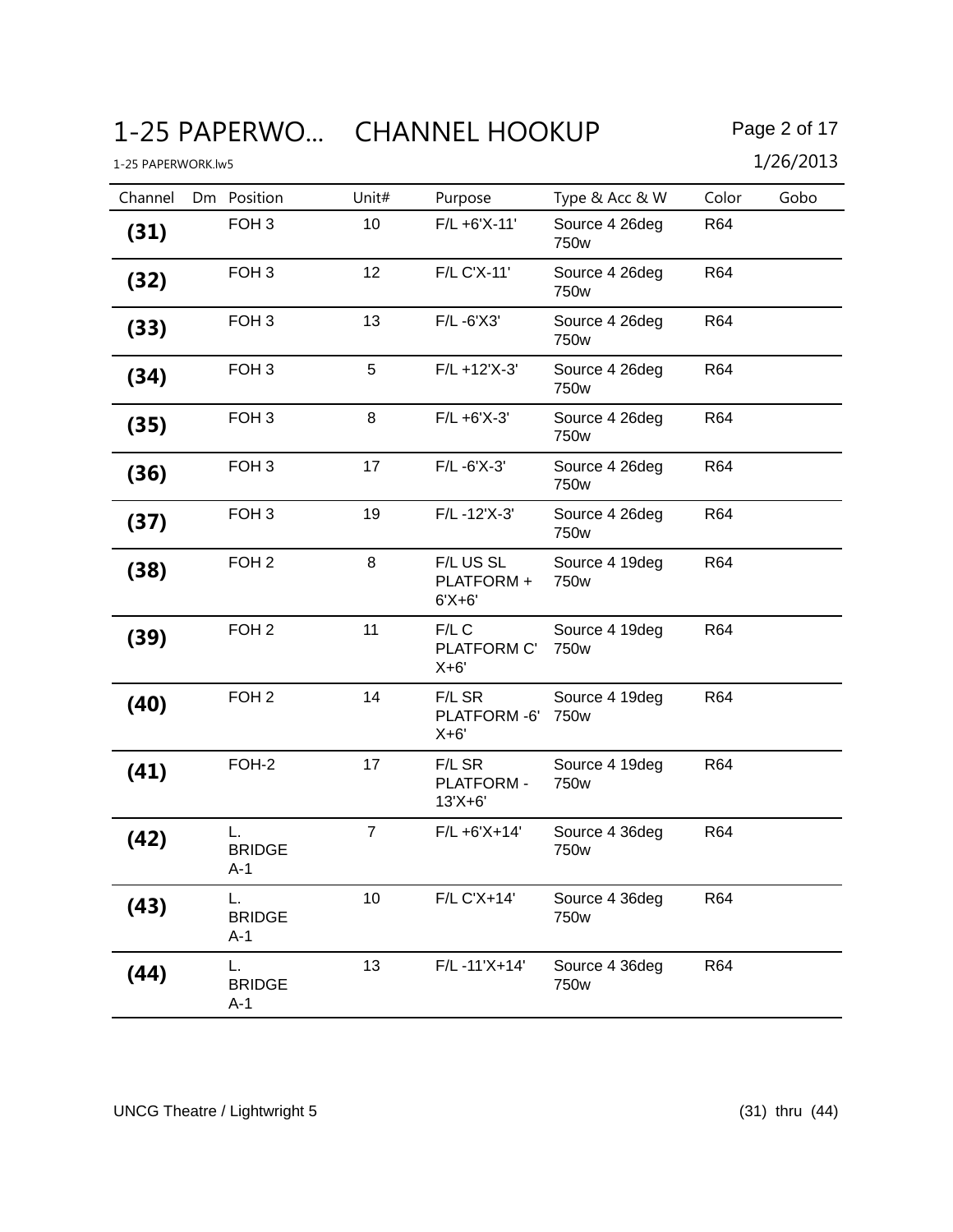# 1-25 PAPERWO... CHANNEL HOOKUP Page 3 of 17

| Channel | Dm Position                  | Unit#          | Purpose           | Type & Acc & W         | Color            | Gobo |
|---------|------------------------------|----------------|-------------------|------------------------|------------------|------|
| (45)    | L.<br><b>BRIDGE</b><br>$A-1$ | 16             | F/L-17'X+14'      | Source 4 36deg<br>750w | R64              |      |
| (51)    | FOH ADD<br><b>PIPE</b>       | 3              | B/L +5'X-8'       | Source 4 36deg<br>575w | R <sub>132</sub> |      |
| (52)    | FOH ADD<br><b>PIPE</b>       | 5              | <b>B/L C'X-8'</b> | Source 4 36deg<br>575w | R <sub>132</sub> |      |
| (53)    | FOH ADD<br><b>PIPE</b>       | 8              | $B/L - 6x-8$      | Source 4 36deg<br>575w | R132             |      |
|         | L.<br><b>BRIDGE B</b>        | 5              | B/L +12'XC'       |                        | $\mathbf H$      |      |
| (54)    | L.<br><b>BRIDGE B</b>        | $\overline{7}$ | B/L +10X-2        | Source 4 36deg<br>575w | R <sub>132</sub> |      |
| (55)    | L.<br><b>BRIDGE B</b>        | 8              | $B/L + 5X-2$      | Source 4 36deg<br>575w | R <sub>132</sub> |      |
| (56)    | L.<br><b>BRIDGE</b><br>$A-1$ | 11             | $B/L - 5X-2$      | Source 4 36deg<br>575w | R <sub>132</sub> |      |
|         | <b>BRIDGE B</b>              | 10             | B/LC'X-2'         | $\mathbf H$            | $\mathbf H$      |      |
| (57)    | L.<br><b>BRIDGE</b><br>$A-1$ | 13             | B/L-10'X-2'       | Source 4 36deg<br>575w | R132             |      |
| (58)    | L.<br><b>BRIDGE B</b>        | 15             | B/L-16'X-2'       | Source 4 36deg<br>575w | R132             |      |
| (59)    | 2nd ELEC                     | 5              | B/L +8'X+6'       | Source 4 36deg<br>575w | R132             |      |
| (60)    | 2nd ELEC                     | $\overline{7}$ | B/L +5'X+6'       | Source 4 36deg<br>575w | R132             |      |
| (61)    | 2nd ELEC                     | 9              | <b>B/L C'X+6</b>  | Source 4 36deg<br>575w | R <sub>132</sub> |      |
|         | π                            | 11             | BL-6'X+6'         |                        |                  |      |
| (62)    | 2nd ELEC                     | 13             | B/L-10'X+6'       | Source 4 36deg<br>575w | R <sub>132</sub> |      |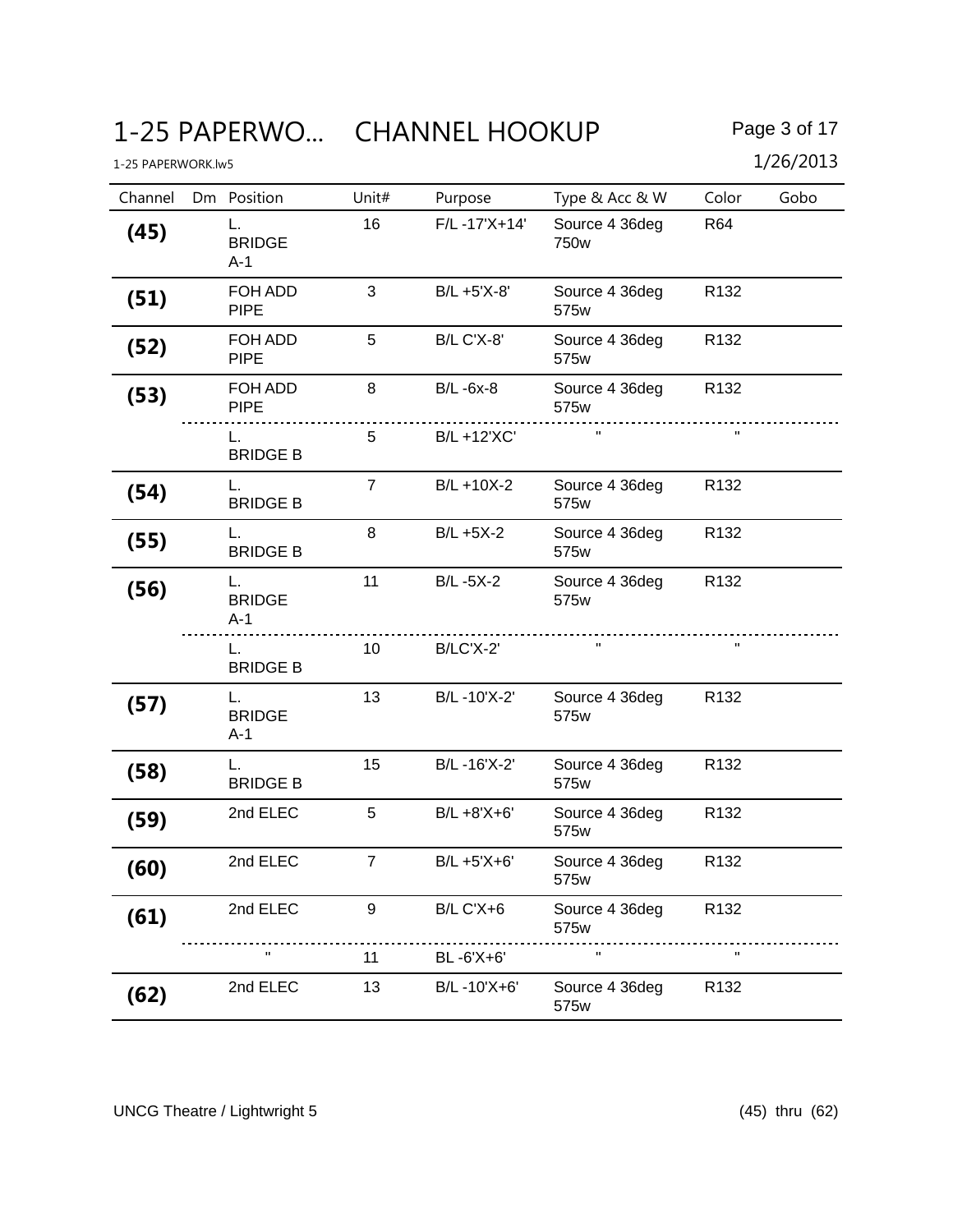# 1-25 PAPERWO... CHANNEL HOOKUP Page 4 of 17

| Channel | Dm Position                  | Unit#          | Purpose                                | Type & Acc & W         | Color            | Gobo |
|---------|------------------------------|----------------|----------------------------------------|------------------------|------------------|------|
| (63)    | 2nd ELEC                     | 15             | B/L-14'X+6'                            | Source 4 36deg<br>575w | R132             |      |
| (64)    | 3RD ELEC                     | $\overline{7}$ | B/L+4'x+14'                            | Source 4 36deg<br>575w | R <sub>132</sub> |      |
| (65)    | 3RD ELEC                     | 10             | <b>B/L C'X+14'</b>                     | Source 4 36deg<br>575w | R <sub>132</sub> |      |
|         |                              | 12             | BL-4'X+14'                             | $\mathbf{H}$           | $\mathbf{H}$     |      |
| (66)    | 2nd ELEC                     | 15             | BL-8'X+14'                             | Source 4 36deg<br>575w | R <sub>132</sub> |      |
| (71)    | FOH ADD<br><b>PIPE</b>       | $\overline{2}$ | B/L WASH +6'<br>$X-8'$                 | 8" Fres 1.5kw          | R3409            |      |
| (72)    | FOH ADD<br><b>PIPE</b>       | 6              | <b>B/L WASH C'</b><br>$X-8'$           | 8" Fres 1.5kw          | R3409            |      |
| (73)    | FOH ADD<br><b>PIPE</b>       | $\overline{7}$ | B/L WASH -6'<br>$X-8'$                 | 8" Fres 1.5kw          | R3409            |      |
| (74)    | L.<br><b>BRIDGE</b><br>$A-1$ | 3              | B/L WASH +<br>13'X-2'                  | 8" Fres 1.5kw          | R3408            |      |
| (75)    | L.<br><b>BRIDGE</b><br>A-1   | 14             | B/L WASH -13' 8" Fres 1.5kw<br>$X-2'$  |                        | R3408            |      |
| (76)    | 2nd ELEC                     | 6              | B/L WASH +8'<br>$X+3'$                 | 8" Fres 1.5kw          | R3408            |      |
| (77)    | 2nd ELEC                     | 10             | <b>B/L WASH C'</b><br>$X+3'$           | 8" Fres 1.5kw          | R3408            |      |
| (78)    | 2nd ELEC                     | 12             | B/L WASH -8' 8" Fres 1.5kw<br>$x+3'$   |                        | R3408            |      |
| (79)    | 2nd ELEC                     | 16             | B/L WASH -<br>$14X + 3'$               | 8" Fres 1.5kw          | R3408            |      |
| (80)    | 3RD ELEC                     | 8              | B/L WASH +2'<br>$X+12'$                | 8" Fres 1.5kw          | R3408            |      |
| (81)    | 3RD ELEC                     | 13             | B/L WASH -5'<br>$X+12'$                | 8" Fres 1.5kw          | R3408            |      |
| (82)    | 3RD ELEC                     | 16             | B/L WASH -11' 8" Fres 1.5kw<br>$X+12'$ |                        | R3408            |      |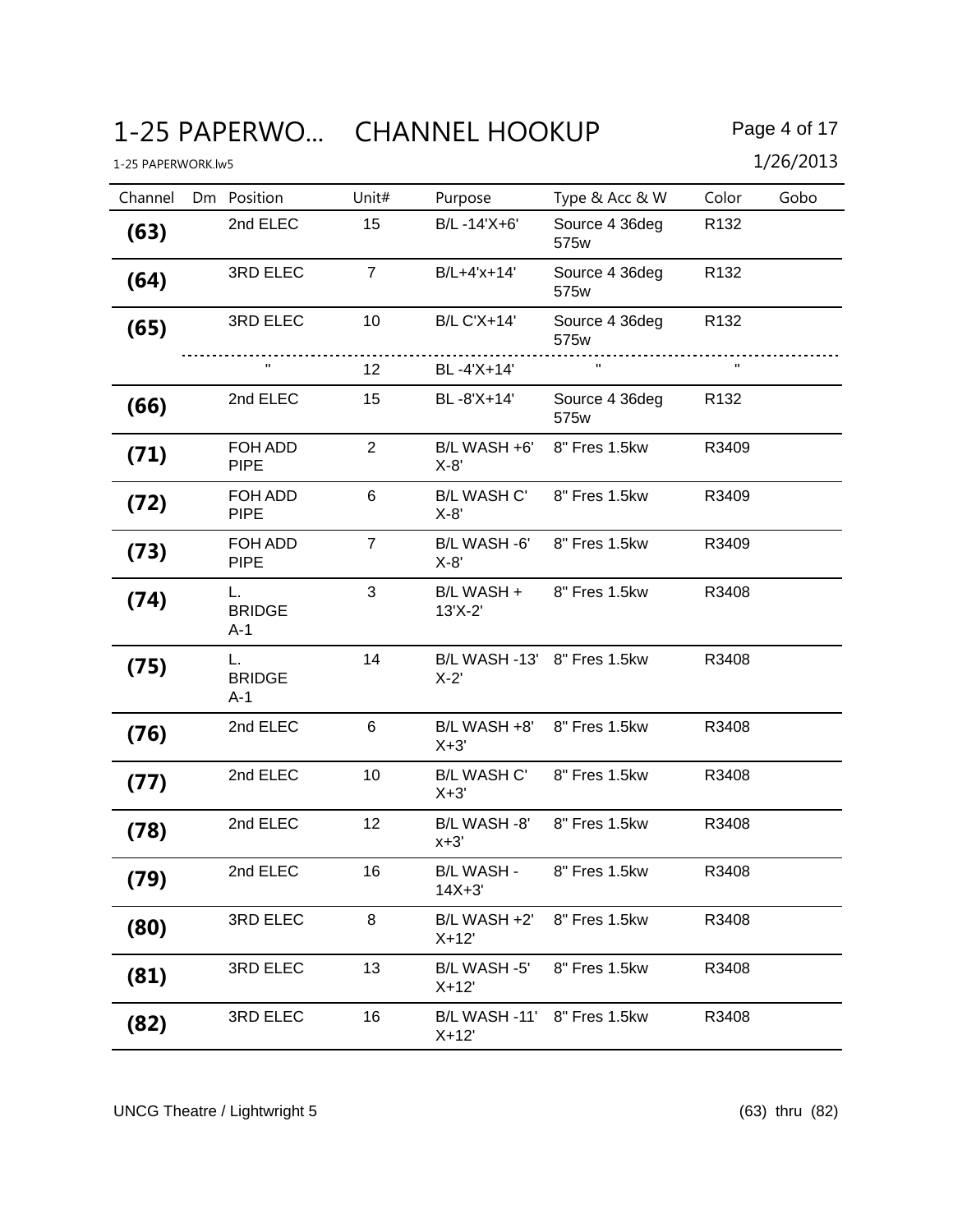# 1-25 PAPERWO... CHANNEL HOOKUP Page 5 of 17

| Channel | Dm Position                                | Unit#                   | Purpose                                     | Type & Acc & W                   | Color            | Gobo |
|---------|--------------------------------------------|-------------------------|---------------------------------------------|----------------------------------|------------------|------|
| (91)    | <b>SL</b><br><b>CHARLIE</b><br><b>PIPE</b> | $\overline{4}$          | S/L SRR +11'<br>$X-8'$                      | <b>SEA CHANGER</b><br>26deg 750w | R132             |      |
| (92)    | <b>SL</b><br><b>CHARLIE</b><br><b>PIPE</b> | 3                       | S/L SL -4'X-8'                              | <b>SEA CHANGER</b><br>19deg 750w | R <sub>132</sub> |      |
| (93)    | <b>SL</b><br><b>CHARLIE</b><br><b>PIPE</b> | $\overline{2}$          | S/L SRR +10'<br>$X-2'$                      | <b>SEA CHANGER</b><br>26deg 750w | R132             |      |
| (94)    | <b>SL</b><br><b>CHARLIE</b><br><b>PIPE</b> | 1                       | SL SL +2'X-2'                               | <b>SEA CHANGER</b><br>19deg 750w | R <sub>132</sub> |      |
| (95)    | L.<br><b>BRIDGE</b><br>$A-1$               | $\mathbf{1}$            | S/L MIDSR +8'<br>$X+6'$                     | <b>SEA CHANGER</b><br>36deg 750w | R132             |      |
| (96)    | L.<br><b>BRIDGE B</b>                      | $\overline{2}$          | S/L MIDSL-4'<br>$X+6'$                      | <b>SEA CHANGER</b><br>26deg 750w | R132             |      |
| (97)    | 2nd ELEC                                   | 1                       | S/LUSSR+8'<br>$X+10$                        | <b>SEA CHANGER</b><br>36deg 750w | R <sub>132</sub> |      |
| (98)    | 2nd ELEC                                   | $\overline{2}$          | S/L US SL +2'<br>$X+10'$                    | <b>SEA CHANGER</b><br>26deg 750w | R <sub>132</sub> |      |
| (99)    | 3RD ELEC                                   |                         | US<br><b>PLATFORM</b><br>SL +10'X+14'       | <b>SEA CHANGER</b><br>26deg 750w | R <sub>132</sub> |      |
| (100)   | 3RD ELEC                                   |                         | US<br><b>PLATFORM</b><br>SR+2'X+15'         | <b>SEA CHANGER</b><br>26deg 750w | R132             |      |
| (101)   | 3RD ELEC                                   | $\mathbf{1}$            | <b>US</b><br><b>PLATFORM</b><br>SR-10'X+15' | <b>SEA CHANGER</b><br>19deg 750w | R132             |      |
| (110)   | <b>SR</b><br><b>CHARLIE</b><br><b>PIPE</b> | $\overline{2}$          | S/L SR DS<br><b>SIDE</b>                    | <b>SEA CHANGER</b><br>19deg 750w | R132             |      |
| (111)   | <b>SR</b><br><b>LADDER</b>                 | 3                       | S/LDS SR-2'<br>$X-4'$                       | <b>SEA CHANGER</b><br>19deg 750w | R <sub>132</sub> |      |
| (112)   | <b>SR</b><br><b>LADDER</b>                 | $\overline{\mathbf{4}}$ | S/L DS SR -14'<br>$X-4'$                    | <b>SEA CHANGER</b><br>26deg 750w | R <sub>132</sub> |      |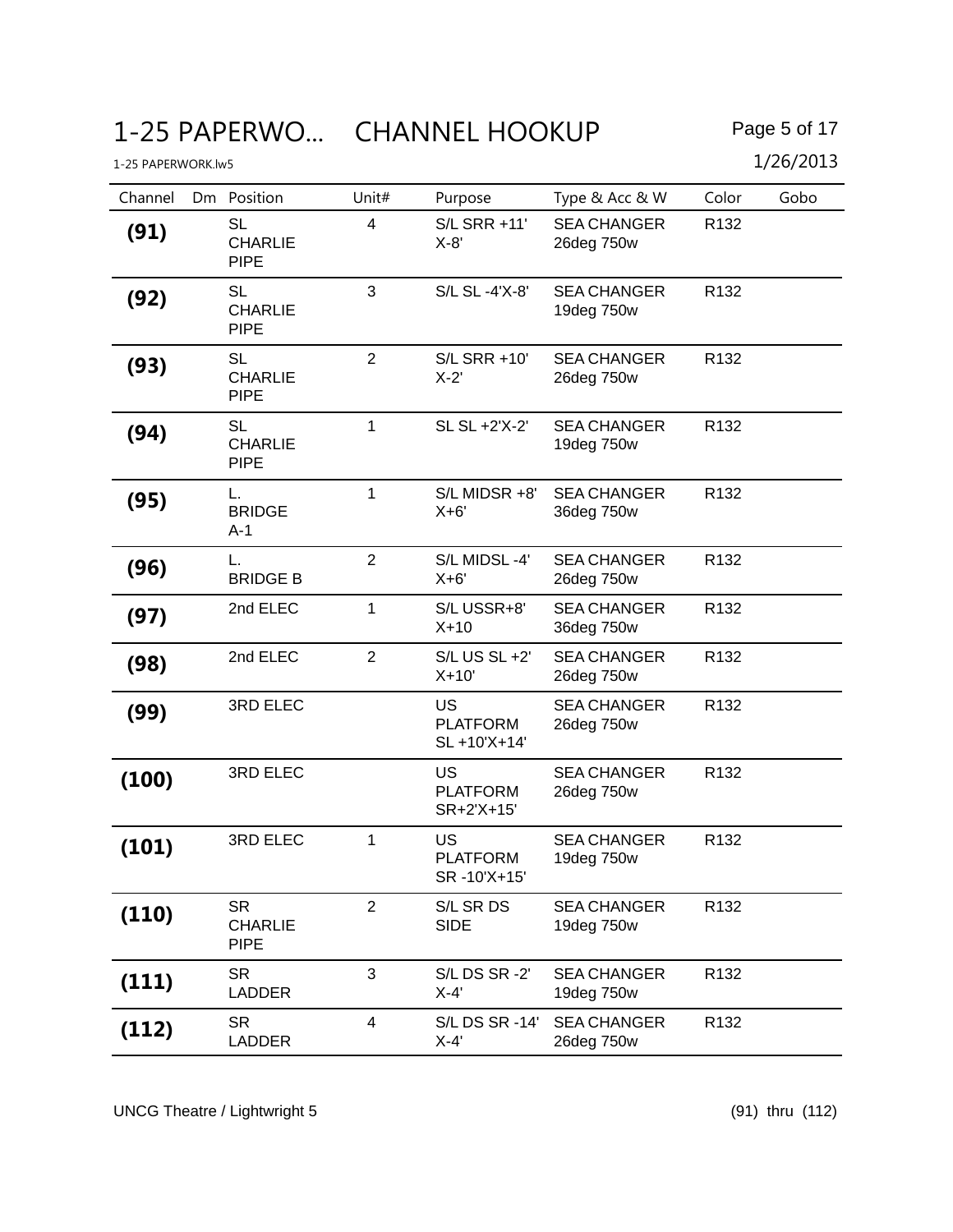| Channel | Dm Position                  | Unit#                   | Purpose                         | Type & Acc & W                   | Color            | Gobo |
|---------|------------------------------|-------------------------|---------------------------------|----------------------------------|------------------|------|
| (113)   | <b>SR</b><br><b>LADDER 1</b> | 5                       | S/L SR +10'X+<br>7'             | <b>SEA CHANGER</b><br>19deg 750w | R132             |      |
| (114)   | <b>SR</b><br><b>LADDER 1</b> | $\overline{\mathbf{4}}$ | S/L SR -14'X+<br>7'             | <b>SEA CHANGER</b><br>36deg 750w | R <sub>132</sub> |      |
| (115)   | <b>SR</b><br><b>LADDER 1</b> | 3                       | S/L C -7'X+8'                   | <b>SEA CHANGER</b><br>26deg 750w | R <sub>132</sub> |      |
| (116)   | <b>SR</b><br>LADDER 2        | $\overline{4}$          | S/L SL -2'X+<br>12'             | <b>SEA CHANGER</b><br>19deg 750w | R132             |      |
| (117)   | <b>SR</b><br>LADDER 2        | 3                       | S/L SR -12'X+<br>12'            | <b>SEA CHANGER</b><br>26deg 750w | R <sub>132</sub> |      |
| (118)   | <b>SR</b><br>LADDER 3        | $\overline{4}$          | $S/L$ $SL + 6'X +$<br>16'       | <b>SEA CHANGER</b><br>19deg 750w | R132             |      |
| (119)   | <b>SR</b><br>LADDER 3        | 3                       | S/L SR -10'X+<br>16'            | <b>SEA CHANGER</b><br>26deg 750w | R <sub>132</sub> |      |
| (121)   | FOH <sub>3</sub>             | 1                       | <b>DS SL 1/4</b><br><b>FRNT</b> | Source 4 36deg<br>750w           | R4615            |      |
| (122)   | FOH <sub>3</sub>             | $\overline{2}$          | <b>DS C 1/4</b><br><b>FRNT</b>  | Source 4 36deg<br>750w           | R4615            |      |
| (123)   | FOH <sub>3</sub>             | 3                       | <b>DS SR 1/4</b><br><b>FRNT</b> | Source 4 36deg<br>750w           | R4615            |      |
| (124)   | <b>BOX</b><br><b>BOOM SL</b> | 3                       | MID SL 1/4<br><b>FRNT</b>       | Source 4 26deg<br>750w           | R4615            |      |
| (125)   | <b>BOX</b><br><b>BOOM SL</b> | 4                       | MID SR 1/4<br><b>FRNT</b>       | Source 4 26deg<br>750w           | R4615            |      |
| (126)   | <b>BOX</b><br><b>BOOM SL</b> | 1                       | <b>US SL 1/4</b><br><b>FRNT</b> | Source 4 19deg<br>750w           | R4615            |      |
| (127)   | <b>BOX</b><br><b>BOOM SL</b> | $\overline{2}$          | <b>US SR 1/4</b><br>FRNT        | Source 4 19deg<br>750w           | R4615            |      |
| (131)   | FOH <sub>3</sub>             | 20                      | <b>DS SL 1/4</b><br><b>FRNT</b> | Source 4 36deg<br>750w           | R367             |      |
| (132)   | FOH <sub>3</sub>             | 21                      | <b>DS C 1/4</b><br><b>FRNT</b>  | Source 4 36deg<br>750w           | R367             |      |
| (133)   | FOH <sub>3</sub>             | 22                      | <b>DS SR 1/4</b><br><b>FRNT</b> | Source 4 36deg<br>750w           | R367             |      |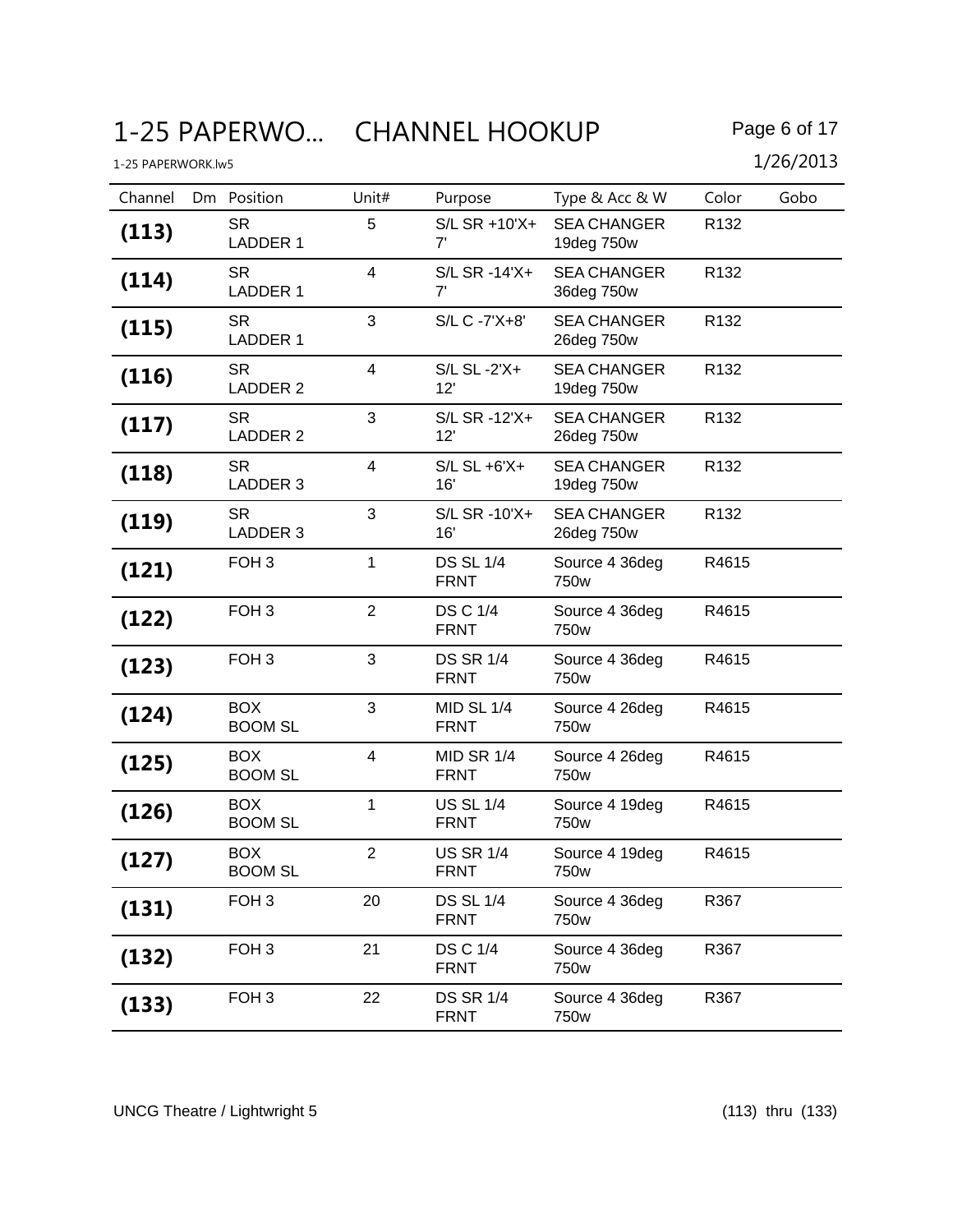# 1-25 PAPERWO... CHANNEL HOOKUP Page 7 of 17

| Channel | Dm Position                    | Unit#                   | Purpose                                         | Type & Acc & W         | Color            | Gobo |
|---------|--------------------------------|-------------------------|-------------------------------------------------|------------------------|------------------|------|
| (134)   | <b>BOX</b><br><b>BOOM SR</b>   | 6                       | <b>MID SL 1/4</b><br><b>FRNT</b>                | Source 4 26deg<br>750w | R367             |      |
| (135)   | <b>BOX</b><br><b>BOOM SR</b>   | 5                       | MID SR 1/4<br><b>FRNT</b>                       | Source 4 26deg<br>750w | R367             |      |
| (136)   | <b>BOX</b><br><b>BOOM SR</b>   | $\overline{\mathbf{4}}$ | <b>MID C 1/4</b><br><b>FRNT</b>                 | Source 4 26deg<br>750w | R367             |      |
| (137)   | <b>BOX</b><br><b>BOOM SR</b>   | $\overline{2}$          | <b>US SL 1/4</b><br><b>FRNT</b>                 | Source 4 19deg<br>750w | R367             |      |
| (138)   | <b>BOX</b><br><b>BOOM SR</b>   | 3                       | <b>US C 1/4</b><br><b>FRNT</b>                  | Source 4 19deg<br>750w | R367             |      |
| (139)   | <b>BOX</b><br><b>BOOM SR</b>   | 1                       | <b>US SR 1/4</b><br><b>FRNT</b>                 | Source 4 19deg<br>750w | R367             |      |
| (141)   | <b>DS SL</b><br>BOOM #1        | 1                       | <b>DDS SL SHIN</b>                              | Source 4 36deg<br>750w | R <sub>132</sub> |      |
| (142)   | DS SL<br>BOOM #2               | $\mathbf{1}$            | <b>DS SL SHIN</b>                               | Source 4 36deg<br>750w | R132             |      |
| (143)   | <b>PROC</b><br><b>BOOM SL</b>  | $\mathbf{1}$            | MIDSTAGE SL<br><b>SHIN</b>                      | Source 4 36deg<br>750w | R <sub>132</sub> |      |
| (144)   | UPS SL<br>BOOM #2              | 1                       | <b>USTAGE SL</b><br><b>SHIN</b>                 | Source 4 36deg<br>750w | R <sub>132</sub> |      |
| (145)   | 2nd ELEC                       | $\mathbf{1}$            | UPS SL SHIN                                     | Source 4 50deg<br>750w | R <sub>132</sub> |      |
| (146)   | DS SR<br>BOOM #1               | 1                       | <b>DDS SR SHIN</b>                              | Source 4 36deg<br>750w | R <sub>132</sub> |      |
| (147)   | DS SR<br>BOOM #2               | 1                       | <b>DS CURTAIN</b><br><b>SHIN</b>                | Source 4 36deg<br>750w | R <sub>132</sub> |      |
| (148)   | <b>PROSC</b><br><b>BOOM SR</b> | 1                       | <b>MID STAGE</b><br><b>PROSC</b><br><b>BOOM</b> | Source 4 36deg<br>750w | R132             |      |
| (149)   | US SR<br>BOOM #2               | 1                       | <b>MID STAGE</b><br><b>SHIN</b>                 | Source 4 36deg<br>750w | R132             |      |
| (151)   | DS SL<br>BOOM #1               | $\overline{2}$          | DDS SL MID                                      | Source 4 26deg<br>750w | R355             |      |
| (152)   | DS SL<br>BOOM #2               | $\overline{2}$          | DS SL MID                                       | Source 4 26deg<br>750w | R355             |      |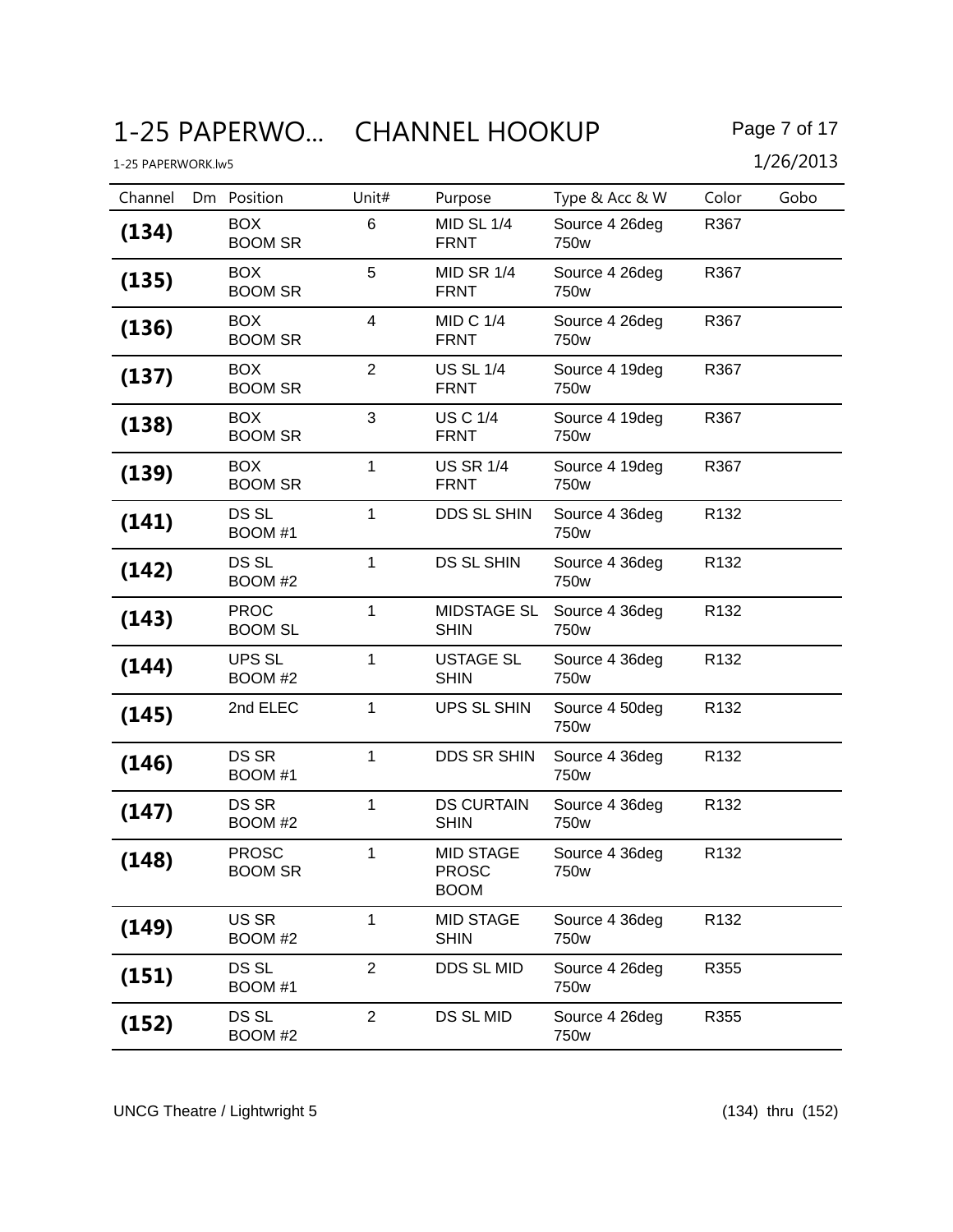# 1-25 PAPERWO... CHANNEL HOOKUP Page 8 of 17

| Channel | Dm Position                    | Unit#                   | Purpose                                           | Type & Acc & W                     | Color            | Gobo |
|---------|--------------------------------|-------------------------|---------------------------------------------------|------------------------------------|------------------|------|
| (153)   | <b>PROC</b><br><b>BOOM SL</b>  | 2                       | <b>MIDSTAGE SL</b><br>MID                         | Source 4 26deg<br>750w             | R355             |      |
| (154)   | <b>UPS SL</b><br>BOOM #2       | 2                       | US SL MID                                         | Source 4 26deg<br>750 <sub>w</sub> | R355             |      |
| (155)   | US SR<br>BOOM #3               | $\overline{2}$          | US SR MID                                         | Source 4 36deg<br>750w             | R355             |      |
|         | 3RD ELEC                       |                         | <b>UUS SL MID</b>                                 |                                    | $\mathbf{H}$     |      |
| (156)   | DS SR<br>BOOM #1               | $\overline{2}$          | <b>MID STAGE</b><br>MID                           | Source 4 36deg<br>750w             | R355             |      |
| (157)   | <b>PROSC</b><br><b>BOOM SR</b> | $\overline{2}$          | <b>MID STAGE</b><br>MID                           | Source 4 36deg<br>750w             | R355             |      |
| (158)   | <b>PROSC</b><br><b>BOOM SR</b> | $\overline{2}$          | <b>MID STAGE</b><br>MID                           | Source 4 36deg<br>750w             | R355             |      |
| (159)   | US SR<br>BOOM #2               | 2                       | <b>US SR MID</b>                                  | Source 4 36deg<br>750w             | R355             |      |
| (160)   | US SR<br>BOOM #3               | $\mathbf{1}$            | <b>US SHIN</b>                                    | Source 4 50deg<br>575w             | R <sub>132</sub> |      |
| (161)   | DS SL<br>BOOM #1               | $\overline{\mathbf{4}}$ | DDS SL HEAD<br><b>HIGH</b>                        | Source 4 36deg<br>750w             | R360             |      |
| (162)   | DS SL<br>BOOM #2               | $\overline{4}$          | DS SL HEAD<br><b>HIGH</b>                         | Source 4 36deg<br>750w             | R360             |      |
| (163)   | <b>PROC</b><br><b>BOOM SL</b>  | 3                       | MID SL HEAD<br><b>HIGH</b>                        | Source 4 36deg<br>750w             | R360             |      |
| (164)   | <b>UPS SL</b><br>BOOM #2       | 3                       | US SL HEAD<br><b>HIGH</b>                         | Source 4 36deg<br>750w             | R360             |      |
| (165)   | 3RD ELEC                       | 3                       | UUS SL HEAD<br><b>HIGH</b>                        | Source 4 26deg<br>750w             | R360             |      |
| (166)   | <b>DS SR</b><br>BOOM #1        | 4                       | DDS SR HEAD<br><b>HIGH</b>                        | <b>SEA CHANGER</b><br>26deg 750w   | R132             |      |
| (167)   | <b>DS SR</b><br>BOOM #2        | $\overline{4}$          | DS SR HEAD<br><b>HIGH</b>                         | <b>SEA CHANGER</b><br>26deg 750w   | R132             |      |
| (168)   | <b>PROSC</b><br><b>BOOM SR</b> | $\overline{4}$          | <b>MID STAGE</b><br><b>SR HEAD</b><br><b>HIGH</b> | <b>SEA CHANGER</b><br>26deg 750w   | R132             |      |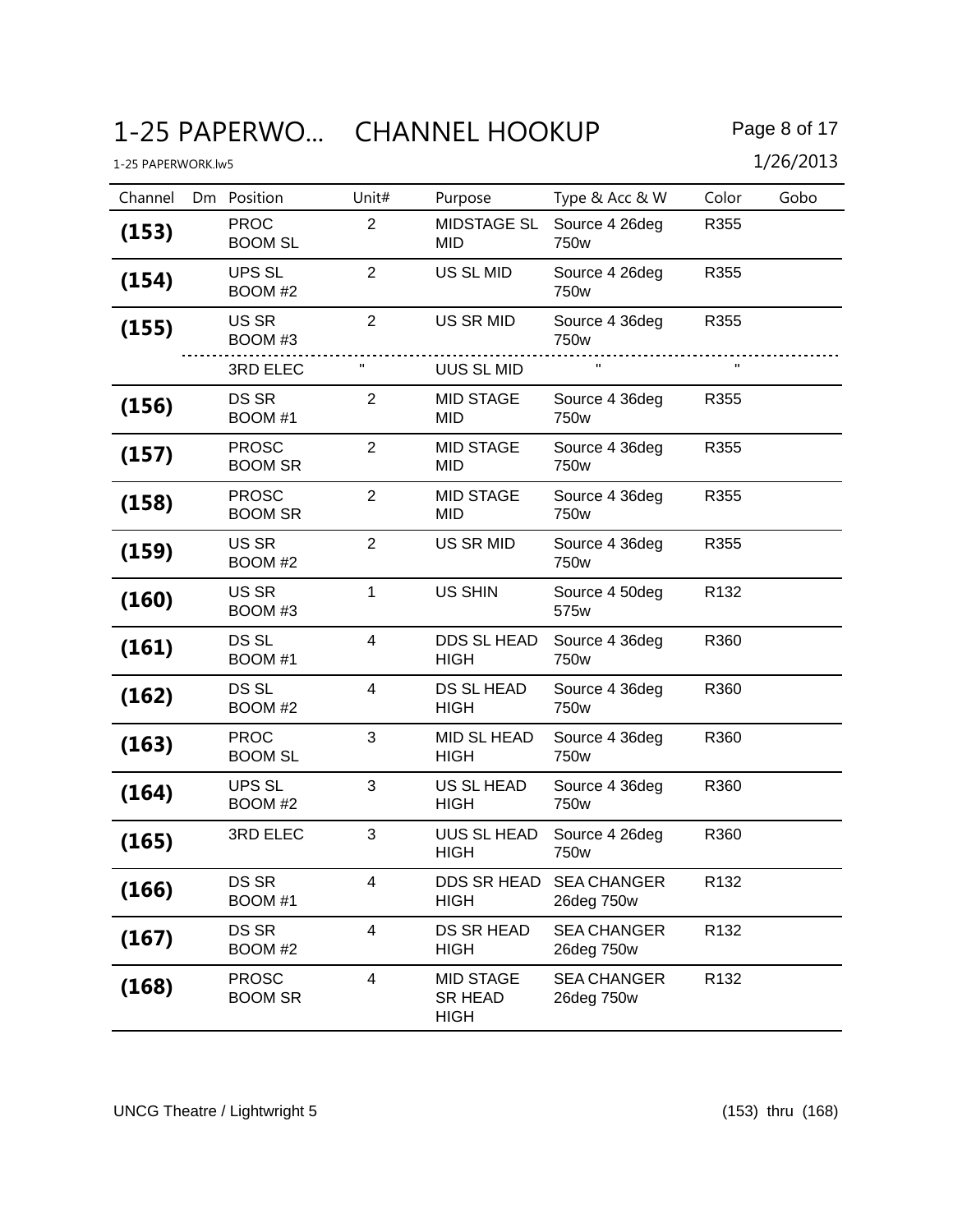# 1-25 PAPERWO... CHANNEL HOOKUP Page 9 of 17

| Channel | Dm Position                   | Unit#           | Purpose                                      | Type & Acc & W                     | Color            | Gobo |
|---------|-------------------------------|-----------------|----------------------------------------------|------------------------------------|------------------|------|
| (169)   | US SR<br>BOOM #2              | 3               | <b>US SR HEAD</b><br><b>HIGH</b>             | <b>SEA CHANGER</b><br>26deg 750w   | R <sub>132</sub> |      |
| (170)   | US SR<br>BOOM #3              | 3               | UUS SR HEAD<br><b>HIGH</b>                   | <b>SEA CHANGER</b><br>26deg 750w   | R <sub>132</sub> |      |
| (171)   | UPS SL<br>BOOM #3             | 4               | US<br><b>PLATFORM</b><br><b>SL SIDE</b>      | Source 4 36deg<br>750w             | R365             |      |
| (172)   | <b>UPS SL</b><br>BOOM #3      | 5               | <b>US</b><br>PLATFORM C<br><b>HIGH SIDE</b>  | Source 4 36deg<br>750w             | R365             |      |
| (173)   | <b>UPS SL</b><br>BOOM #3      | $6\phantom{1}6$ | <b>US</b><br><b>PLATFORM</b><br>SR HIGH SIDE | Source 4 36deg<br>750w             | R365             |      |
| (174)   | US SR<br>BOOM #3              | $\overline{4}$  | US<br><b>PLATFORM</b><br><b>SL SIDE</b>      | Source 4 36deg<br>750w             | R365             |      |
| (175)   | US SR<br>BOOM #3              | 5               | <b>US</b><br>PLATFORM C<br><b>HIGH SIDE</b>  | Source 4 36deg<br>750 <sub>w</sub> | R365             |      |
| (176)   | US SR<br>BOOM #3              | 6               | US<br><b>PLATFORM</b><br>SR HIGH SIDE        | Source 4 36deg<br>750w             | R365             |      |
| (181)   | <b>BOX</b><br><b>BOOM SL</b>  | 5               | <b>BALCONY 1/4</b><br><b>FRNT</b>            | Source 4 26deg<br>750w             | R4615            |      |
| (182)   | <b>BOX</b><br><b>BOOM SL</b>  | 6               | BALCONY 1/4<br><b>FRNT</b>                   | Source 4 26deg<br>750w             | R4615            |      |
| (183)   | <b>PROC</b><br><b>BOOM SL</b> | 5               | <b>BALCONY DS</b><br><b>SIDE</b>             | Source 4 50deg<br>750w             | R365             |      |
| (184)   | <b>UPS SL</b><br>BOOM #2      | 5               | <b>BALCONY</b><br><b>MID SIDE</b>            | Source 4 50deg<br>750w             | R365             |      |
| (185)   | FOH ADD<br><b>PIPE</b>        | 4               | SL SIDE DS<br><b>BALCONY</b>                 | <b>SEA CHANGER</b><br>50deg 575w   | R132             |      |
| (186)   | L.<br><b>BRIDGE</b><br>A-1    | 8               | SL SIDE US<br><b>BALCONY</b>                 | <b>SEA CHANGER</b><br>50deg 575w   | R132             |      |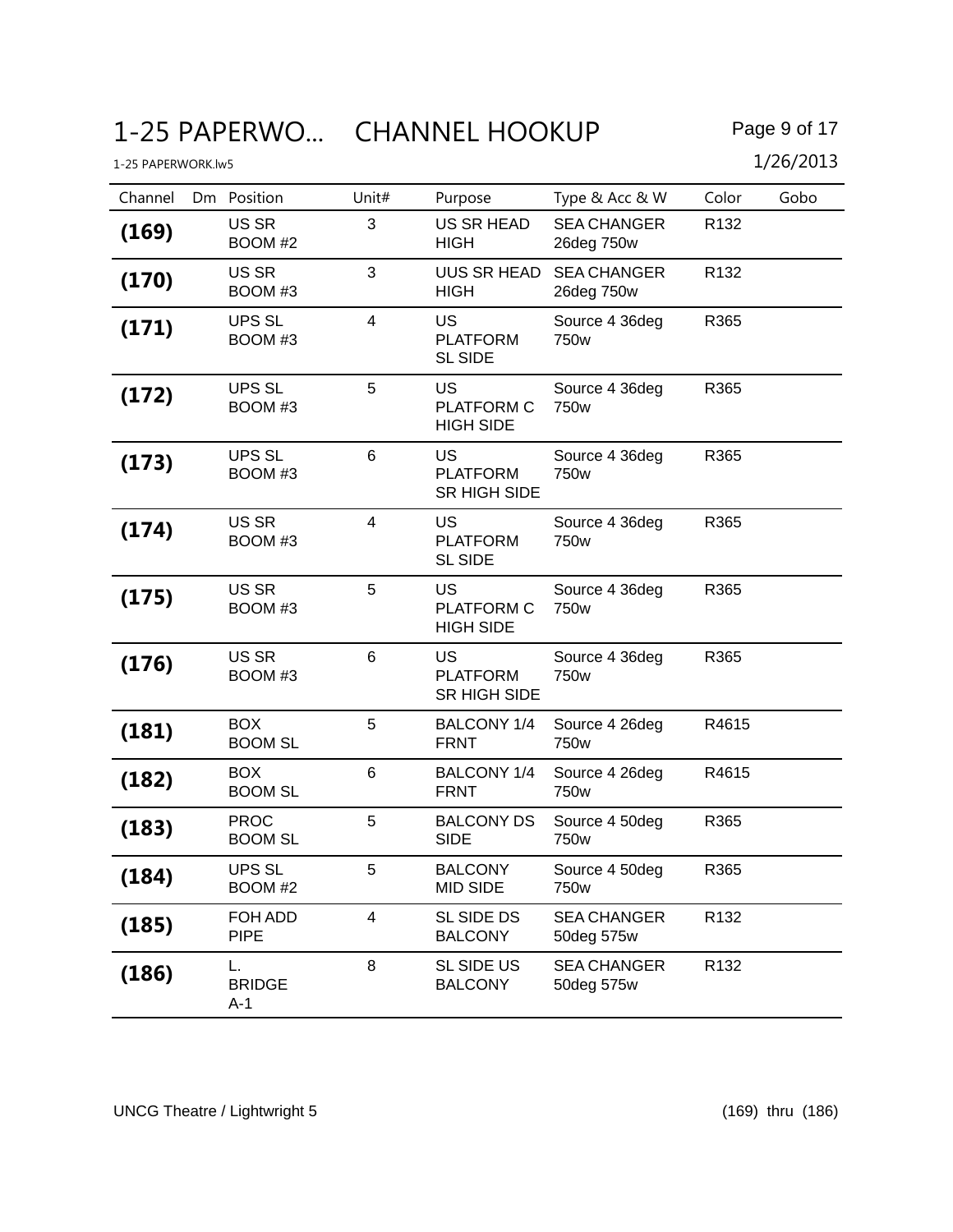# 1-25 PAPERWO... CHANNEL HOOKUP Page 10 of 17

| 1-25 PAPERWORK.lw5 |                                            |                         |                                  |                                  |                  | 1/26/2013         |
|--------------------|--------------------------------------------|-------------------------|----------------------------------|----------------------------------|------------------|-------------------|
| Channel            | Dm Position                                | Unit#                   | Purpose                          | Type & Acc & W                   | Color            | Gobo              |
| (187)              | L.<br><b>BRIDGE B</b>                      | 9                       | SL SIDE US<br><b>BALCONY</b>     | <b>SEA CHANGER</b><br>50deg 575w | R <sub>132</sub> |                   |
| (191)              | L.<br><b>BRIDGE</b><br>$A-1$               | $\mathbf{1}$            | <b>BALCONY</b><br><b>BACK</b>    | 8" Fres 1.5kw                    | <b>R80</b>       |                   |
| (192)              | L.<br><b>BRIDGE B</b>                      | 3                       | <b>BALCONY</b><br><b>BACK</b>    | 8" Fres 1.5kw                    | R80              |                   |
| (193)              | 2nd ELEC                                   | 3                       | <b>BALCONY</b><br><b>BACK</b>    | 8" Fres 1.5kw                    | <b>R80</b>       |                   |
| (194)              | 3RD ELEC                                   | $\overline{\mathbf{4}}$ | <b>BALCONY</b><br><b>BACK</b>    | 8" Fres 1.5kw                    | R80              |                   |
| (195)              | L.<br><b>BRIDGE</b><br>$A-1$               | $\overline{2}$          | <b>BALCONY</b><br><b>BACK</b>    | 8" Fres 1.5kw                    | R3408            |                   |
| (196)              | L.<br><b>BRIDGE</b><br>A-1                 | $\overline{4}$          | <b>BALCONY</b><br><b>BACK</b>    | 8" Fres 1.5kw                    | R3408            |                   |
| (197)              | 2nd ELEC                                   | 4                       | <b>BALCONY</b><br><b>BACK</b>    | 8" Fres 1.5kw                    | R3408            |                   |
| (198)              | 3RD ELEC                                   | $6\phantom{1}6$         | <b>BALCONY</b><br><b>BACK</b>    | 8" Fres 1.5kw                    | R3408            |                   |
| (201)              | <b>SL</b><br><b>LADDER</b>                 | $\mathbf{1}$            | <b>BALCONY</b><br><b>GOBO</b>    | Source 4 26deg<br>750w           | R367             |                   |
| (202)              | <b>PROC</b><br><b>BOOM SL</b>              |                         | <b>BALCONY</b><br><b>GOBO</b>    | Source 4 50deg<br>750w           | COOL             | <b>R77</b><br>912 |
| (203)              | <b>UPS SL</b><br>BOOM #2                   | $\overline{\mathbf{4}}$ | <b>BALCONY</b><br><b>GOBO</b>    | Source 4 50deg<br>750w           | COOL             | <b>R77</b><br>912 |
| (211)              | FOH-2                                      | 5                       | <b>TOMB</b><br><b>SPECIAL</b>    | Source 4 36deg<br>750w           | R62              |                   |
| (212)              | <b>SR</b><br><b>CHARLIE</b><br><b>PIPE</b> | $\mathbf{1}$            | TOMB SR<br><b>SPECIAL</b>        | Source 4 36deg<br>750w           | R361             |                   |
| (213)              | L.<br><b>BRIDGE</b><br>$A-1$               | $\overline{\mathbf{4}}$ | <b>TOMB</b><br><b>SPECIAL SL</b> | Source 4 36deg<br>750w           | R353             |                   |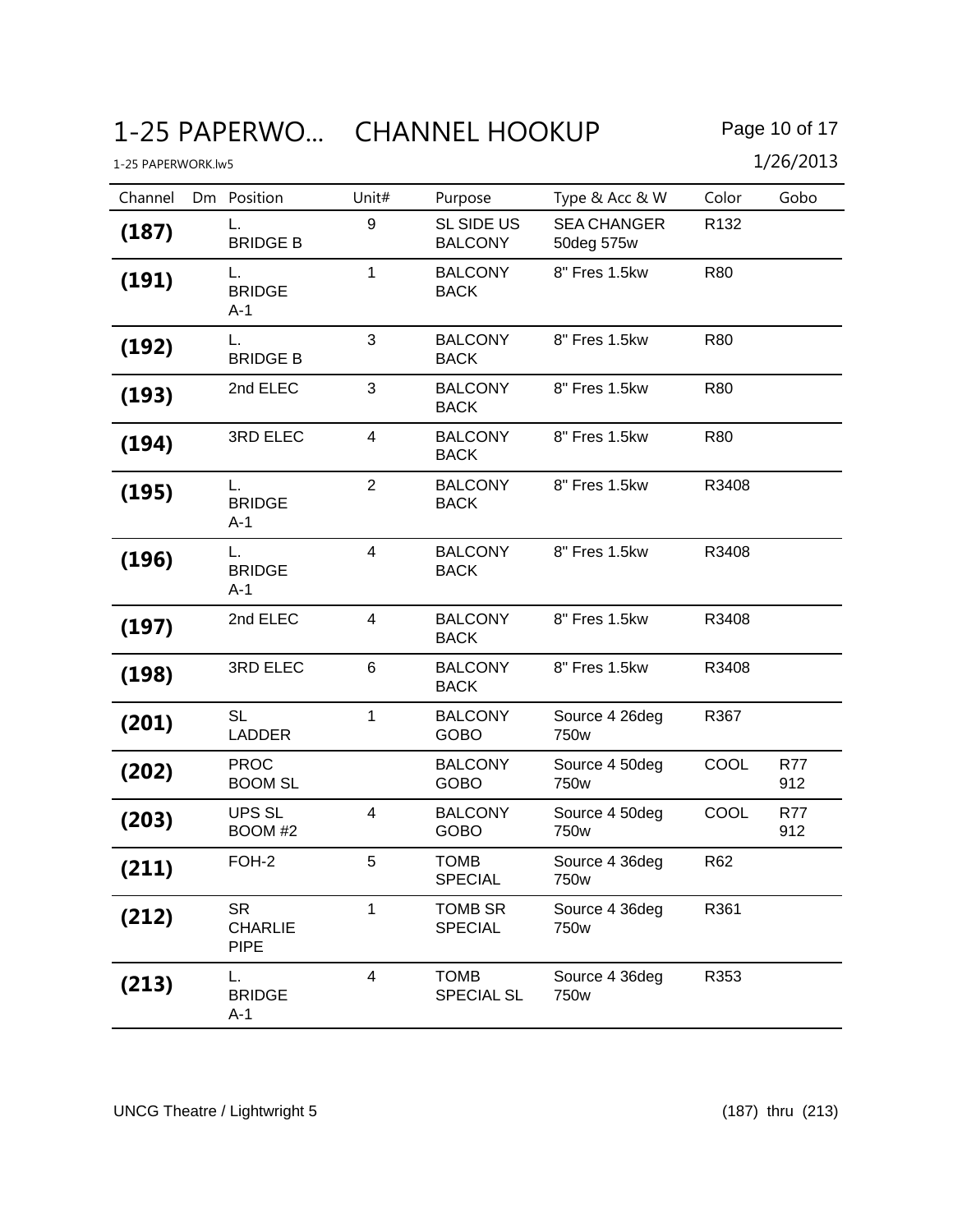| Channel | Dm Position                | Unit#          | Purpose                           | Type & Acc & W                     | Color | Gobo |
|---------|----------------------------|----------------|-----------------------------------|------------------------------------|-------|------|
| (214)   | L.<br><b>BRIDGE</b><br>A-1 | 17             | <b>TOMB</b><br><b>SPECIAL</b>     | Source 4 36deg<br>750w             | R64   |      |
| (231)   | FOH-2                      | 1              | VL 500 <                          | VL-500 1.2kw                       |       |      |
| (232)   | FOH-2                      | 19             | $VL500 \gg$                       | VL-500 1.2kw                       |       |      |
| (233)   | FOH <sub>1</sub>           | 1              | VL <                              | VL-500 1.2kw                       |       |      |
| (234)   | FOH <sub>1</sub>           | 3              | $VL \gg$                          | VL-500 1.2kw                       |       |      |
| (235)   | 2nd ELEC                   | 8              | <b>VL STAGE 1</b>                 | VL-500 1.2kw                       |       |      |
| (236)   | 2nd ELEC                   | 14             | <b>VL STAGE 2</b>                 | VL-500 1.2kw                       |       |      |
| (237)   | 3RD ELEC                   | 3              | <b>VL STAGE 3</b>                 | VL-500 1.2kw                       |       |      |
| (238)   | 3RD ELEC                   | 14             | <b>VL STAGE 4</b>                 | VL-500 1.2kw                       |       |      |
| (239)   | FOH <sub>3</sub>           | 6              | <b>STUDIO SPOT</b><br>L           | Studio Spot 250<br>375w            |       |      |
| (240)   | FOH <sub>3</sub>           | 16             | STUDIO SPOT<br>R                  | Studio Spot 250<br>375w            |       |      |
| (241)   | 3RD ELEC                   | $\overline{2}$ | <b>US</b><br>PLATFORM T/<br>L SLL | Source 4 36deg<br>750 <sub>w</sub> | R351  |      |
| (242)   | 3RD ELEC                   | 5              | <b>US</b><br>PLATFORM T/<br>L SL  | Source 4 36deg<br>750w             | R351  |      |
| (243)   | 3RD ELEC                   | 9              | <b>US</b><br>PLATFORM T/<br>L C   | Source 4 36deg<br>750w             | R351  |      |
| (244)   | 3RD ELEC                   | 11             | US<br>PLATFORM T/<br>L            | Source 4 36deg<br>750 <sub>w</sub> | R351  |      |
| (245)   | 3RD ELEC                   | 17             | US<br>PLATFORM T/<br>L SR         | Source 4 36deg<br>750w             | R351  |      |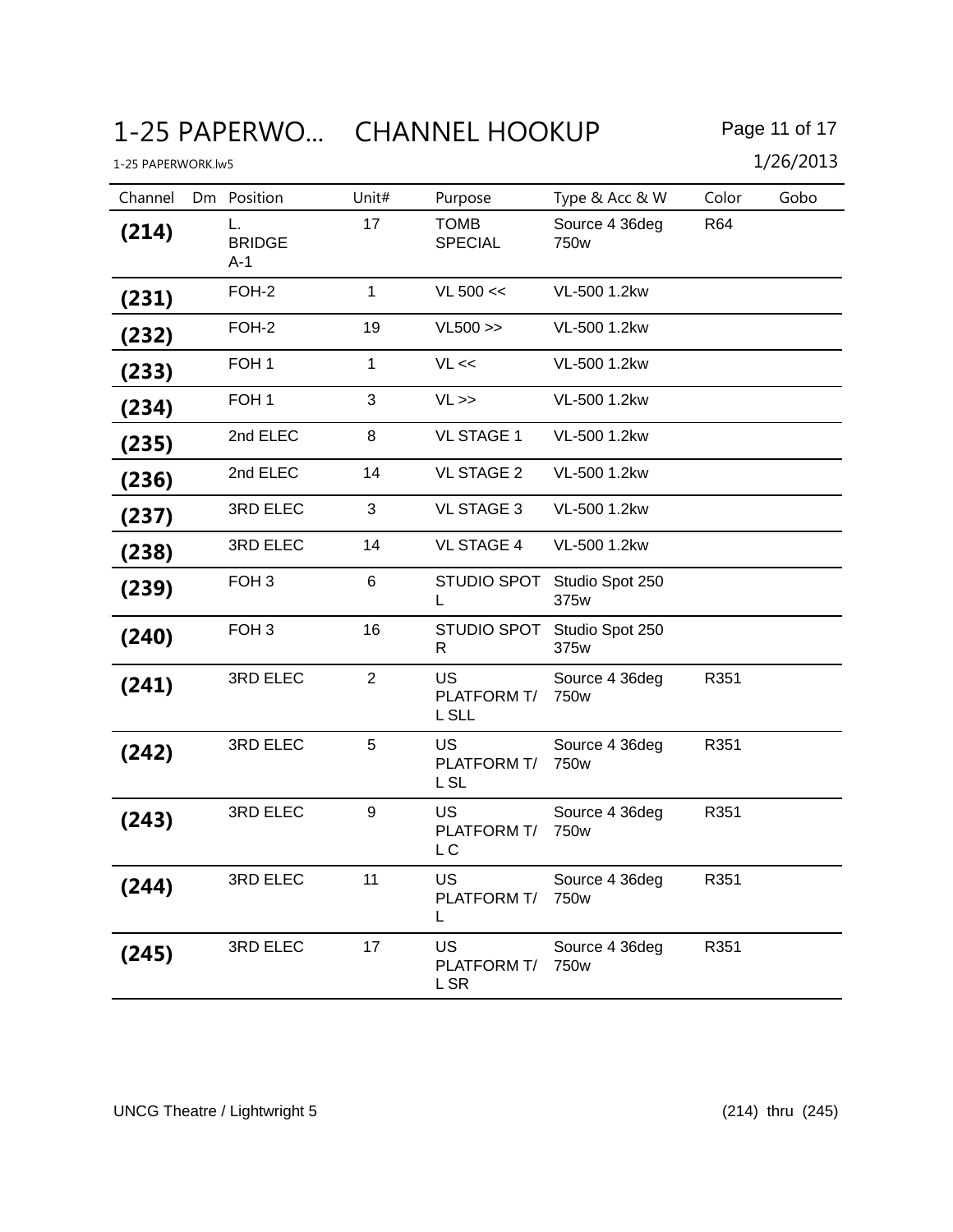| Channel | Dm Position                | Unit#          | Purpose                           | Type & Acc & W                     | Color                          | Gobo |
|---------|----------------------------|----------------|-----------------------------------|------------------------------------|--------------------------------|------|
| (246)   | 3RD ELEC                   | 18             | <b>US</b><br>PLATFORM T/<br>L SRR | Source 4 36deg<br>750w             | R351                           |      |
| (251)   | <b>PIT</b>                 | 5              | PIT U/L 5                         | <b>ALTMAN FAR CYC</b><br>2kw       | <b>COLOR</b><br>2              |      |
| (252)   | PIT                        | $\overline{7}$ | PIT U/L 7                         | <b>ALTMAN FAR CYC</b><br>2kw       | <b>COLOR</b><br>1              |      |
| (253)   | PIT                        | 8              | PIT U/L 8                         | <b>ALTMAN FAR CYC</b><br>2kw       | <b>COLOR</b><br>$\overline{2}$ |      |
| (254)   | PIT                        | 10             | <b>PIT U/L 10</b>                 | <b>ALTMAN FAR CYC</b><br>2kw       | <b>COLOR</b><br>1              |      |
| (255)   | PIT                        | 11             | <b>PIT U/L 11</b>                 | ALTMAN FAR CYC<br>2kw              | <b>COLOR</b><br>2              |      |
| (256)   | PIT                        | 13             | <b>PIT U/L 13</b>                 | <b>ALTMAN FAR CYC</b><br>2kw       | <b>COLOR</b><br>1              |      |
| (261)   | FOH <sub>2</sub>           | 4              | SL BED<br><b>SPECIAL</b>          | Source 4 36deg<br>750w             | N/C                            |      |
| (262)   | FOH-2                      | 18             | SR BED<br><b>SPECIAL</b>          | Source 4 36deg<br>750 <sub>w</sub> | N/C                            |      |
| (263)   | FOH ADD<br><b>PIPE</b>     | $\mathbf{1}$   | <b>BED SPECIAL</b>                | Source 4 36deg<br>750w             | R362                           |      |
| (264)   | FOH ADD<br><b>PIPE</b>     | 9              | <b>BED SPECIAL</b>                | Source 4 36deg<br>750w             | R362                           |      |
| (265)   | L.<br><b>BRIDGE</b><br>A-1 | 5              | <b>BED SPECIAL</b>                | Source 4 36deg<br>750w             | R353                           |      |
| (266)   | FOH ADD<br><b>PIPE</b>     | 11             | <b>BED SPECIAL</b>                | Source 4 36deg<br>750w             | R353                           |      |
| (271)   | FOH <sub>1</sub>           | 2              | <b>GRATE</b><br><b>DOWN</b>       | <b>SEA CHANGER</b><br>26deg 750w   | R <sub>132</sub>               |      |
| (301)   | <b>GRATE</b>               | $\mathbf{1}$   | <b>GRATE U/L</b>                  | 8" Fres 1.5kw                      | R331                           |      |
| (302)   | <b>GRATE</b>               | $\overline{2}$ | <b>UP/L GRATE</b>                 | CH20 2kw                           | N/C                            |      |
| (303)   | <b>GRATE</b>               | 3              | <b>GRATE U/L</b>                  | 8" Fres 1.5kw                      | R69                            |      |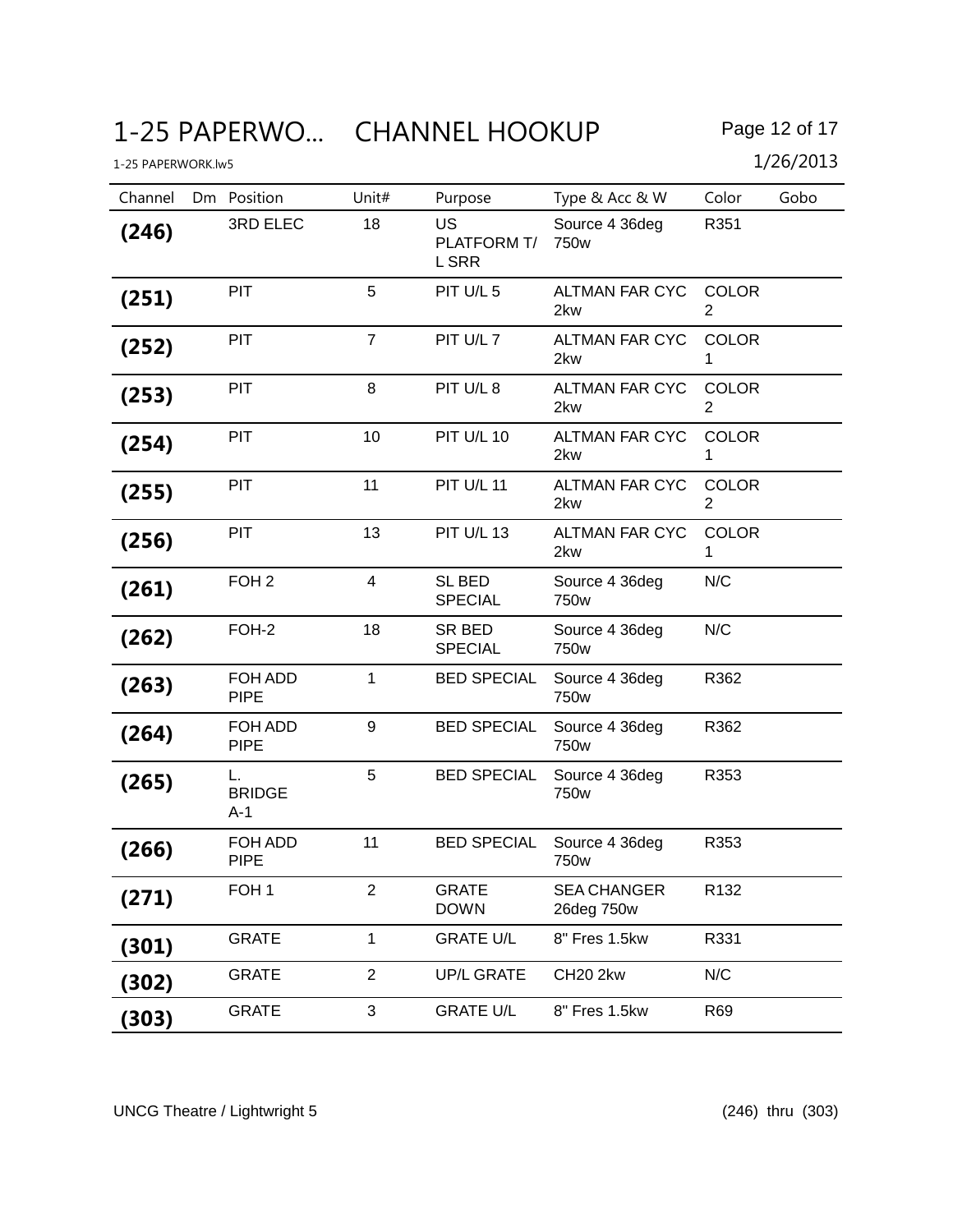# 1-25 PAPERWO... CHANNEL HOOKUP Page 13 of 17

| 1-25 PAPERWORK.lw5 |                                          |                |                     |                        |                 | 1/26/2013 |
|--------------------|------------------------------------------|----------------|---------------------|------------------------|-----------------|-----------|
| Channel            | Dm Position                              | Unit#          | Purpose             | Type & Acc & W         | Color           | Gobo      |
| (304)              | <b>GRATE</b>                             | $\overline{4}$ | <b>GRATE U/L</b>    | 8" Fres 1.5kw          | R365            |           |
| (305)              | <b>GRATE</b>                             | 9              | <b>U/L GRATE</b>    | <b>CH20 2kw</b>        | N/C             |           |
| (306)              | <b>GRATE</b>                             | $\overline{7}$ | <b>GRATE U/L</b>    | 8" Fres 1.5kw          | <b>R57</b>      |           |
| (311)              | <b>FLOOR</b>                             | $\mathbf 1$    | PORTAL <sub>1</sub> | <b>VIVID SELADOR</b>   |                 |           |
|                    | $\mathbf{H}$                             | 2              |                     |                        |                 |           |
| (312)              | <b>FLOOR</b>                             | $\mathbf{1}$   | PORTAL <sub>2</sub> | <b>VIVID SELADOR</b>   |                 |           |
|                    | $\mathbf{H}$                             | $\overline{2}$ |                     |                        |                 |           |
| (313)              | <b>FLOOR</b>                             | $\mathbf{1}$   | PORTAL <sub>3</sub> | <b>VIVID SELADOR</b>   |                 |           |
|                    | $\mathbf H$                              | $\overline{2}$ |                     |                        |                 |           |
| (314)              | <b>FLOOR</b>                             | $\mathbf{1}$   | PORTAL 4            | <b>VIVID SELADOR</b>   |                 |           |
|                    | $\mathbf H$                              | $\overline{2}$ | $\mathbf{H}$        | $\mathbf{H}$           |                 |           |
| (321)              | <b>US</b><br><b>FLOOR</b><br><b>PIPE</b> | $\mathbf{1}$   | US U/L              | Source 4 50deg<br>750w | <b>R57</b>      |           |
| (322)              | <b>US</b><br><b>FLOOR</b><br><b>PIPE</b> | $\overline{2}$ | US U/L              | Source 4 50deg<br>750w | R365            |           |
| (323)              | <b>US</b><br><b>FLOOR</b><br><b>PIPE</b> | 3              | US U/L              | Source 4 50deg<br>750w | <b>R57</b>      |           |
| (324)              | <b>US</b><br><b>FLOOR</b><br><b>PIPE</b> | $\overline{4}$ | US U/L              | Source 4 50deg<br>750w | R365            |           |
| (325)              | US<br><b>FLOOR</b><br><b>PIPE</b>        | 5              | US U/L              | Source 4 50deg<br>750w | R365            |           |
| (326)              | <b>US</b><br><b>FLOOR</b><br><b>PIPE</b> | 6              | US U/L              | Source 4 50deg<br>750w | R <sub>57</sub> |           |
| (327)              | <b>US</b><br><b>FLOOR</b><br><b>PIPE</b> | $\overline{7}$ | US U/L              | Source 4 50deg<br>750w | R365            |           |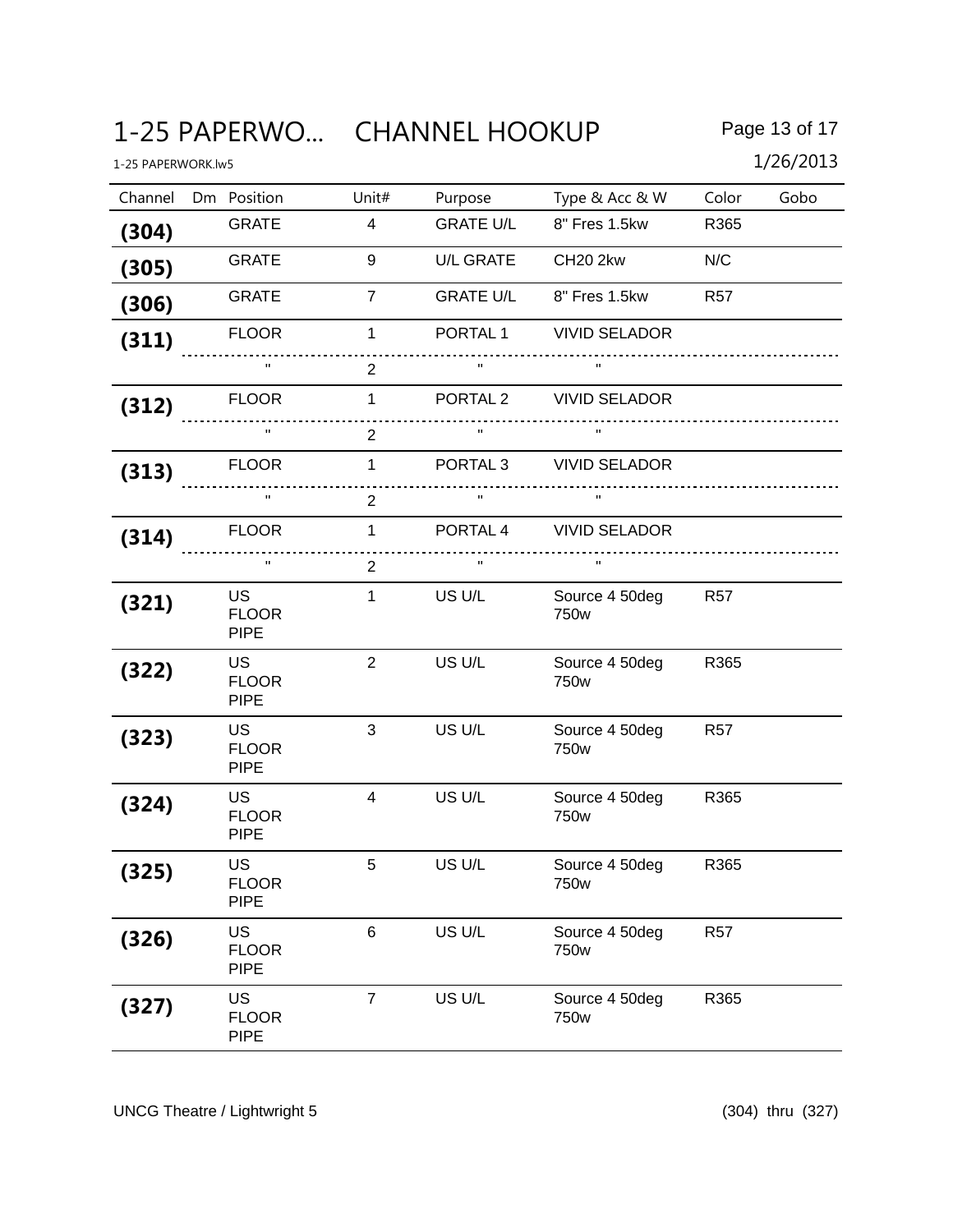1-25 PAPERWORK.lw5 1/26/2013

| Channel | Position<br>Dm                           | Unit#          | Purpose                             | Type & Acc & W                     | Color      | Gobo |
|---------|------------------------------------------|----------------|-------------------------------------|------------------------------------|------------|------|
| (328)   | <b>US</b><br><b>FLOOR</b><br><b>PIPE</b> | 8              | US U/L                              | Source 4 50deg<br>750w             | <b>R57</b> |      |
| (351)   | L.<br><b>BRIDGE</b><br>$A-1$             | 6              | <b>MASQUERAD</b><br><b>E BANNER</b> | Source 4 50deg<br>750 <sub>w</sub> | N/C        |      |
| (352)   | L.<br><b>BRIDGE</b><br>A-1               | 12             | <b>MASQUERAD</b><br><b>E BANNER</b> | Source 4 50deg<br>750 <sub>w</sub> | N/C        |      |
| (361)   | 5TH ELEC                                 | $\mathbf{1}$   | <b>CYC LIGHT</b>                    | SS-Cyc 100 100w                    | N/C        |      |
| (362)   | 5TH ELEC                                 | $\overline{2}$ | <b>CYC LIGHT</b>                    | SS-Cyc 100 100w                    | N/C        |      |
| (363)   | 5TH ELEC                                 | 3              | <b>CYC LIGHT</b>                    | SS-Cyc 100 100w                    | N/C        |      |
| (364)   | 5TH ELEC                                 | 4              | <b>CYC LIGHTS</b>                   | SS-Cyc 100 100w                    | N/C        |      |
| (365)   | 5TH ELEC                                 | 5              | <b>CYC LIGHTS</b>                   | SS-Cyc 100 100w                    | N/C        |      |
| (366)   | 5TH ELEC                                 | 6              | <b>CYC LIGHTS</b>                   | SS-Cyc 100 100w                    | N/C        |      |
| (367)   | 5TH ELEC                                 | $\overline{7}$ | <b>CYC LIGHTS</b>                   | SS-Cyc 100 100w                    | N/C        |      |
| (368)   | 5TH ELEC                                 | 8              | <b>CYC LIGHTS</b>                   | SS-Cyc 100 100w                    | N/C        |      |
| (369)   | 5TH ELEC                                 | 9              | <b>CYC LIGHTS</b>                   | SS-Cyc 100 100w                    | N/C        |      |
| (370)   | 5TH ELEC                                 | 10             | <b>CYC LIGHTS</b>                   | SS-Cyc 100 100w                    | N/C        |      |
| (371)   | <b>FLOOR</b>                             | 1              | <b>CYC LIGHTS</b>                   | SS-Cyc 100 100w                    | N/C        |      |
| (372)   | <b>FLOOR</b>                             | $\overline{2}$ | <b>CYC LIGHTS</b>                   | SS-Cyc 100 100w                    | N/C        |      |
| (373)   | <b>FLOOR</b>                             | 3              | <b>CYC LIGHTS</b>                   | SS-Cyc 100 100w                    | N/C        |      |
| (374)   | <b>FLOOR</b>                             | 4              | <b>CYC LIGHTS</b>                   | SS-Cyc 100 100w                    | N/C        |      |
| (375)   | <b>FLOOR</b>                             | 5              | <b>CYC LIGHTS</b>                   | SS-Cyc 100 100w                    | N/C        |      |
| (376)   | <b>FLOOR</b>                             | 6              | <b>CYC LIGHTS</b>                   | SS-Cyc 100 100w                    | N/C        |      |
| (377)   | <b>FLOOR</b>                             | $\overline{7}$ | <b>CYC LIGHTS</b>                   | SS-Cyc 100 100w                    | N/C        |      |
| (378)   | <b>FLOOR</b>                             | 8              | <b>CYC LIGHTS</b>                   | SS-Cyc 100 100w                    | N/C        |      |

UNCG Theatre / Lightwright 5 (328) thru (378)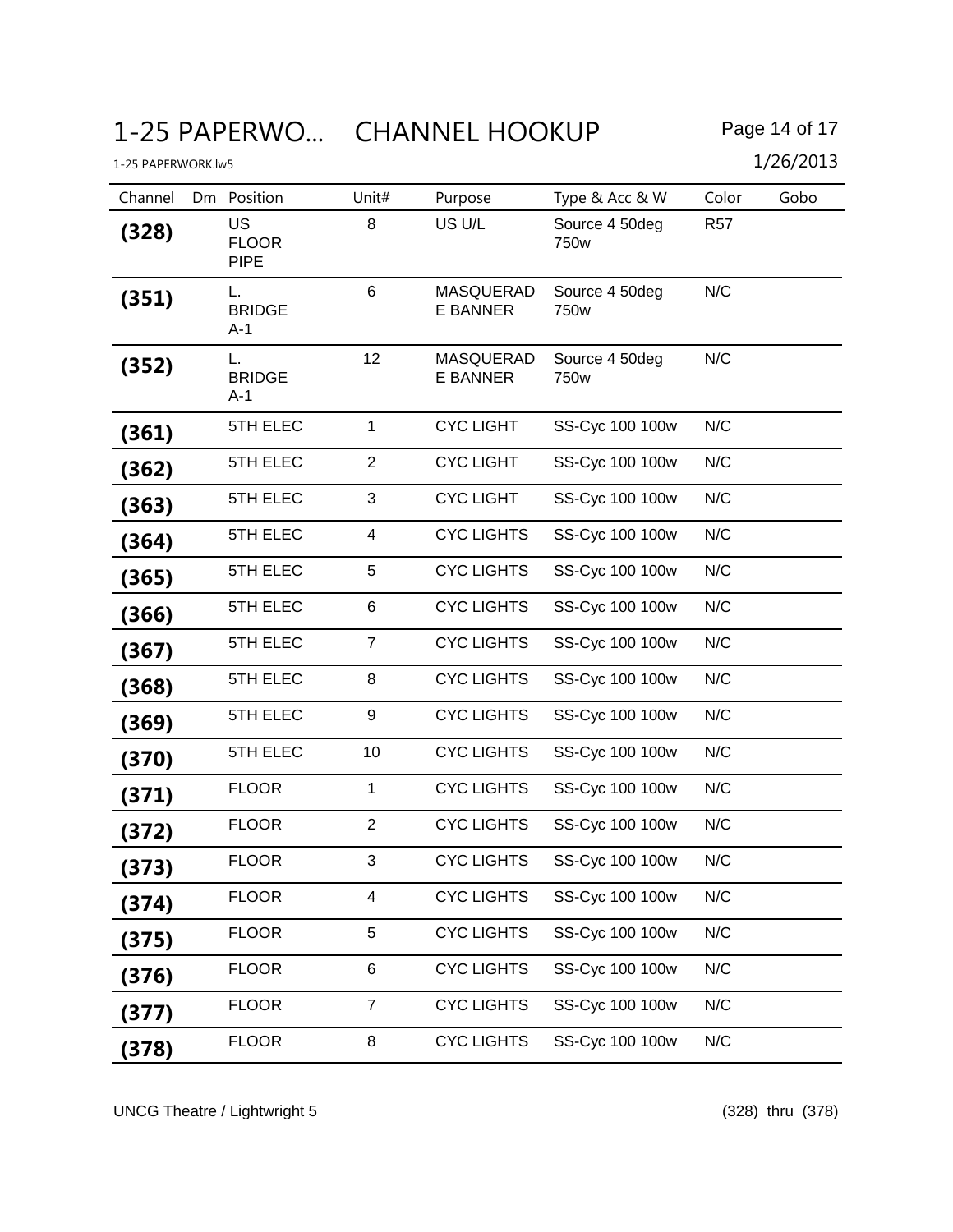# 1-25 PAPERWO... CHANNEL HOOKUP Page 15 of 17

1-25 PAPERWORK.lw5 1/26/2013

Channel Dm Position Unit# Purpose Type & Acc & W Color Gobo **(379)** FLOOR 9 CYC LIGHTS SS-Cyc 100 100w N/C

| (380) | <b>FLOOR</b>                  | 10             | <b>CYC LIGHTS</b>                                | SS-Cyc 100 100w                    | N/C   |                   |
|-------|-------------------------------|----------------|--------------------------------------------------|------------------------------------|-------|-------------------|
| (381) | <b>SR</b><br><b>LADDER</b>    | $\mathbf{1}$   | <b>GOBO DDS</b><br><b>FAR</b>                    | Source 4 26deg<br>750 <sub>w</sub> | R4630 | <b>R77</b><br>228 |
| (382) | SR.<br><b>LADDER</b>          | $\overline{2}$ | <b>GOBO DDS</b><br><b>NEAR</b>                   | Source 4 26deg<br>750w             | R4630 | <b>R77</b><br>228 |
| (383) | <b>SR</b><br><b>LADDER 1</b>  | $\mathbf{1}$   | <b>GOBO DS</b><br><b>FAR</b>                     | Source 4 26deg<br>750 <sub>w</sub> | R4630 | <b>R77</b><br>228 |
| (384) | <b>SR</b><br><b>LADDER 1</b>  | $\overline{2}$ | <b>GOBO DS</b><br><b>NEAR</b>                    | Source 4 26deg<br>750w             | R4630 | R77<br>228        |
| (385) | <b>SR</b><br><b>LADDER 2</b>  | $\mathbf{1}$   | <b>GOBO US</b><br><b>STAGE FAR</b>               | Source 4 26deg<br>750w             | R4630 | <b>R77</b><br>228 |
| (386) | <b>SR</b><br><b>LADDER 2</b>  | $\overline{2}$ | <b>GOBO US</b><br><b>STAGE NEAR</b>              | Source 4 26deg<br>750w             | R4630 | R77<br>228        |
| (387) | <b>SR</b><br>LADDER 3         | $\mathbf{1}$   | <b>GOBO US</b><br><b>PLATFORM</b><br><b>FAR</b>  | Source 4 26deg<br>750 <sub>w</sub> | R4630 | <b>R77</b><br>228 |
| (388) | <b>SR</b><br>LADDER 3         | $\overline{2}$ | <b>GOBO US</b><br><b>PLATFORM</b><br><b>NEAR</b> | Source 4 26deg<br>750w             | R4630 | <b>R77</b><br>228 |
| (391) | DS SL<br>BOOM #1              | 3              | <b>DDS GOBO</b>                                  | Source 4 26deg<br>750w             | R367  | <b>R77</b><br>912 |
| (392) | DS SL<br>BOOM #2              | 3              | DS GOBO                                          | Source 4 26deg<br>750w             | R367  | R77<br>912        |
| (393) | <b>PROC</b><br><b>BOOM SL</b> | $\overline{4}$ | <b>MID STAGE</b><br><b>GOBO</b>                  | Source 4 26deg<br>750w             | R367  | <b>R77</b><br>912 |
| (394) | <b>UPS SL</b><br>BOOM #2      | $\overline{2}$ | US GOBO                                          | Source 4 26deg<br>750 <sub>w</sub> | R367  | R77<br>912        |
| (395) | 3RD ELEC                      | $\overline{2}$ | US<br><b>PLATFORM</b><br><b>GOBO</b>             | Source 4 26deg<br>750w             | R367  | <b>R77</b><br>912 |
| (396) | <b>DS SR</b><br>BOOM #1       | 3              | <b>DDS GOBO</b>                                  | Source 4 26deg<br>750w             | R367  | <b>R77</b><br>912 |
| (397) | DS SR<br>BOOM #2              | 3              | DS GOBO                                          | Source 4 26deg<br>750w             | R367  | <b>R77</b><br>912 |

UNCG Theatre / Lightwright 5 (379) thru (397)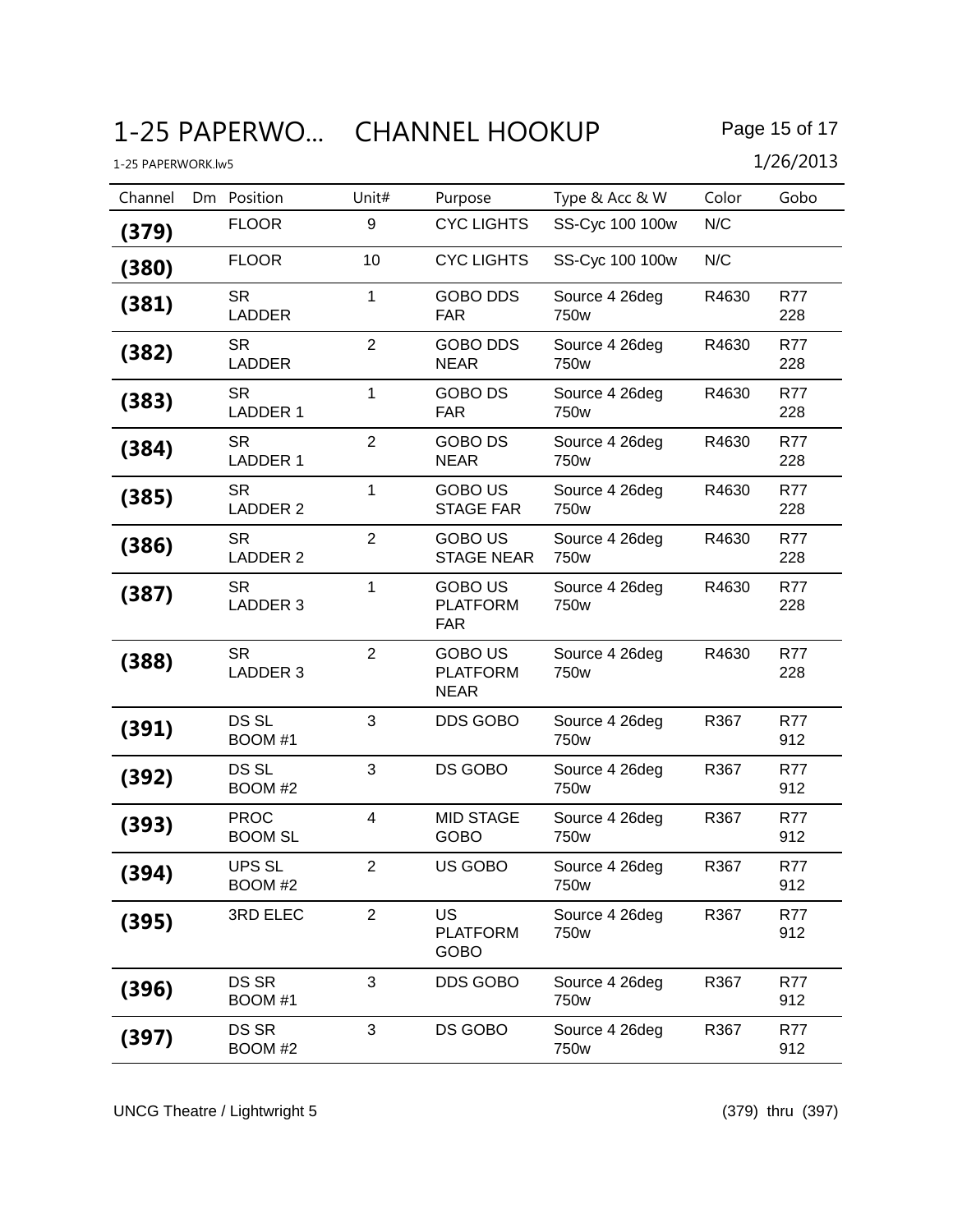# 1-25 PAPERWO... CHANNEL HOOKUP Page 16 of 17

| 1-25 PAPERWORK.lw5 |                                |                |                                                |                                    |       | 1/26/2013         |
|--------------------|--------------------------------|----------------|------------------------------------------------|------------------------------------|-------|-------------------|
| Channel            | Dm Position                    | Unit#          | Purpose                                        | Type & Acc & W                     | Color | Gobo              |
| (398)              | <b>PROSC</b><br><b>BOOM SR</b> | 3              | <b>MID STAGE</b><br><b>GOBO</b>                | Source 4 26deg<br>750w             | R367  | <b>R77</b><br>912 |
| (399)              | US SR<br>BOOM #2               | 3              | US GOBO                                        | Source 4 26deg<br>750w             | R367  | R77<br>912        |
| (400)              | US SR<br>BOOM #3               | 3              | <b>US</b><br><b>PLATFORM</b><br><b>GOBO</b>    | Source 4 26deg<br>750 <sub>w</sub> | R367  | <b>R77</b><br>912 |
| (401)              | <b>FLOOR</b>                   |                | <b>HAZER</b>                                   | <b>RADIANCE HAZER</b>              |       |                   |
| (402)              | <b>FLOOR</b>                   | $\overline{2}$ | <b>HAZER</b>                                   | <b>RADIANCE HAZER</b>              |       |                   |
| (411)              | <b>FLOOR</b>                   | 1              | COLUMN 1 U/<br>L                               | Source 4 PARNel<br>750w            | N/C   |                   |
| (412)              | <b>FLOOR</b>                   | $\overline{2}$ | COLUMN 2 U/<br>L                               | Source 4 PARNel<br>750w            | N/C   |                   |
| (421)              | FOH <sub>2</sub>               | 9              | <b>STAIR</b><br><b>SPECIAL</b>                 | Source 4 26deg<br>750w             | R3203 |                   |
| (422)              | L.<br><b>BRIDGE B</b>          | 14             | <b>STAIR SIDE</b><br><b>SPECIAL</b>            | Source 4 50deg<br>750w             | R3203 |                   |
| (503)              | FOH <sub>2</sub>               | $\overline{2}$ | <b>SPARE</b><br><b>BALCONY</b><br><b>FRNTS</b> | Source 4 26deg<br>750w             | N/C   |                   |
| (504)              | FOH <sub>2</sub>               | 3              | <b>SPARE</b><br><b>BALCONY</b><br><b>FRNTS</b> | Source 4 26deg<br>750 <sub>w</sub> | N/C   |                   |
| (505)              | FOH-2                          | $6\phantom{1}$ | <b>SPARE</b><br><b>SPECIAL</b>                 | Source 4 26deg<br>750w             | N/C   |                   |
| (507)              | FOH <sub>2</sub>               | 12             | <b>SPARE</b><br><b>SPECIAL</b>                 | Source 4 26deg<br>750 <sub>w</sub> | N/C   |                   |
| (508)              | FOH <sub>2</sub>               | 15             | <b>SPARE</b><br><b>SPECIAL</b>                 | Source 4 26deg<br>750 <sub>w</sub> | N/C   |                   |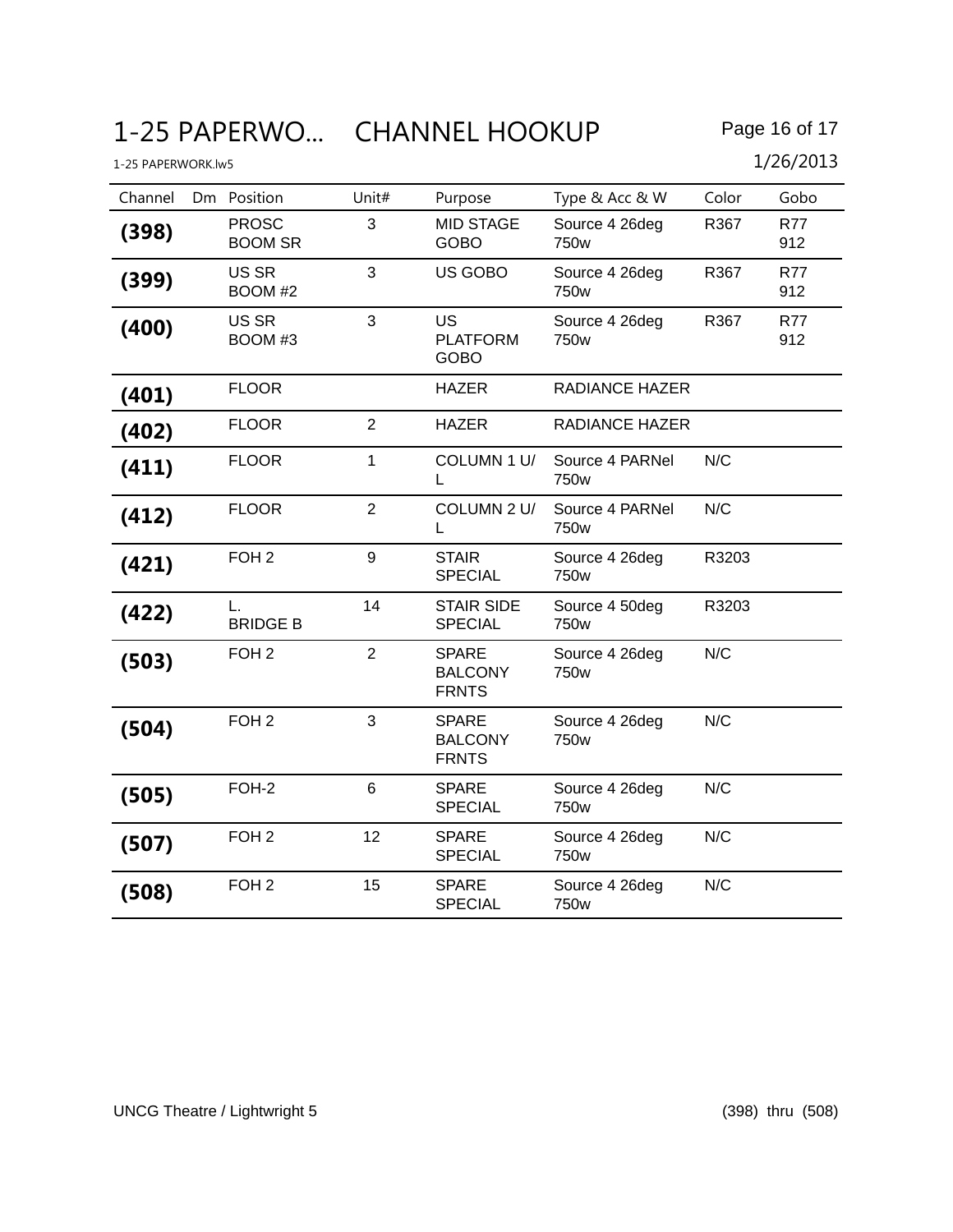1-25 PAPERWO... CHANNEL HOOKUP Page 17 of 17

LETTERED Channel

| Channel | Dm Position  | Unit#              | Purpose                                       | Type & Acc & W                      | Color              | Gobo |
|---------|--------------|--------------------|-----------------------------------------------|-------------------------------------|--------------------|------|
| (Cl)    |              | <b>UNITNUMBER</b>  | SOURCE 4<br>19-750W                           | Source 4 19deg<br>750w              | <b>COLOR</b>       |      |
|         |              | $\mathbf H$        | SOURCE 4<br>26-750W                           | Source 4 26deg<br>750w              | $\pmb{\mathsf{H}}$ |      |
|         |              | $\pmb{\mathsf{H}}$ | 50 DEGREE<br>SOURCE 4                         | Source 4 50deg<br>750w              | $\pmb{\mathsf{H}}$ |      |
|         |              | $\mathbf H$        | SOURCE 4<br>36-750W                           | Source 4 36deg<br>750w              | $\pmb{\mathsf{H}}$ |      |
|         |              | $\mathbf H$        | 26 DEGREE<br><b>SEACHANGE</b><br>$\mathsf{R}$ | <b>SEA CHANGER</b><br>26deg 750w    | $\pmb{\mathsf{H}}$ |      |
|         |              | $\pmb{\mathsf{H}}$ | 36 DEGREE<br><b>SEACHANGE</b><br>R            | Ħ                                   | $\pmb{\mathsf{H}}$ |      |
|         |              | $\pmb{\mathsf{H}}$ | <b>SPECTRA</b><br><b>CYC</b>                  | SS-Cyc 100 100w                     | <b>OLOR</b>        |      |
|         |              | $\mathbf H$        | <b>ALTMAN FAR</b><br><b>CYC</b>               | <b>ALTMAN FAR CYC</b><br>2kw        | <b>COLOR</b>       |      |
|         |              | $\pmb{\mathsf{H}}$ | RADIANCEHA<br><b>ZER</b>                      | <b>RADIANCE HAZER</b>               |                    |      |
|         |              | $\mathbf H$        | <b>VIVID</b><br><b>SELADOR</b>                | <b>VIVID SELADOR</b>                | <b>COLOR</b>       |      |
|         |              | $\mathbf H$        | 8" FRESNEL                                    | 8" Fres 1.5kw                       | $\pmb{\mathsf{H}}$ |      |
|         |              | $\mathbf{H}$       | VARI LITE 500                                 | VL-500 1.2kw                        |                    |      |
|         |              | $\pmb{\mathsf{H}}$ | 19 DEGREE<br><b>SEACHANGE</b><br>$\mathsf{R}$ | <b>SEA CHANGER</b><br>19deg 750w    | <b>COLOR</b>       |      |
|         |              | $\pmb{\mathsf{H}}$ | 50 DEGREE<br><b>SEACHANGE</b><br>$\mathsf{R}$ | SOURCE 450<br>DEGREE 750w           | $\mathbf{H}$       |      |
|         |              | $\mathbf H$        |                                               | STUDIO SPOT Studio Spot 250<br>375w |                    |      |
|         | <b>GRATE</b> | $\mathbf H$        | 2K FRESNEL                                    | CH20 2kw                            | <b>COLOR</b>       |      |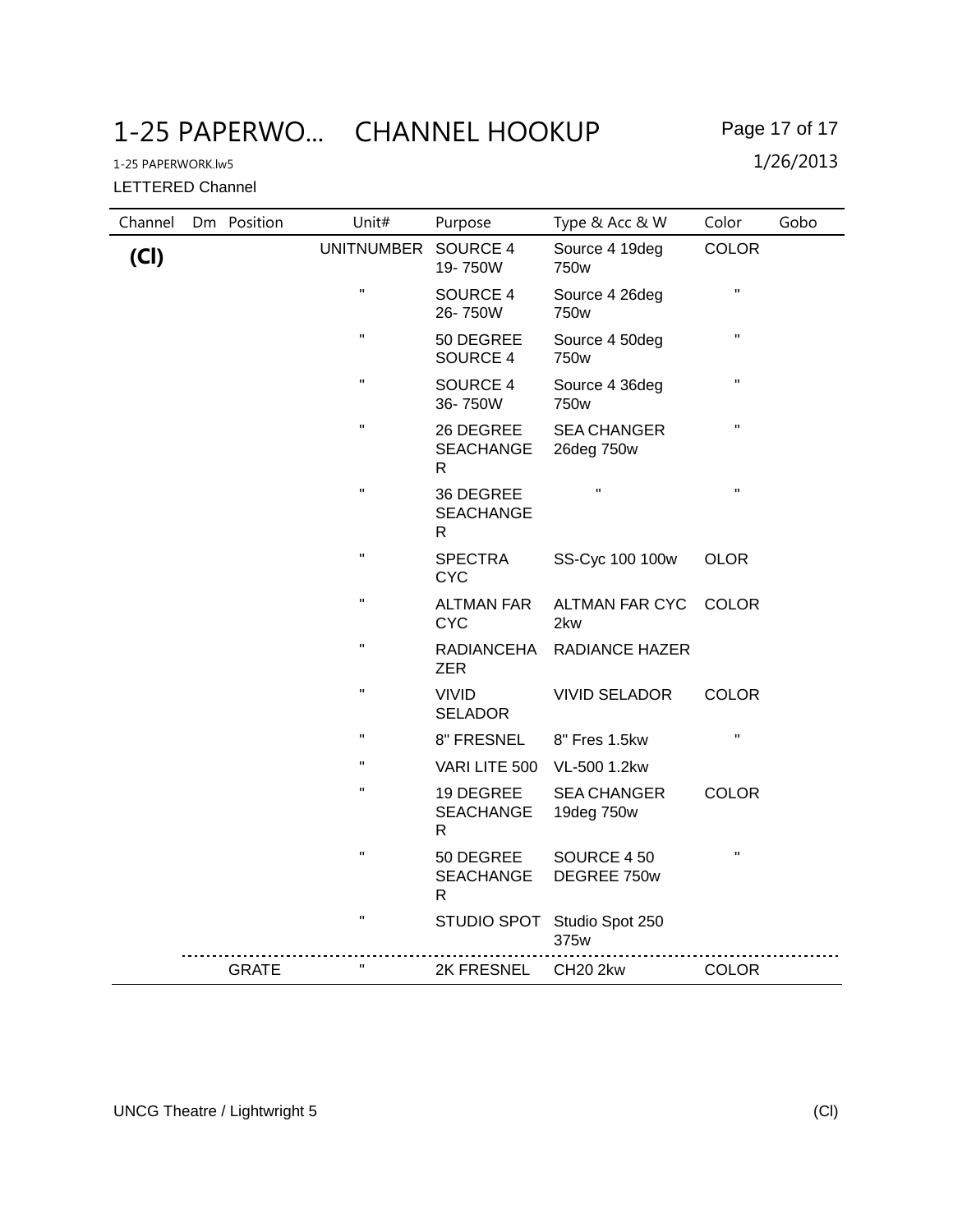1-25 PAPER... INSTRUMENT SCHEDULE Page 1 of 22

### **BOX BOOM SL**

| Unit# | Purpose                         | Type & Acc & W                     | Ck | C# | Color | Gobo | Gsiz | <b>Dm</b> | Chan  |
|-------|---------------------------------|------------------------------------|----|----|-------|------|------|-----------|-------|
|       | <b>US SL 1/4</b><br><b>FRNT</b> | Source 4 19deg<br>750w             |    |    | R4615 |      |      |           | (126) |
| 2     | <b>US SR 1/4</b><br><b>FRNT</b> | Source 4 19deg<br>750w             |    |    | R4615 |      |      |           | (127) |
| 3     | MID SL $1/4$<br><b>FRNT</b>     | Source 4 26deg<br>750w             |    |    | R4615 |      |      |           | (124) |
| 4     | MID SR $1/4$<br><b>FRNT</b>     | Source 4 26deg<br>750w             |    |    | R4615 |      |      |           | (125) |
| 5     | BALCONY 1/4<br><b>FRNT</b>      | Source 4 26deg<br>750 <sub>w</sub> |    |    | R4615 |      |      |           | (181) |
| 6     | BALCONY 1/4<br><b>FRNT</b>      | Source 4 26deg<br>750 <sub>w</sub> |    |    | R4615 |      |      |           | (182) |

#### **DS SR BOOM #1**

| Unit# | Purpose                        | Type & Acc & W                     | Ck | C# | Color            | Gobo              | Gsiz | Dm | Chan  |
|-------|--------------------------------|------------------------------------|----|----|------------------|-------------------|------|----|-------|
|       | <b>DDS SR SHIN</b>             | Source 4 36deg<br>750 <sub>w</sub> |    |    | R <sub>132</sub> |                   |      |    | (146) |
| 2     | <b>MID STAGE</b><br><b>MID</b> | Source 4 36deg<br>750 <sub>w</sub> |    |    | R355             |                   |      |    | (156) |
| 3     | DDS GOBO                       | Source 4 26deg<br>750w             |    |    | R367             | <b>R77</b><br>912 |      |    | (396) |
| 4     | DDS SR<br><b>HEAD HIGH</b>     | <b>SEA CHANGER</b><br>26deg 750w   |    |    | R <sub>132</sub> |                   |      |    | (166) |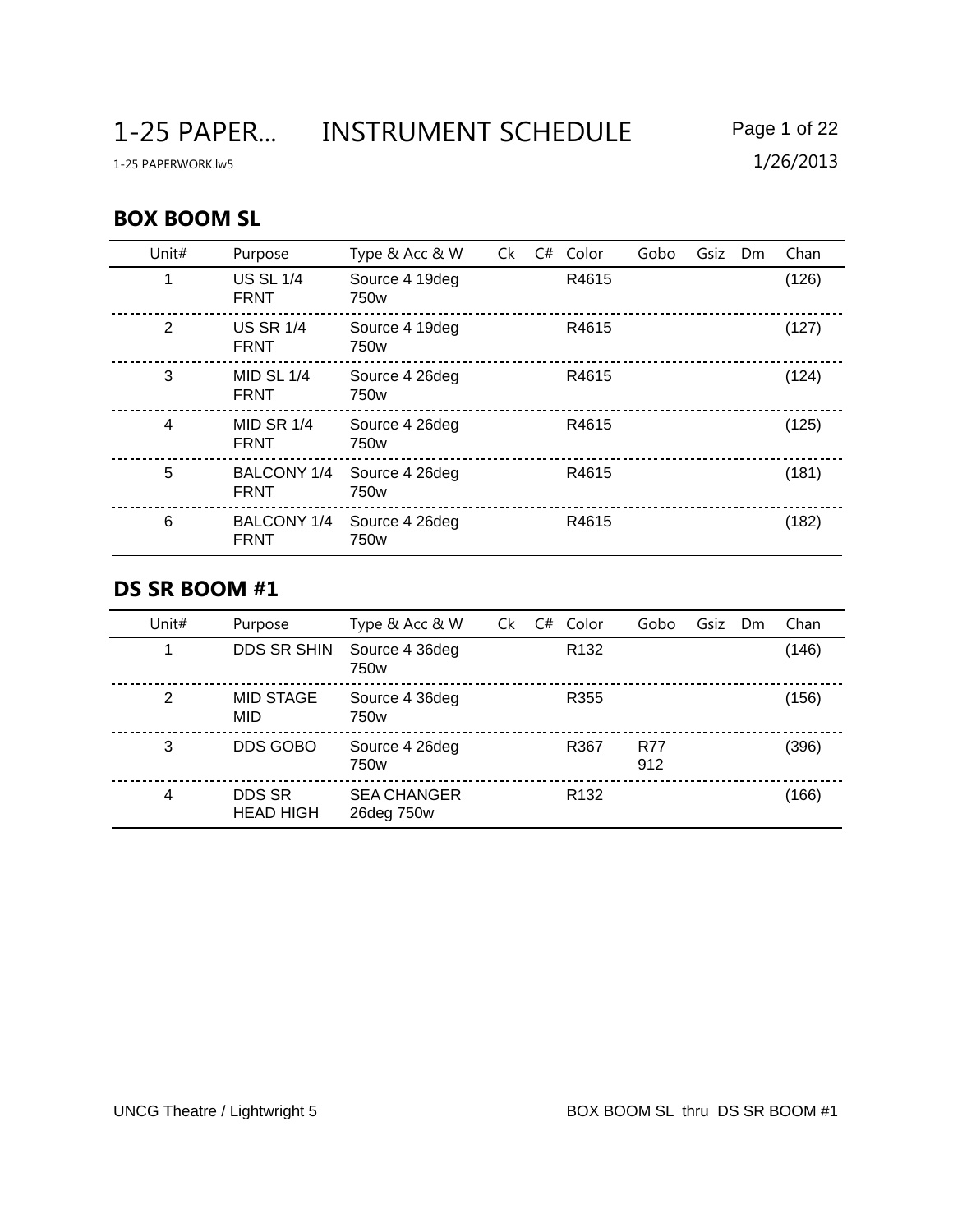1-25 PAPER... INSTRUMENT SCHEDULE Page 2 of 22

## **PROSC BOOM SR**

| Unit#          | Purpose                                           | Type & Acc & W                     | Ck | C# | Color            | Gobo              | Gsiz | Dm | Chan  |
|----------------|---------------------------------------------------|------------------------------------|----|----|------------------|-------------------|------|----|-------|
|                | <b>MID STAGE</b><br><b>PROSC</b><br><b>BOOM</b>   | Source 4 36deg<br>750 <sub>w</sub> |    |    | R <sub>132</sub> |                   |      |    | (148) |
| 2              | <b>MID STAGE</b><br>MID                           | Source 4 36deg<br>750 <sub>w</sub> |    |    | R355             |                   |      |    | (158) |
| 2              | <b>MID STAGE</b><br><b>MID</b>                    | Source 4 36deg<br>750 <sub>w</sub> |    |    | R355             |                   |      |    | (157) |
| 3              | <b>MID STAGE</b><br><b>GOBO</b>                   | Source 4 26deg<br>750w             |    |    | R367             | <b>R77</b><br>912 |      |    | (398) |
| $\overline{4}$ | <b>MID STAGE</b><br><b>SR HEAD</b><br><b>HIGH</b> | <b>SEA CHANGER</b><br>26deg 750w   |    |    | R <sub>132</sub> |                   |      |    | (168) |

# **DS SR BOOM #2**

| Unit# | Purpose                          | Type & Acc & W                     | Ck | Color<br>C#      | Gobo              | Gsiz | Dm | Chan  |
|-------|----------------------------------|------------------------------------|----|------------------|-------------------|------|----|-------|
|       | <b>DS CURTAIN</b><br><b>SHIN</b> | Source 4 36deg<br>750 <sub>w</sub> |    | R <sub>132</sub> |                   |      |    | (147) |
| 3     | DS GOBO                          | Source 4 26deg<br>750w             |    | R367             | <b>R77</b><br>912 |      |    | (397) |
| 4     | DS SR HEAD<br><b>HIGH</b>        | <b>SEA CHANGER</b><br>26deg 750w   |    | R <sub>132</sub> |                   |      |    | (167) |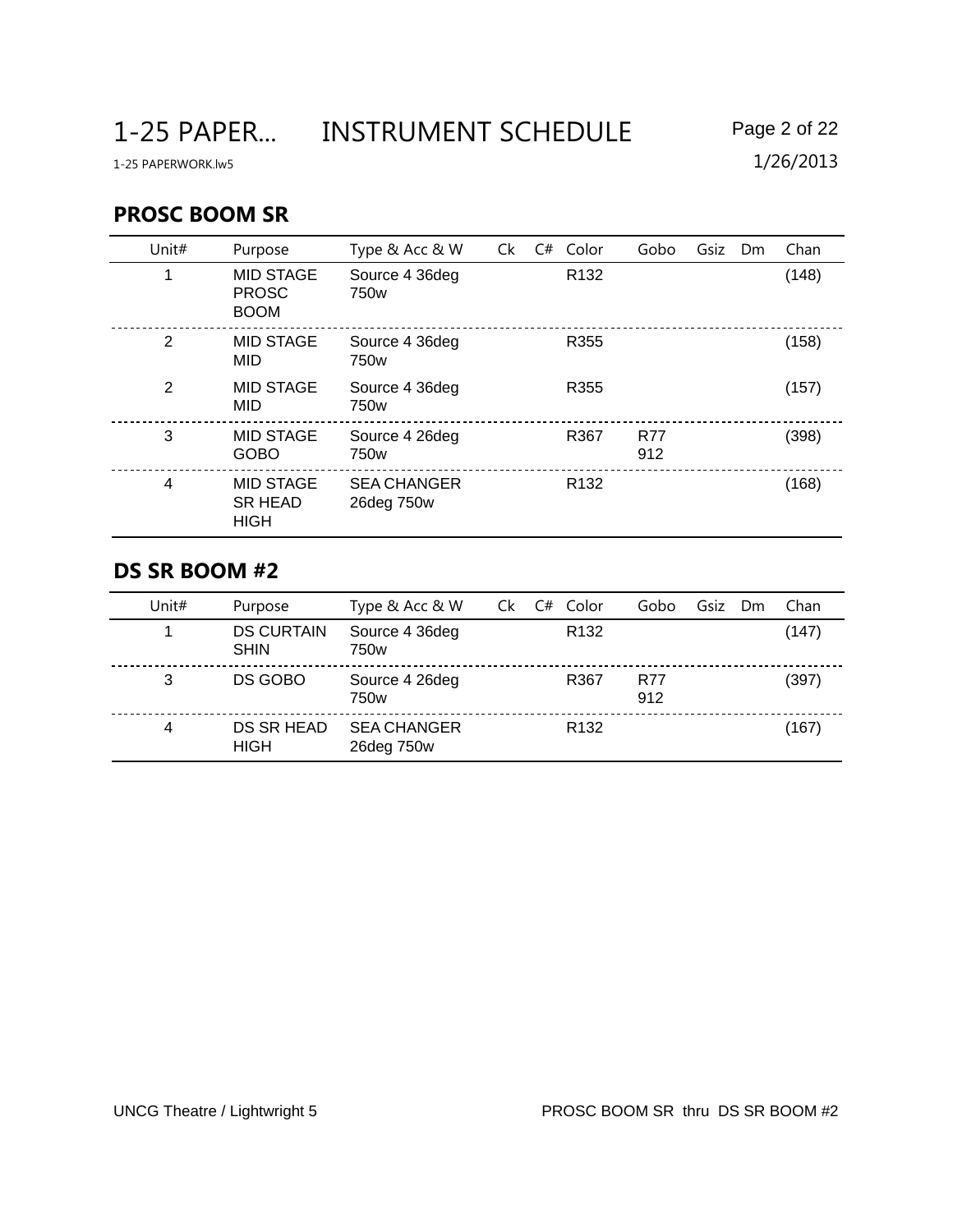1-25 PAPER... INSTRUMENT SCHEDULE Page 3 of 22

### **UPS SL BOOM #2**

| Unit#          | Purpose                           | Type & Acc & W                     | Ck | $C#$ Color       | Gobo              | Gsiz | <b>Dm</b> | Chan  |
|----------------|-----------------------------------|------------------------------------|----|------------------|-------------------|------|-----------|-------|
| 1              | <b>USTAGE SL</b><br><b>SHIN</b>   | Source 4 36deg<br>750 <sub>w</sub> |    | R <sub>132</sub> |                   |      |           | (144) |
| 2              | US SL MID                         | Source 4 26deg<br>750w             |    | R355             |                   |      |           | (154) |
| 2              | US GOBO                           | Source 4 26deg<br>750 <sub>w</sub> |    | R367             | <b>R77</b><br>912 |      |           | (394) |
| 3              | US SL HEAD<br><b>HIGH</b>         | Source 4 36deg<br>750 <sub>w</sub> |    | R360             |                   |      |           | (164) |
| $\overline{4}$ | <b>BALCONY</b><br><b>GOBO</b>     | Source 4 50deg<br>750 <sub>w</sub> |    | COOL             | <b>R77</b><br>912 |      |           | (203) |
| 5              | <b>BALCONY</b><br><b>MID SIDE</b> | Source 4 50deg<br>750 <sub>w</sub> |    | R365             |                   |      |           | (184) |

#### **PROC BOOM SL**

| Unit# | Purpose                           | Type & Acc & W                     | Ck | C# | Color            | Gobo              | Gsiz | Dm | Chan  |
|-------|-----------------------------------|------------------------------------|----|----|------------------|-------------------|------|----|-------|
|       | <b>BALCONY</b><br><b>GOBO</b>     | Source 4 50deg<br>750w             |    |    | COOL             | <b>R77</b><br>912 |      |    | (202) |
|       | <b>MIDSTAGE</b><br><b>SL SHIN</b> | Source 4 36deg<br>750w             |    |    | R <sub>132</sub> |                   |      |    | (143) |
| 2     | <b>MIDSTAGE</b><br><b>SL MID</b>  | Source 4 26deg<br>750 <sub>w</sub> |    |    | R355             |                   |      |    | (153) |
| 3     | MID SL HEAD<br><b>HIGH</b>        | Source 4 36deg<br>750 <sub>w</sub> |    |    | R360             |                   |      |    | (163) |
| 4     | <b>MID STAGE</b><br><b>GOBO</b>   | Source 4 26deg<br>750 <sub>w</sub> |    |    | R367             | <b>R77</b><br>912 |      |    | (393) |
| 5     | <b>BALCONY DS</b><br><b>SIDE</b>  | Source 4 50deg<br>750w             |    |    | R365             |                   |      |    | (183) |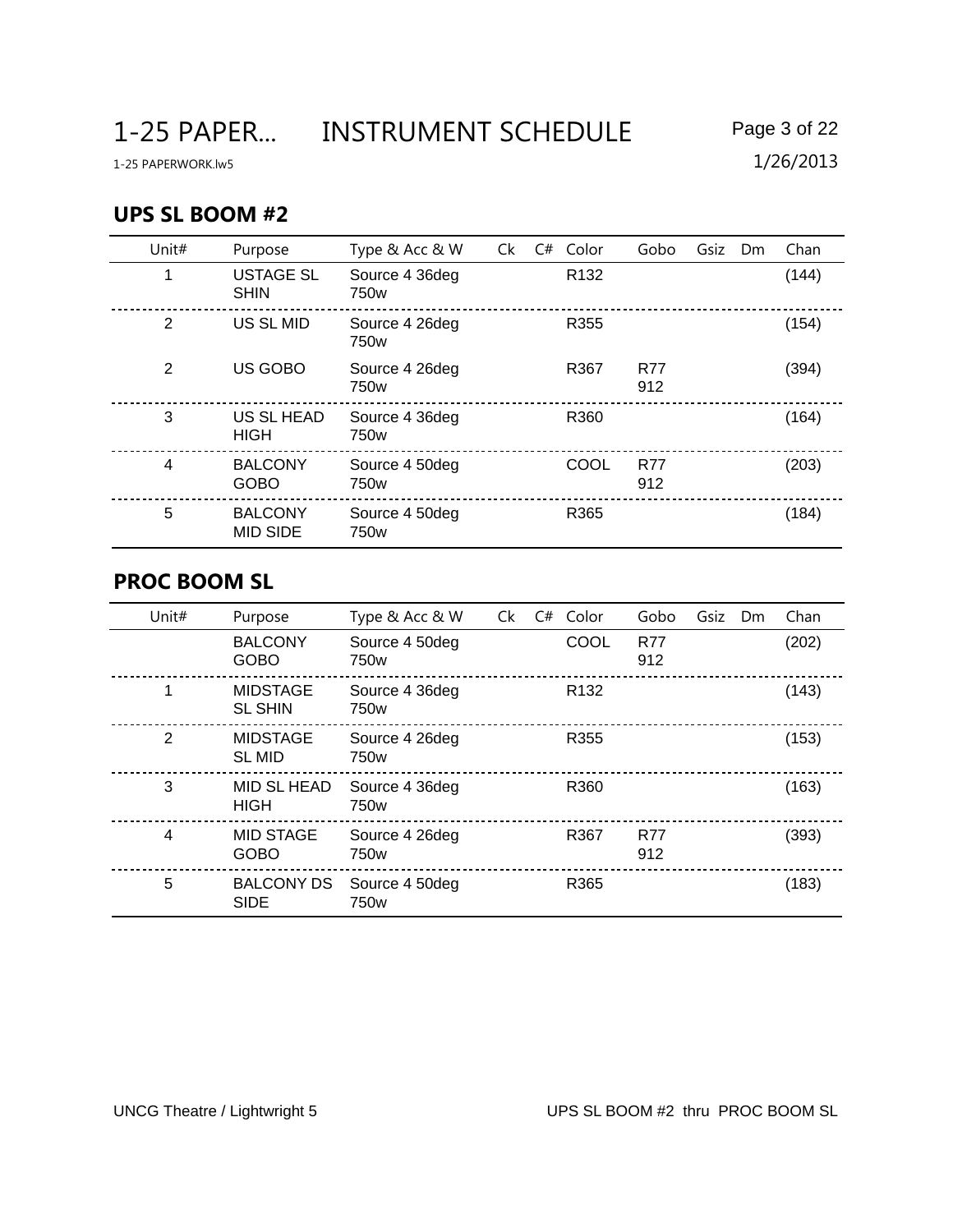## **FLOOR**

| Unit#          | Purpose             | Type & Acc & W                  | Ck | C# Color | Gobo | Gsiz | Dm | Chan  |
|----------------|---------------------|---------------------------------|----|----------|------|------|----|-------|
|                | <b>HAZER</b>        | <b>RADIANCE</b><br><b>HAZER</b> |    |          |      |      |    | (401) |
| 1              | COLUMN 1 U/         | Source 4 PARNel<br>750w         |    | N/C      |      |      |    | (411) |
| 1              | <b>CYC LIGHTS</b>   | SS-Cyc 100 100w                 |    | N/C      |      |      |    | (371) |
| 1              | PORTAL <sub>1</sub> | <b>VIVID SELADOR</b>            |    |          |      |      |    | (311) |
| 1              | PORTAL <sub>2</sub> | <b>VIVID SELADOR</b>            |    |          |      |      |    | (312) |
| 1              | PORTAL <sub>3</sub> | <b>VIVID SELADOR</b>            |    |          |      |      |    | (313) |
| 1              | PORTAL 4            | <b>VIVID SELADOR</b>            |    |          |      |      |    | (314) |
| $\overline{2}$ | COLUMN 2 U/<br>L    | Source 4 PARNel<br>750w         |    | N/C      |      |      |    | (412) |
| $\overline{2}$ | <b>CYC LIGHTS</b>   | SS-Cyc 100 100w                 |    | N/C      |      |      |    | (372) |
| $\overline{2}$ | <b>HAZER</b>        | <b>RADIANCE</b><br><b>HAZER</b> |    |          |      |      |    | (402) |
| $\overline{2}$ | PORTAL <sub>1</sub> | <b>VIVID SELADOR</b>            |    |          |      |      |    | (311) |
| $\overline{2}$ | PORTAL <sub>2</sub> | <b>VIVID SELADOR</b>            |    |          |      |      |    | (312) |
| $\overline{2}$ | PORTAL <sub>3</sub> | <b>VIVID SELADOR</b>            |    |          |      |      |    | (313) |
| $\overline{2}$ | PORTAL 4            | <b>VIVID SELADOR</b>            |    |          |      |      |    | (314) |
| 3              | <b>CYC LIGHTS</b>   | SS-Cyc 100 100w                 |    | N/C      |      |      |    | (373) |
| 4              | <b>CYC LIGHTS</b>   | SS-Cyc 100 100w                 |    | N/C      |      |      |    | (374) |
| 5              | <b>CYC LIGHTS</b>   | SS-Cyc 100 100w                 |    | N/C      |      |      |    | (375) |
| 6              | <b>CYC LIGHTS</b>   | SS-Cyc 100 100w                 |    | N/C      |      |      |    | (376) |
| $\overline{7}$ | <b>CYC LIGHTS</b>   | SS-Cyc 100 100w                 |    | N/C      |      |      |    | (377) |
| 8              | <b>CYC LIGHTS</b>   | SS-Cyc 100 100w                 |    | N/C      |      |      |    | (378) |
| 9              | <b>CYC LIGHTS</b>   | SS-Cyc 100 100w                 |    | N/C      |      |      |    | (379) |
| 10             | <b>CYC LIGHTS</b>   | SS-Cyc 100 100w                 |    | N/C      |      |      |    | (380) |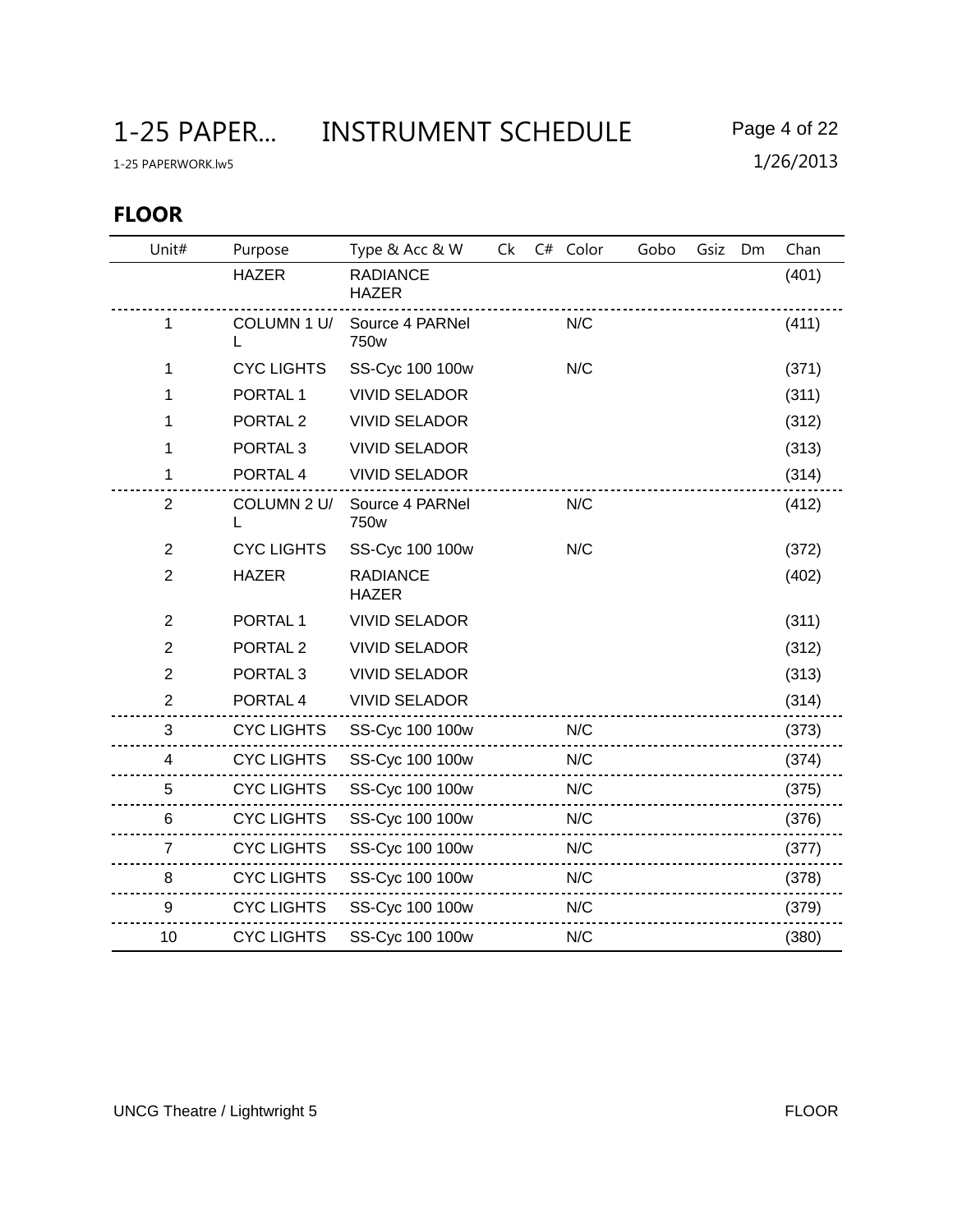1-25 PAPER... INSTRUMENT SCHEDULE Page 5 of 22

#### **PIT**

| Unit# | Purpose           | Type & Acc & W               | Ck | $C#$ Color        | Gobo | Gsiz | <b>Dm</b> | Chan  |
|-------|-------------------|------------------------------|----|-------------------|------|------|-----------|-------|
| 5     | PIT U/L 5         | ALTMAN FAR CYC<br>2kw        |    | <b>COLOR</b><br>2 |      |      |           | (251) |
| 7     | PIT U/L 7         | <b>ALTMAN FAR CYC</b><br>2kw |    | <b>COLOR</b>      |      |      |           | (252) |
| 8     | PIT U/L 8         | <b>ALTMAN FAR CYC</b><br>2kw |    | <b>COLOR</b><br>2 |      |      |           | (253) |
| 10    | <b>PIT U/L 10</b> | ALTMAN FAR CYC<br>2kw        |    | <b>COLOR</b>      |      |      |           | (254) |
| 11    | <b>PIT U/L 11</b> | <b>ALTMAN FAR CYC</b><br>2kw |    | <b>COLOR</b><br>2 |      |      |           | (255) |
| 13    | <b>PIT U/L 13</b> | ALTMAN FAR CYC<br>2kw        |    | <b>COLOR</b>      |      |      |           | (256) |

## **DS SL BOOM #2**

| Unit# | Purpose                   | Type & Acc & W                     | Ck | C# | Color            | Gobo              | Gsiz | Dm | Chan  |
|-------|---------------------------|------------------------------------|----|----|------------------|-------------------|------|----|-------|
|       | <b>DS SL SHIN</b>         | Source 4 36deg<br>750 <sub>w</sub> |    |    | R <sub>132</sub> |                   |      |    | (142) |
| 2     | DS SL MID                 | Source 4 26deg<br>750 <sub>w</sub> |    |    | R355             |                   |      |    | (152) |
| 3     | DS GOBO                   | Source 4 26deg<br>750 <sub>w</sub> |    |    | R367             | <b>R77</b><br>912 |      |    | (392) |
| 4     | DS SL HEAD<br><b>HIGH</b> | Source 4 36deg<br>750 <sub>w</sub> |    |    | R360             |                   |      |    | (162) |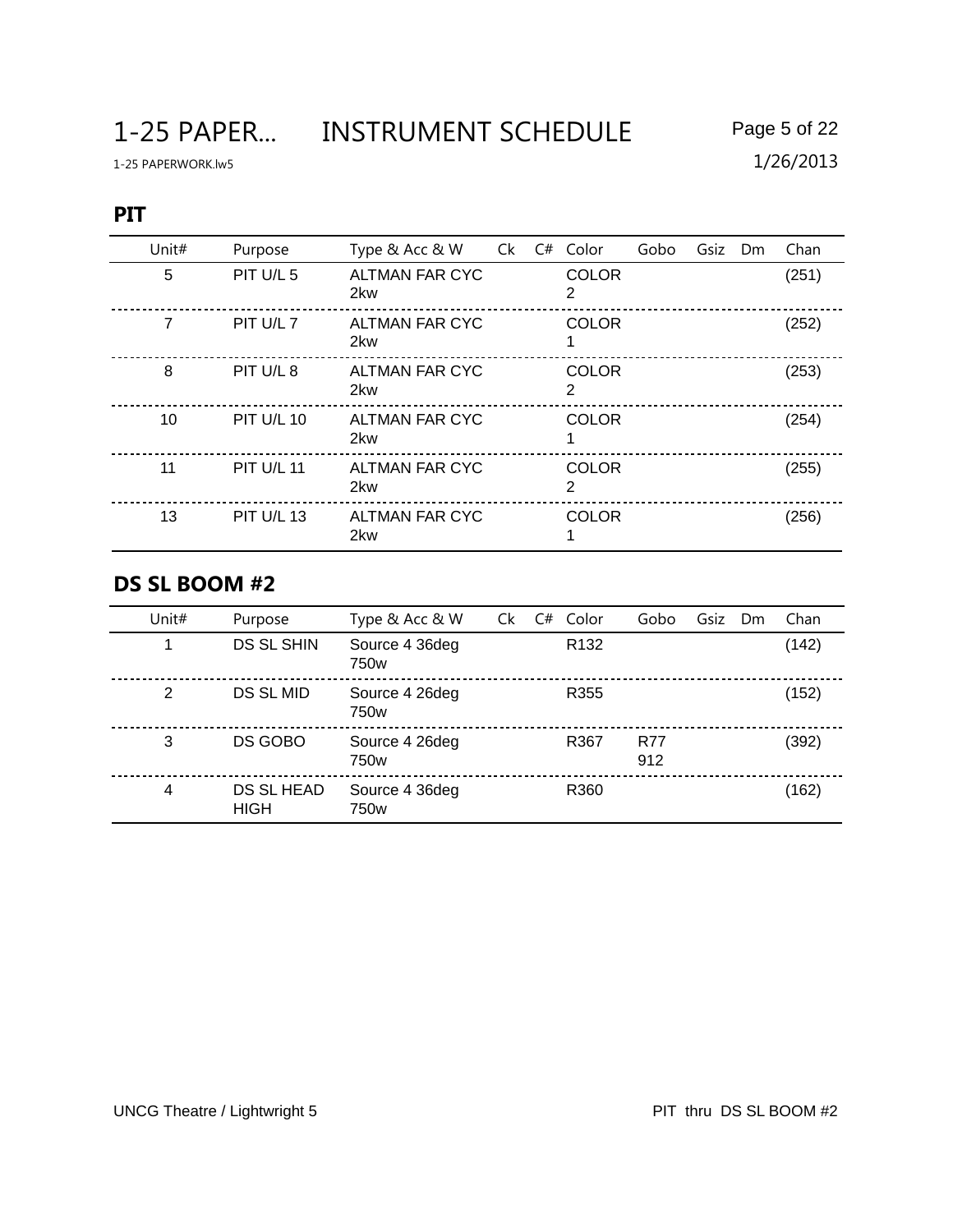#### **US SR BOOM #3**

| Unit#          | Purpose                                                       | Type & Acc & W                   | Ck | C# | Color            | Gobo              | Gsiz | Dm | Chan  |
|----------------|---------------------------------------------------------------|----------------------------------|----|----|------------------|-------------------|------|----|-------|
| 1              | <b>US SHIN</b>                                                | Source 4 50deg<br>575w           |    |    | R <sub>132</sub> |                   |      |    | (160) |
| 2              | US SR MID                                                     | Source 4 36deg<br>750w           |    |    | R355             |                   |      |    | (155) |
| 3              | <b>US</b><br><b>PLATFORM</b><br><b>GOBO</b>                   | Source 4 26deg<br>750w           |    |    | R367             | <b>R77</b><br>912 |      |    | (400) |
| 3              | <b>UUS SR</b><br><b>HEAD HIGH</b>                             | <b>SEA CHANGER</b><br>26deg 750w |    |    | R <sub>132</sub> |                   |      |    | (170) |
| $\overline{4}$ | <b>US</b><br><b>PLATFORM</b><br><b>SL SIDE</b>                | Source 4 36deg<br>750w           |    |    | R365             |                   |      |    | (174) |
| 5              | <b>US</b><br>PLATFORM C<br><b>HIGH SIDE</b>                   | Source 4 36deg<br>750w           |    |    | R365             |                   |      |    | (175) |
| 6              | <b>US</b><br><b>PLATFORM</b><br><b>SR HIGH</b><br><b>SIDE</b> | Source 4 36deg<br>750w           |    |    | R365             |                   |      |    | (176) |

# **US SR BOOM #2**

| Unit# | Purpose                         | Type & Acc & W                   | Ck | C# | Color            | Gobo              | Gsiz | Dm | Chan  |
|-------|---------------------------------|----------------------------------|----|----|------------------|-------------------|------|----|-------|
|       | <b>MID STAGE</b><br><b>SHIN</b> | Source 4 36deg<br>750w           |    |    | R <sub>132</sub> |                   |      |    | (149) |
| 2     | <b>US SR MID</b>                | Source 4 36deg<br>750w           |    |    | R355             |                   |      |    | (159) |
| 3     | US GOBO                         | Source 4 26deg<br>750w           |    |    | R367             | <b>R77</b><br>912 |      |    | (399) |
| 3     | US SR HEAD<br><b>HIGH</b>       | <b>SEA CHANGER</b><br>26deg 750w |    |    | R <sub>132</sub> |                   |      |    | (169) |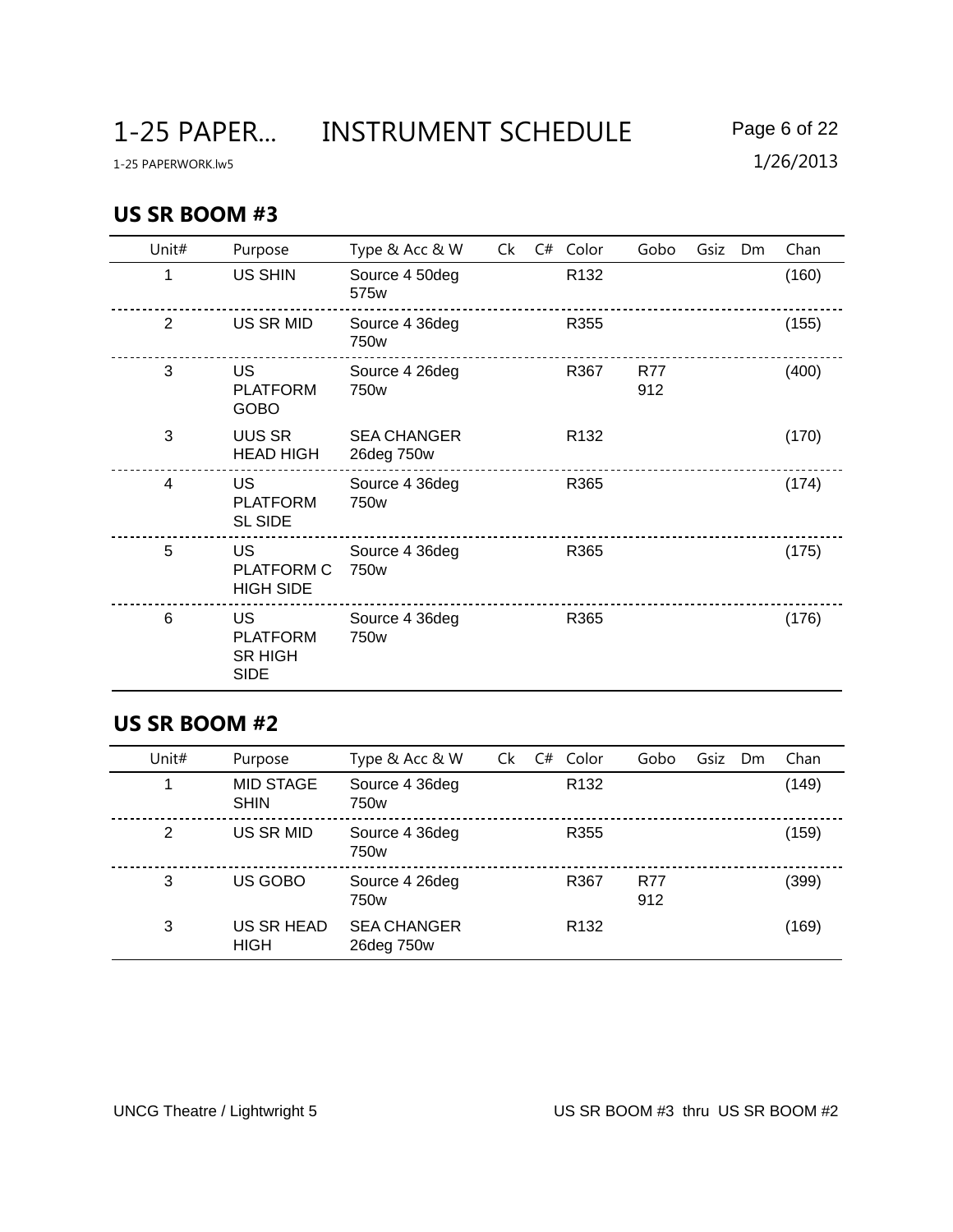#### **UPS SL BOOM #3**

| Unit# | Purpose                                                | Type & Acc & W                     | Ck | C# Color         | Gobo | Gsiz Dm | Chan  |
|-------|--------------------------------------------------------|------------------------------------|----|------------------|------|---------|-------|
| 4     | US<br><b>PLATFORM</b><br><b>SL SIDE</b>                | Source 4 36deg<br>750w             |    | R365             |      |         | (171) |
| 5     | US<br><b>PLATFORM C</b><br><b>HIGH SIDE</b>            | Source 4 36deg<br>750 <sub>w</sub> |    | R365             |      |         | (172) |
| 6     | US<br><b>PLATFORM</b><br><b>SR HIGH</b><br><b>SIDE</b> | Source 4 36deg<br>750 <sub>w</sub> |    | R <sub>365</sub> |      |         | (173) |

### **DS SL BOOM #1**

| Unit# | Purpose                    | Type & Acc & W                     | Ck | C# | Color            | Gobo              | Gsiz | Dm | Chan  |
|-------|----------------------------|------------------------------------|----|----|------------------|-------------------|------|----|-------|
|       | <b>DDS SL SHIN</b>         | Source 4 36deg<br>750w             |    |    | R <sub>132</sub> |                   |      |    | (141) |
| 2     | DDS SL MID                 | Source 4 26deg<br>750 <sub>w</sub> |    |    | R355             |                   |      |    | (151) |
| 3     | DDS GOBO                   | Source 4 26deg<br>750w             |    |    | R367             | <b>R77</b><br>912 |      |    | (391) |
| 4     | DDS SL HEAD<br><b>HIGH</b> | Source 4 36deg<br>750w             |    |    | R360             |                   |      |    | (161) |

## **GRATE**

| Unit#                 | Purpose           | Type & Acc & W       | Ck | C# | Color           | Gobo | Gsiz | Dm | Chan  |
|-----------------------|-------------------|----------------------|----|----|-----------------|------|------|----|-------|
|                       | <b>GRATE U/L</b>  | 8" Fres 1.5kw        |    |    | R331            |      |      |    | (301) |
| 2                     | <b>UP/L GRATE</b> | <b>CH20 2kw</b>      |    |    | N/C             |      |      |    | (302) |
| 3                     | <b>GRATE U/L</b>  | 8" Fres 1.5kw        |    |    | R <sub>69</sub> |      |      |    | (303) |
| 4                     | <b>GRATE U/L</b>  | 8" Fres 1.5kw        |    |    | R365            |      |      |    | (304) |
| 7                     | <b>GRATE U/L</b>  | 8" Fres 1.5 kw       |    |    | <b>R57</b>      |      |      |    | (306) |
| 9                     | <b>U/L GRATE</b>  | CH <sub>20</sub> 2kw |    |    | N/C             |      |      |    | (305) |
| UNITNUMBER 2K FRESNEL |                   | <b>CH20 2kw</b>      |    |    | <b>COLOR</b>    |      |      |    | (CI)  |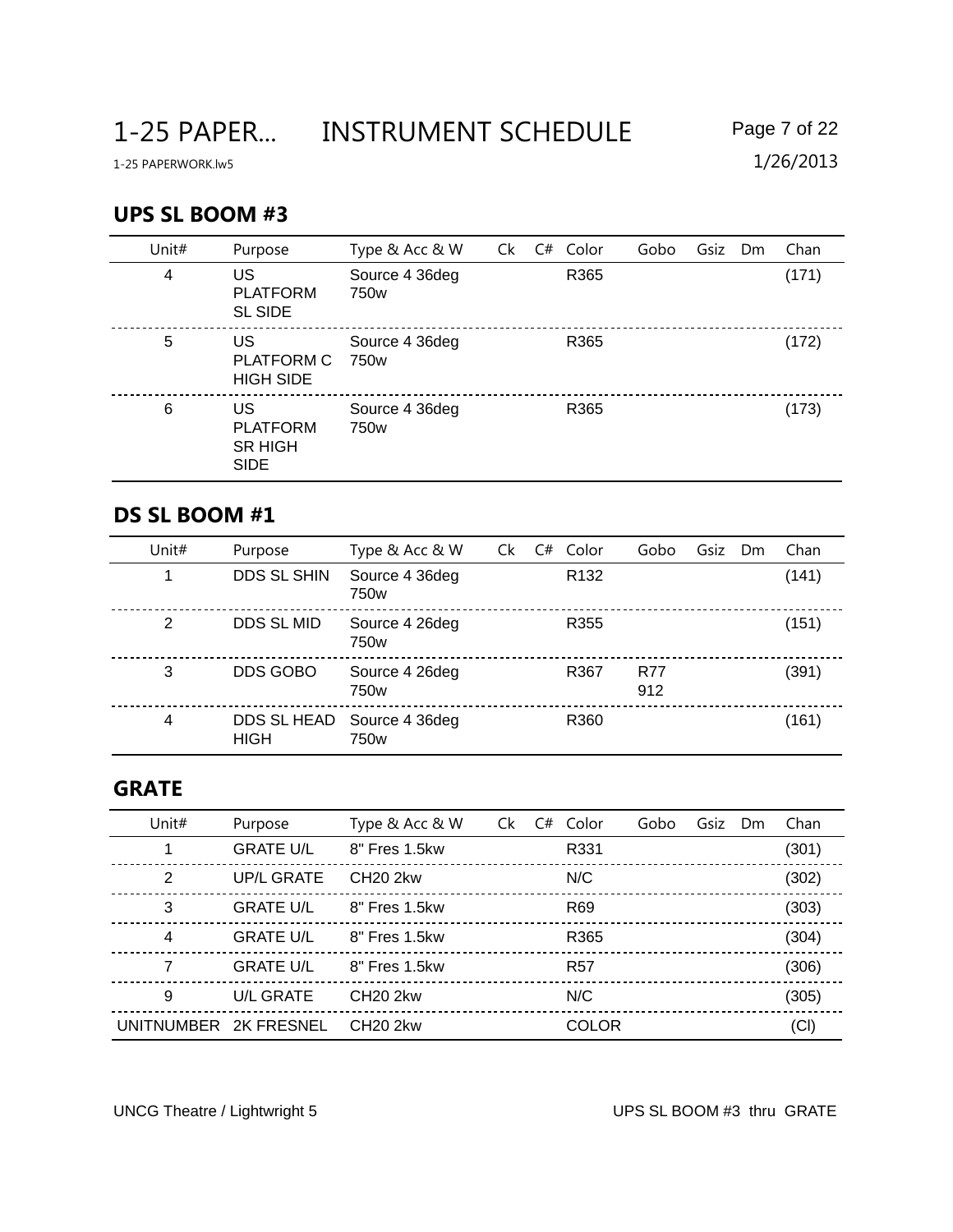### **US FLOOR PIPE**

| Unit# | Purpose | Type & Acc & W         | Ck | C# | Color      | Gobo | Gsiz | Dm | Chan  |
|-------|---------|------------------------|----|----|------------|------|------|----|-------|
| 1     | US U/L  | Source 4 50deg<br>750w |    |    | <b>R57</b> |      |      |    | (321) |
| 2     | US U/L  | Source 4 50deg<br>750w |    |    | R365       |      |      |    | (322) |
| 3     | US U/L  | Source 4 50deg<br>750w |    |    | <b>R57</b> |      |      |    | (323) |
| 4     | US U/L  | Source 4 50deg<br>750w |    |    | R365       |      |      |    | (324) |
| 5     | US U/L  | Source 4 50deg<br>750w |    |    | R365       |      |      |    | (325) |
| 6     | US U/L  | Source 4 50deg<br>750w |    |    | <b>R57</b> |      |      |    | (326) |
| 7     | US U/L  | Source 4 50deg<br>750w |    |    | R365       |      |      |    | (327) |
| 8     | US U/L  | Source 4 50deg<br>750w |    |    | <b>R57</b> |      |      |    | (328) |

### **SR LADDER 2**

| Unit# | Purpose                             | Type & Acc & W                   | Ck | C# | Color            | Gobo              | Gsiz | Dm | Chan  |
|-------|-------------------------------------|----------------------------------|----|----|------------------|-------------------|------|----|-------|
|       | <b>GOBO US</b><br><b>STAGE FAR</b>  | Source 4 26deg<br>750w           |    |    | R4630            | <b>R77</b><br>228 |      |    | (385) |
| 2     | <b>GOBO US</b><br><b>STAGE NEAR</b> | Source 4 26deg<br>750w           |    |    | R4630            | <b>R77</b><br>228 |      |    | (386) |
| 3     | S/L SR -12'X+<br>12'                | <b>SEA CHANGER</b><br>26deg 750w |    |    | R <sub>132</sub> |                   |      |    | (117) |
| 4     | $S/L$ $SL - 2'X +$<br>12'           | <b>SEA CHANGER</b><br>19deg 750w |    |    | R <sub>132</sub> |                   |      |    | (116) |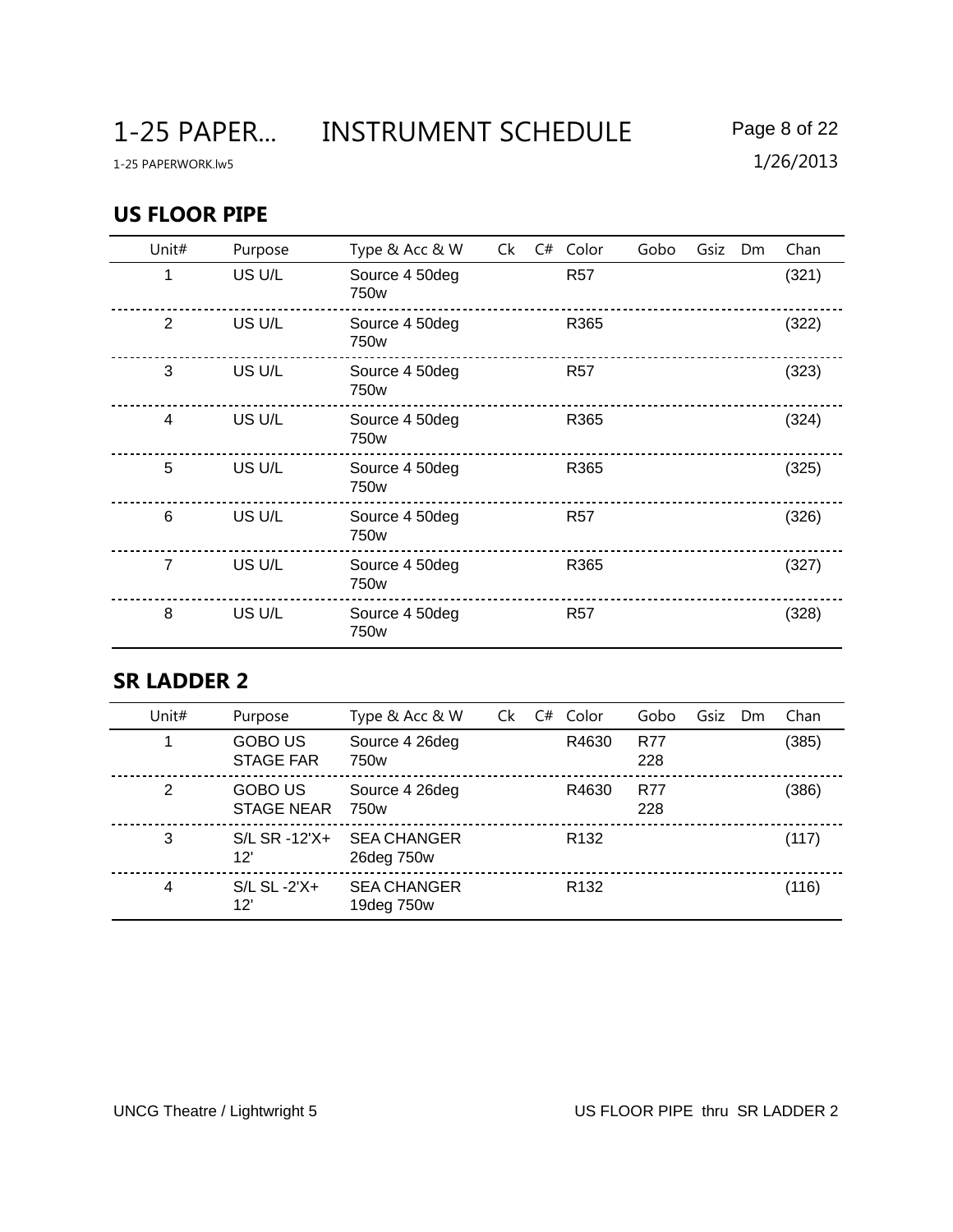1-25 PAPER... INSTRUMENT SCHEDULE Page 9 of 22

#### **SR LADDER 1**

| Unit# | Purpose                       | Type & Acc & W                     | Ck | C# | Color            | Gobo              | Gsiz | <b>Dm</b> | Chan  |
|-------|-------------------------------|------------------------------------|----|----|------------------|-------------------|------|-----------|-------|
|       | <b>GOBO DS</b><br><b>FAR</b>  | Source 4 26deg<br>750 <sub>w</sub> |    |    | R4630            | <b>R77</b><br>228 |      |           | (383) |
| 2     | <b>GOBO DS</b><br><b>NEAR</b> | Source 4 26deg<br>750w             |    |    | R4630            | <b>R77</b><br>228 |      |           | (384) |
| 3     | $S/L C - 7'X + 8'$            | <b>SEA CHANGER</b><br>26deg 750w   |    |    | R <sub>132</sub> |                   |      |           | (115) |
| 4     | $S/L$ SR -14'X+<br>7'         | <b>SEA CHANGER</b><br>36deg 750w   |    |    | R <sub>132</sub> |                   |      |           | (114) |
| 5     | $S/L$ SR +10'X+<br>7'         | <b>SEA CHANGER</b><br>19deg 750w   |    |    | R <sub>132</sub> |                   |      |           | (113) |

#### **SR LADDER**

| Unit#          | Purpose                        | Type & Acc & W                   | Ck | C# | Color            | Gobo              | Gsiz | Dm | Chan  |
|----------------|--------------------------------|----------------------------------|----|----|------------------|-------------------|------|----|-------|
|                | <b>GOBO DDS</b><br><b>FAR</b>  | Source 4 26deg<br>750w           |    |    | R4630            | <b>R77</b><br>228 |      |    | (381) |
| 2              | <b>GOBO DDS</b><br><b>NEAR</b> | Source 4 26deg<br>750w           |    |    | R4630            | <b>R77</b><br>228 |      |    | (382) |
| 3              | S/L DS SR-2'<br>$X-4'$         | <b>SEA CHANGER</b><br>19deg 750w |    |    | R <sub>132</sub> |                   |      |    | (111) |
| $\overline{4}$ | S/L DS SR -<br>14'X-4'         | <b>SEA CHANGER</b><br>26deg 750w |    |    | R <sub>132</sub> |                   |      |    | (112) |

## **SL LADDER**

| Unit# | Purpose                       | Type & Acc & W         | Ck C# Color<br>Gobo | Gsiz<br>Dm<br>Chan |
|-------|-------------------------------|------------------------|---------------------|--------------------|
|       | <b>BALCONY</b><br><b>GOBO</b> | Source 4 26deg<br>750w | R367                | (201)              |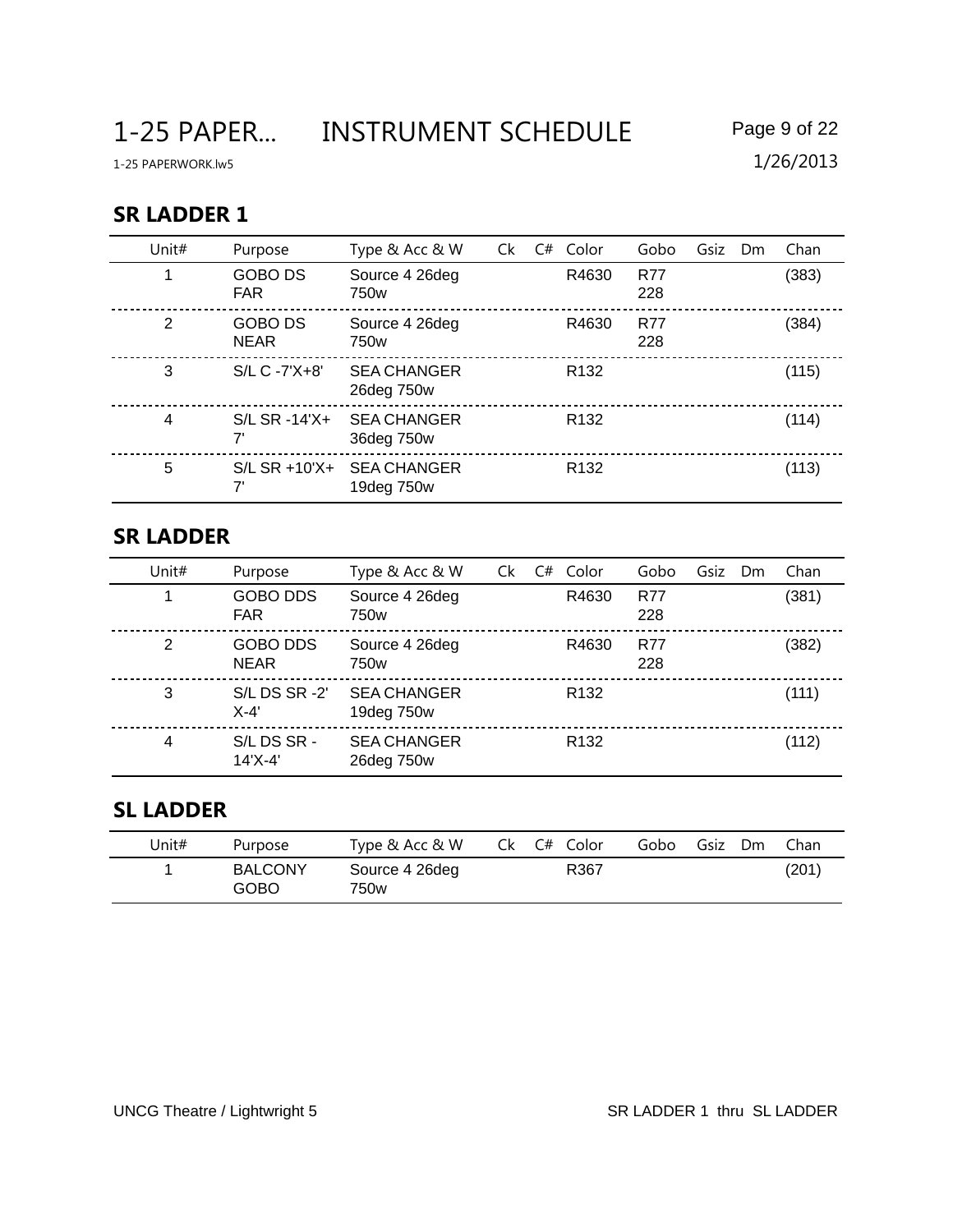1-25 PAPER... INSTRUMENT SCHEDULE Page 10 of 22

1-25 PAPERWORK.lw5 1/26/2013

### **SR LADDER 3**

| Unit# | Purpose                                          | Type & Acc & W                     | Ck | C# | Color            | Gobo              | Gsiz | Dm | Chan  |
|-------|--------------------------------------------------|------------------------------------|----|----|------------------|-------------------|------|----|-------|
|       | <b>GOBO US</b><br><b>PLATFORM</b><br><b>FAR</b>  | Source 4 26deg<br>750w             |    |    | R4630            | <b>R77</b><br>228 |      |    | (387) |
| 2     | <b>GOBO US</b><br><b>PLATFORM</b><br><b>NEAR</b> | Source 4 26deg<br>750 <sub>w</sub> |    |    | R4630            | <b>R77</b><br>228 |      |    | (388) |
| 3     | $S/L$ SR -10'X+<br>16'                           | <b>SEA CHANGER</b><br>26deg 750w   |    |    | R <sub>132</sub> |                   |      |    | (119) |
| 4     | $S/L$ SL $+6'X+$<br>16'                          | <b>SEA CHANGER</b><br>19deg 750w   |    |    | R <sub>132</sub> |                   |      |    | (118) |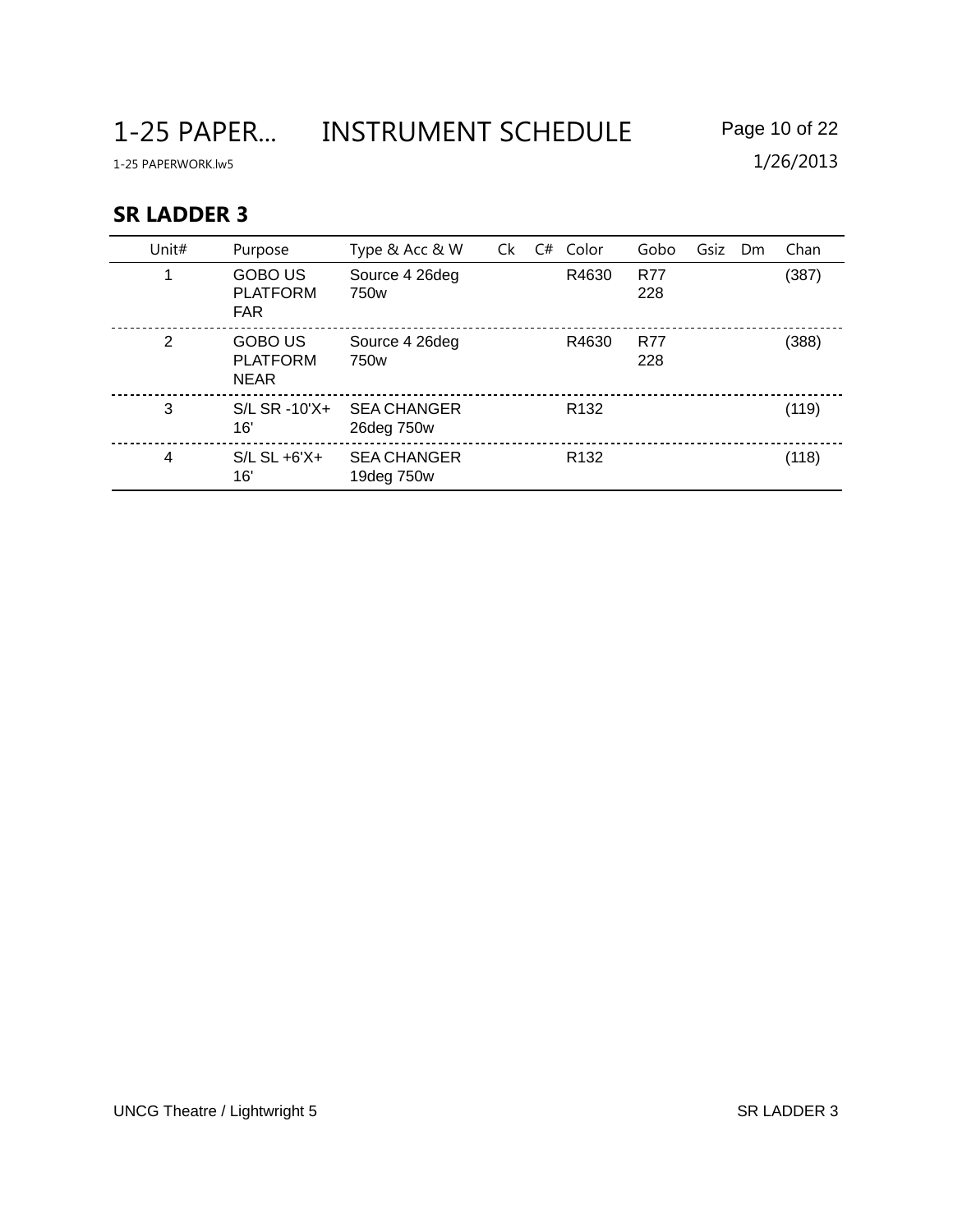1-25 PAPER... INSTRUMENT SCHEDULE Page 11 of 22

# **2nd ELEC**

| Unit#          | Purpose                       | Type & Acc & W                   | Ck | C# Color                                            | Gobo | Gsiz | Dm | Chan  |
|----------------|-------------------------------|----------------------------------|----|-----------------------------------------------------|------|------|----|-------|
| 1              | UPS SL SHIN                   | Source 4 50deg<br>750w           |    | R132                                                |      |      |    | (145) |
| 1              | S/L USSR+8'<br>$X+10$         | <b>SEA CHANGER</b><br>36deg 750w |    | R132                                                |      |      |    | (97)  |
| $\overline{2}$ | $S/L$ US $SL + 2'$<br>$X+10'$ | <b>SEA CHANGER</b><br>26deg 750w |    | R <sub>132</sub>                                    |      |      |    | (98)  |
| 3              | <b>BALCONY</b><br><b>BACK</b> | 8" Fres 1.5kw                    |    | <b>R80</b>                                          |      |      |    | (193) |
| 4              | <b>BALCONY</b><br><b>BACK</b> | 8" Fres 1.5kw                    |    | R3408                                               |      |      |    | (197) |
| 5              | B/L +8'X+6'                   | Source 4 36deg<br>575w           |    | R <sub>132</sub>                                    |      |      |    | (59)  |
| 6              | B/L WASH +8'<br>$X+3'$        | 8" Fres 1.5kw                    |    | R3408                                               |      |      |    | (76)  |
| $\overline{7}$ | B/L +5'X+6'                   | Source 4 36deg<br>575w           |    | R <sub>132</sub><br>------------------------------- |      |      |    | (60)  |
| 8              | <b>VL STAGE 1</b>             | VL-500 1.2kw                     |    |                                                     |      |      |    | (235) |
| 9              | <b>B/L C'X+6</b>              | Source 4 36deg<br>575w           |    | R <sub>132</sub>                                    |      |      |    | (61)  |
| 10             | <b>B/L WASH C'</b><br>$X+3'$  | 8" Fres 1.5kw                    |    | R3408                                               |      |      |    | (77)  |
| 11             | BL-6'X+6'                     | Source 4 36deg<br>575w           |    | R <sub>132</sub>                                    |      |      |    | (61)  |
| 12             | B/L WASH -8'<br>$x+3'$        | 8" Fres 1.5kw                    |    | R3408                                               |      |      |    | (78)  |
| 13             | B/L-10'X+6'                   | Source 4 36deg<br>575w           |    | R <sub>132</sub>                                    |      |      |    | (62)  |
| 14             | <b>VL STAGE 2</b>             | VL-500 1.2kw                     |    |                                                     |      |      |    | (236) |
| 15             | BL-8'X+14'                    | Source 4 36deg<br>575w           |    | R <sub>132</sub>                                    |      |      |    | (66)  |
| 15             | B/L-14'X+6'                   | Source 4 36deg<br>575w           |    | R <sub>132</sub>                                    |      |      |    | (63)  |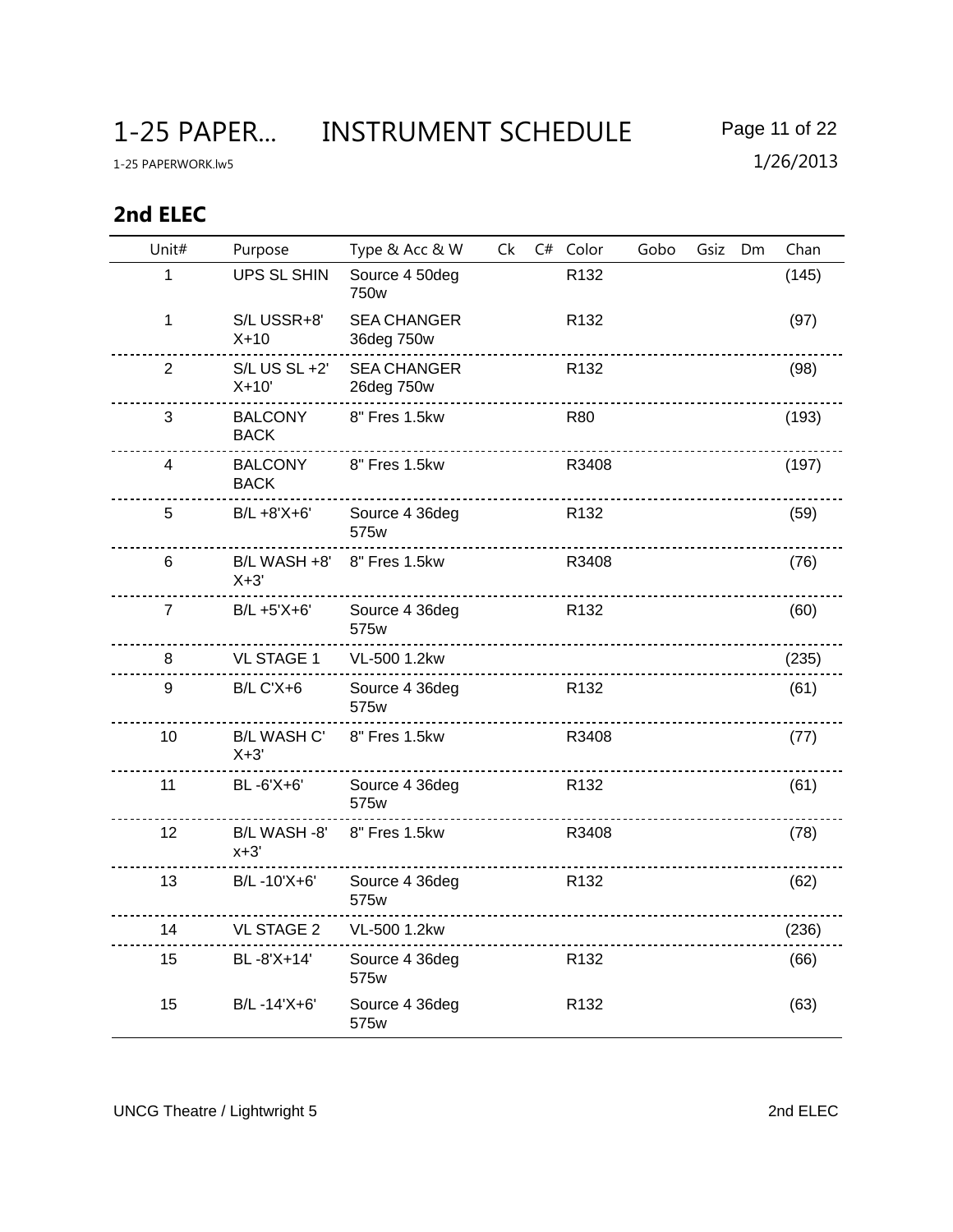## **2nd ELEC**

| Unit# | Purpose                  | Type & Acc & W |  | Ck C# Color | Gobo | Gsiz | Dm | Chan |
|-------|--------------------------|----------------|--|-------------|------|------|----|------|
| 16    | B/L WASH -<br>$14X + 3'$ | 8" Fres 1.5kw  |  | R3408       |      |      |    | (79) |

### **L. BRIDGE A-1**

| Unit#          | Purpose                             | Type & Acc & W                   | Ck | C# Color         | Gobo | Gsiz | Dm | Chan  |
|----------------|-------------------------------------|----------------------------------|----|------------------|------|------|----|-------|
| 1              | <b>BALCONY</b><br><b>BACK</b>       | 8" Fres 1.5kw                    |    | R80              |      |      |    | (191) |
| 1              | S/L MIDSR +8'<br>$X+6'$             | <b>SEA CHANGER</b><br>36deg 750w |    | R <sub>132</sub> |      |      |    | (95)  |
| $\overline{2}$ | <b>BALCONY</b><br><b>BACK</b>       | 8" Fres 1.5kw                    |    | R3408            |      |      |    | (195) |
| 3              | B/L WASH +<br>13'X-2'               | 8" Fres 1.5kw                    |    | R3408            |      |      |    | (74)  |
| 4              | <b>TOMB</b><br><b>SPECIAL SL</b>    | Source 4 36deg<br>750w           |    | R353             |      |      |    | (213) |
| 4              | <b>BALCONY</b><br><b>BACK</b>       | 8" Fres 1.5kw                    |    | R3408            |      |      |    | (196) |
| 5              | <b>BED SPECIAL</b>                  | Source 4 36deg<br>750w           |    | R353             |      |      |    | (265) |
| 6              | MASQUERAD<br><b>E BANNER</b>        | Source 4 50deg<br>750w           |    | N/C              |      |      |    | (351) |
| 6              | $F/L + 6'X + 14'$                   | Source 4 36deg<br>750w           |    | R4215            |      |      |    | (12)  |
| $\overline{7}$ | $F/L + 6'X + 14'$                   | Source 4 36deg<br>750w           |    | <b>R64</b>       |      |      |    | (42)  |
| 8              | <b>SL SIDE US</b><br><b>BALCONY</b> | <b>SEA CHANGER</b><br>50deg 575w |    | R <sub>132</sub> |      |      |    | (186) |
| 9              | F/L C'X+14'                         | Source 4 36deg<br>750w           |    | R4215            |      |      |    | (13)  |
| 10             | F/L C'X+14'                         | Source 4 36deg<br>750w           |    | <b>R64</b>       |      |      |    | (43)  |
| 11             | <b>B/L-5X-2</b>                     | Source 4 36deg<br>575w           |    | R <sub>132</sub> |      |      |    | (56)  |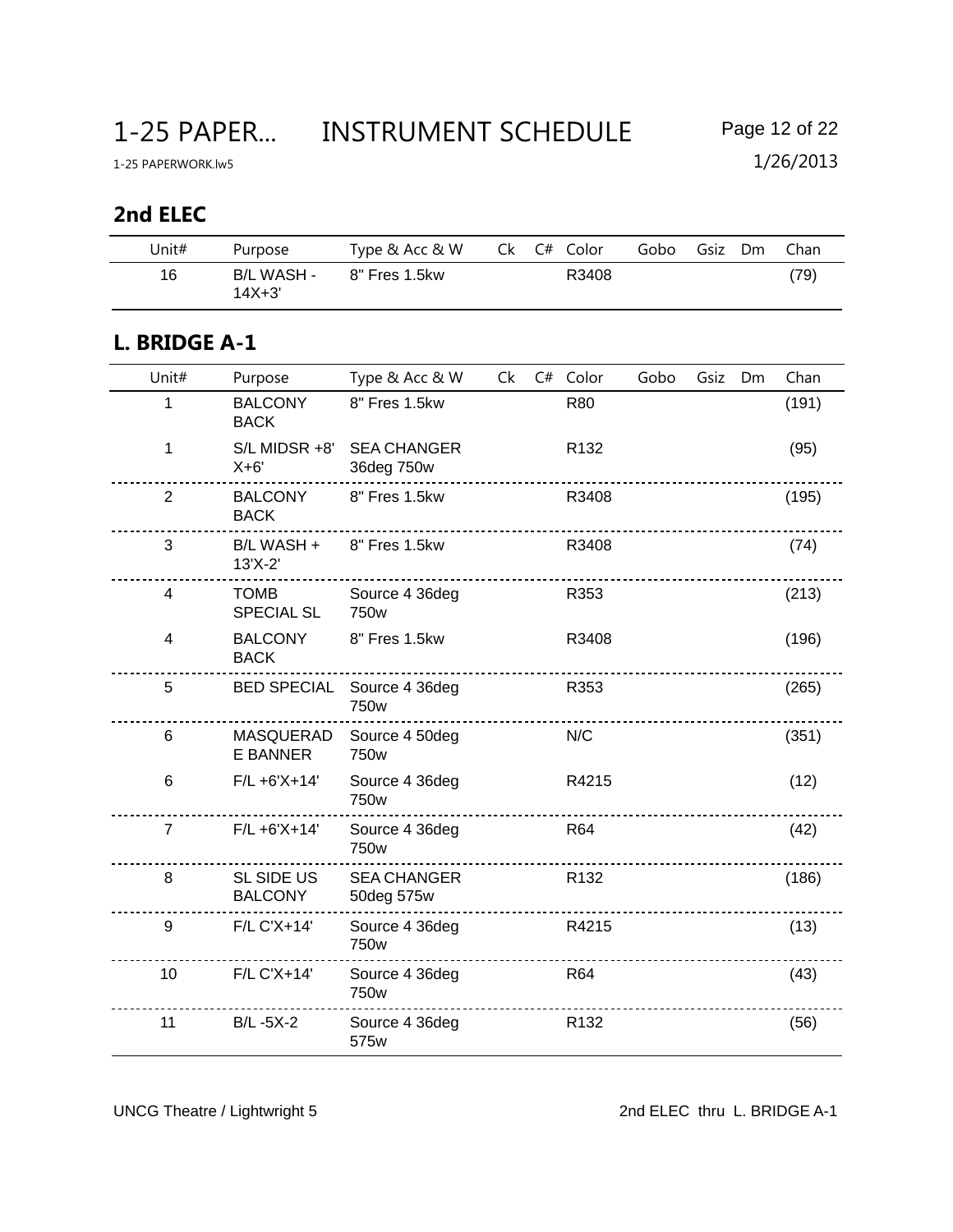1-25 PAPER... INSTRUMENT SCHEDULE Page 13 of 22

1-25 PAPERWORK.lw5 1/26/2013

## **L. BRIDGE A-1**

| Unit# | Purpose                        | Type & Acc & W                     | Ck | C# | Color            | Gobo | Gsiz | <b>Dm</b> | Chan  |
|-------|--------------------------------|------------------------------------|----|----|------------------|------|------|-----------|-------|
| 12    | MASQUERAD<br>E BANNER          | Source 4 50deg<br>750w             |    |    | N/C              |      |      |           | (352) |
| 13    | $F/L - 11'X + 14'$             | Source 4 36deg<br>750w             |    |    | R4215            |      |      |           | (12)  |
| 13    | $F/L - 11'X + 14'$             | Source 4 36deg<br>750w             |    |    | R64              |      |      |           | (44)  |
| 13    | B/L-10'X-2'                    | Source 4 36deg<br>575 <sub>w</sub> |    |    | R <sub>132</sub> |      |      |           | (57)  |
| 14    | <b>B/L WASH -</b><br>$13'X-2'$ | 8" Fres 1.5kw                      |    |    | R3408            |      |      |           | (75)  |
| 15    | $F/L - 17'X + 14'$             | Source 4 36deg<br>750w             |    |    | R4215            |      |      |           | (15)  |
| 16    | $F/L - 17'X + 14'$             | Source 4 36deg<br>750w             |    |    | R64              |      |      |           | (45)  |
| 17    | <b>TOMB</b><br><b>SPECIAL</b>  | Source 4 36deg<br>750w             |    |    | R64              |      |      |           | (214) |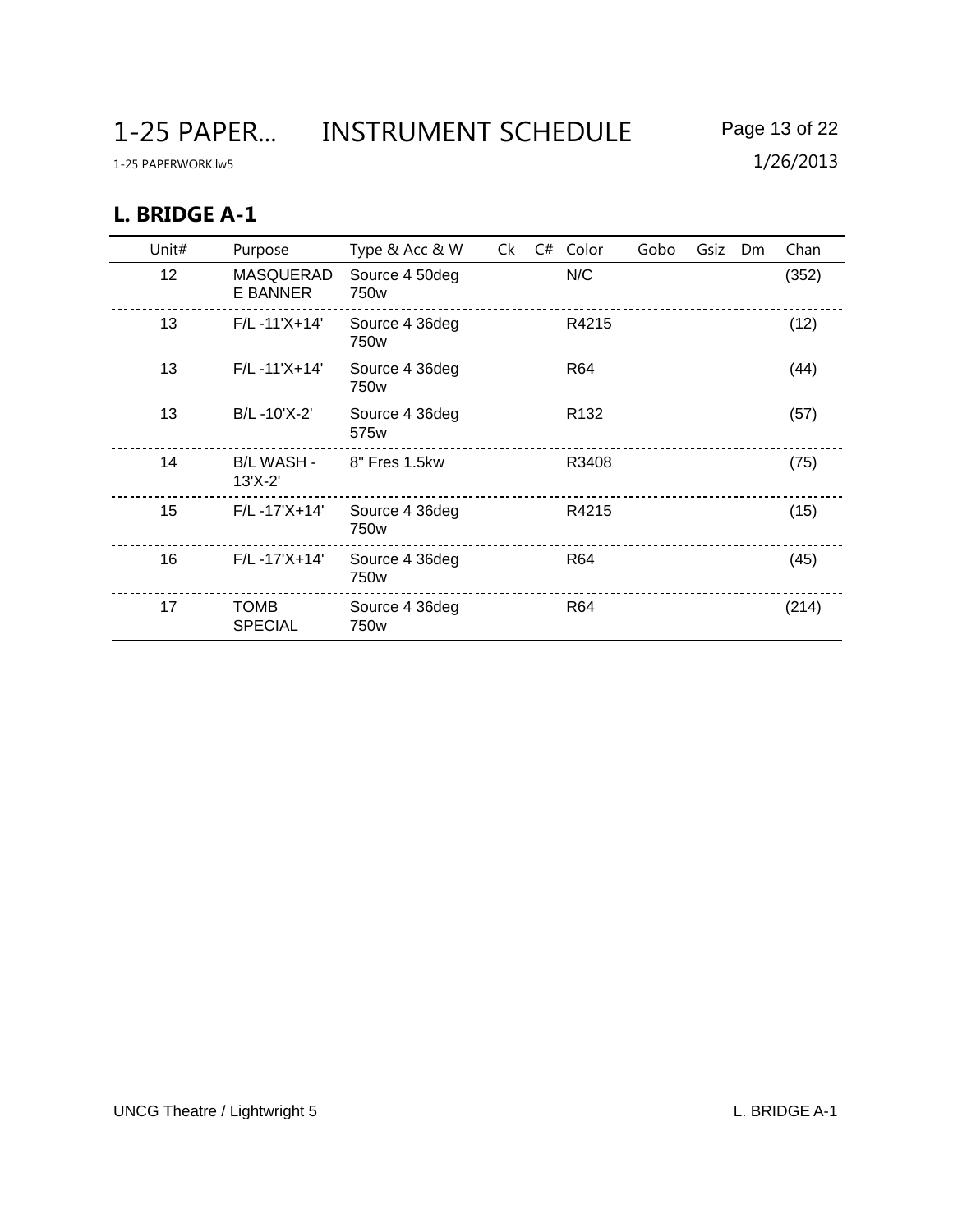## **3RD ELEC**

| Unit#          | Purpose                                      | Type & Acc & W                     | Ck | C# Color         | Gobo              | Gsiz | Dm | Chan  |
|----------------|----------------------------------------------|------------------------------------|----|------------------|-------------------|------|----|-------|
|                | <b>US</b><br><b>PLATFORM</b><br>SL +10'X+14' | <b>SEA CHANGER</b><br>26deg 750w   |    | R132             |                   |      |    | (99)  |
|                | <b>US</b><br><b>PLATFORM</b><br>SR+2'X+15'   | <b>SEA CHANGER</b><br>26deg 750w   |    | R <sub>132</sub> |                   |      |    | (100) |
| 1              | US<br><b>PLATFORM</b><br>SR-10'X+15'         | <b>SEA CHANGER</b><br>19deg 750w   |    | R <sub>132</sub> |                   |      |    | (101) |
| $\overline{2}$ | <b>US</b><br><b>PLATFORM</b><br><b>GOBO</b>  | Source 4 26deg<br>750 <sub>w</sub> |    | R367             | <b>R77</b><br>912 |      |    | (395) |
| $\overline{2}$ | <b>US</b><br>PLATFORM T/<br>L SLL            | Source 4 36deg<br>750w             |    | R351             |                   |      |    | (241) |
| $\overline{2}$ | UUS SL MID                                   | Source 4 36deg<br>750w             |    | R355             |                   |      |    | (155) |
| 3              | <b>HIGH</b>                                  | UUS SL HEAD Source 4 26deg<br>750w |    | R360             |                   |      |    | (165) |
| 3              | <b>VL STAGE 3</b>                            | VL-500 1.2kw                       |    |                  |                   |      |    | (237) |
| $\overline{4}$ | <b>BALCONY</b><br><b>BACK</b>                | 8" Fres 1.5kw                      |    | <b>R80</b>       |                   |      |    | (194) |
| 5              | US<br>PLATFORM T/<br><b>LSL</b>              | Source 4 36deg<br>750 <sub>w</sub> |    | R351             |                   |      |    | (242) |
| 6              | <b>BALCONY</b><br><b>BACK</b>                | 8" Fres 1.5kw                      |    | R3408            |                   |      |    | (198) |
| $\overline{7}$ | B/L+4'x+14'                                  | Source 4 36deg<br>575w             |    | R <sub>132</sub> |                   |      |    | (64)  |
| 8              | B/L WASH +2' 8" Fres 1.5kw<br>$X+12'$        |                                    |    | R3408            |                   |      |    | (80)  |
| 9              | US<br>PLATFORM T/<br>L <sub>C</sub>          | Source 4 36deg<br>750 <sub>w</sub> |    | R351             |                   |      |    | (243) |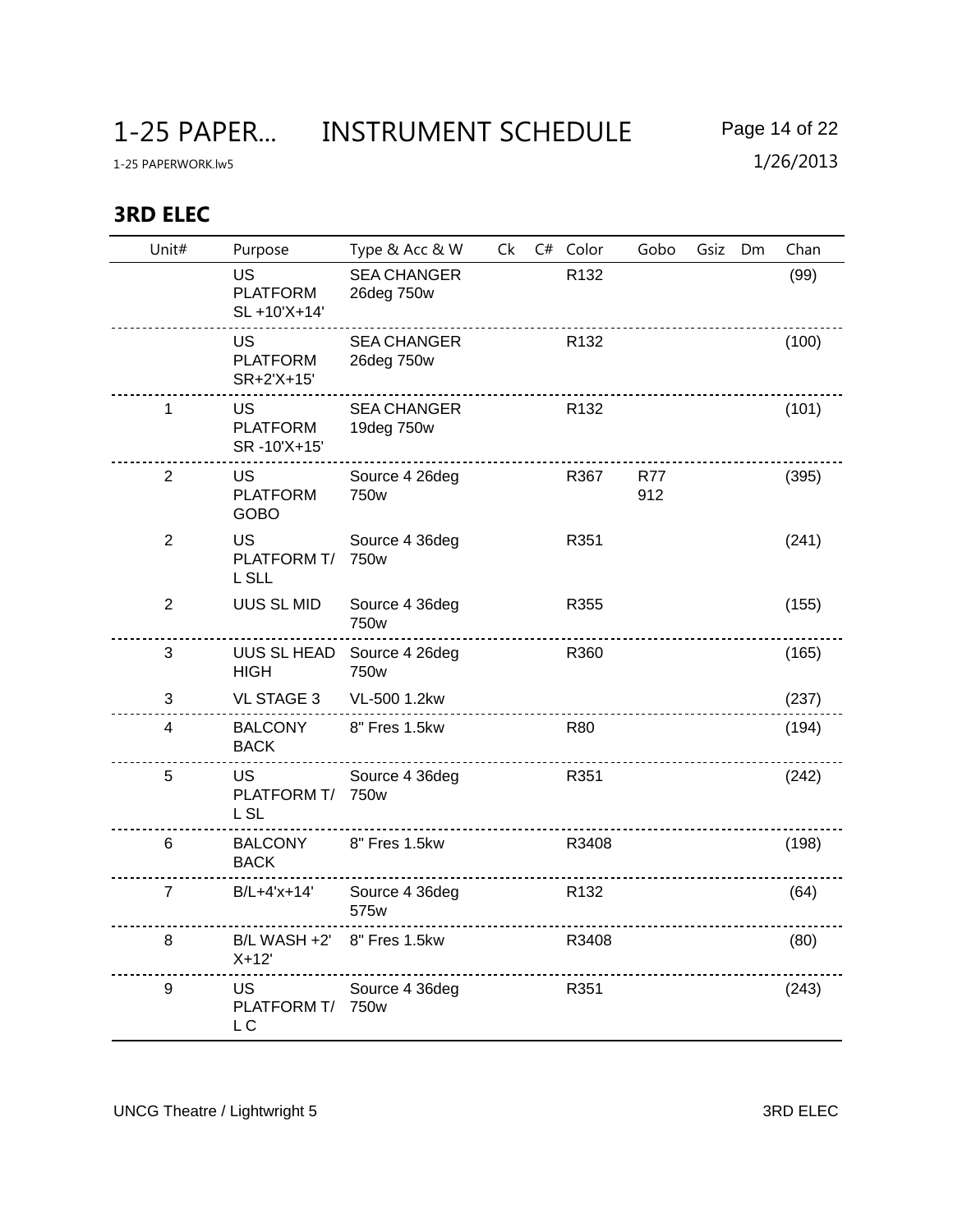1-25 PAPER... INSTRUMENT SCHEDULE Page 15 of 22

## **3RD ELEC**

| Unit# | Purpose                           | Type & Acc & W                     | Ck | C# | Color            | Gobo | Gsiz | Dm | Chan  |
|-------|-----------------------------------|------------------------------------|----|----|------------------|------|------|----|-------|
| 10    | <b>B/L C'X+14'</b>                | Source 4 36deg<br>575w             |    |    | R <sub>132</sub> |      |      |    | (65)  |
| 11    | <b>US</b><br>PLATFORM T/<br>L     | Source 4 36deg<br>750 <sub>w</sub> |    |    | R351             |      |      |    | (244) |
| 12    | BL-4'X+14'                        | Source 4 36deg<br>575w             |    |    | R <sub>132</sub> |      |      |    | (65)  |
| 13    | B/L WASH -5'<br>$X+12'$           | 8" Fres 1.5kw                      |    |    | R3408            |      |      |    | (81)  |
| 14    | <b>VL STAGE 4</b>                 | VL-500 1.2kw                       |    |    |                  |      |      |    | (238) |
| 16    | <b>B/L WASH -</b><br>$11'X+12'$   | 8" Fres 1.5kw                      |    |    | R3408            |      |      |    | (82)  |
| 17    | <b>US</b><br>PLATFORM T/<br>L SR  | Source 4 36deg<br>750 <sub>w</sub> |    |    | R351             |      |      |    | (245) |
| 18    | <b>US</b><br>PLATFORM T/<br>L SRR | Source 4 36deg<br>750w             |    |    | R351             |      |      |    | (246) |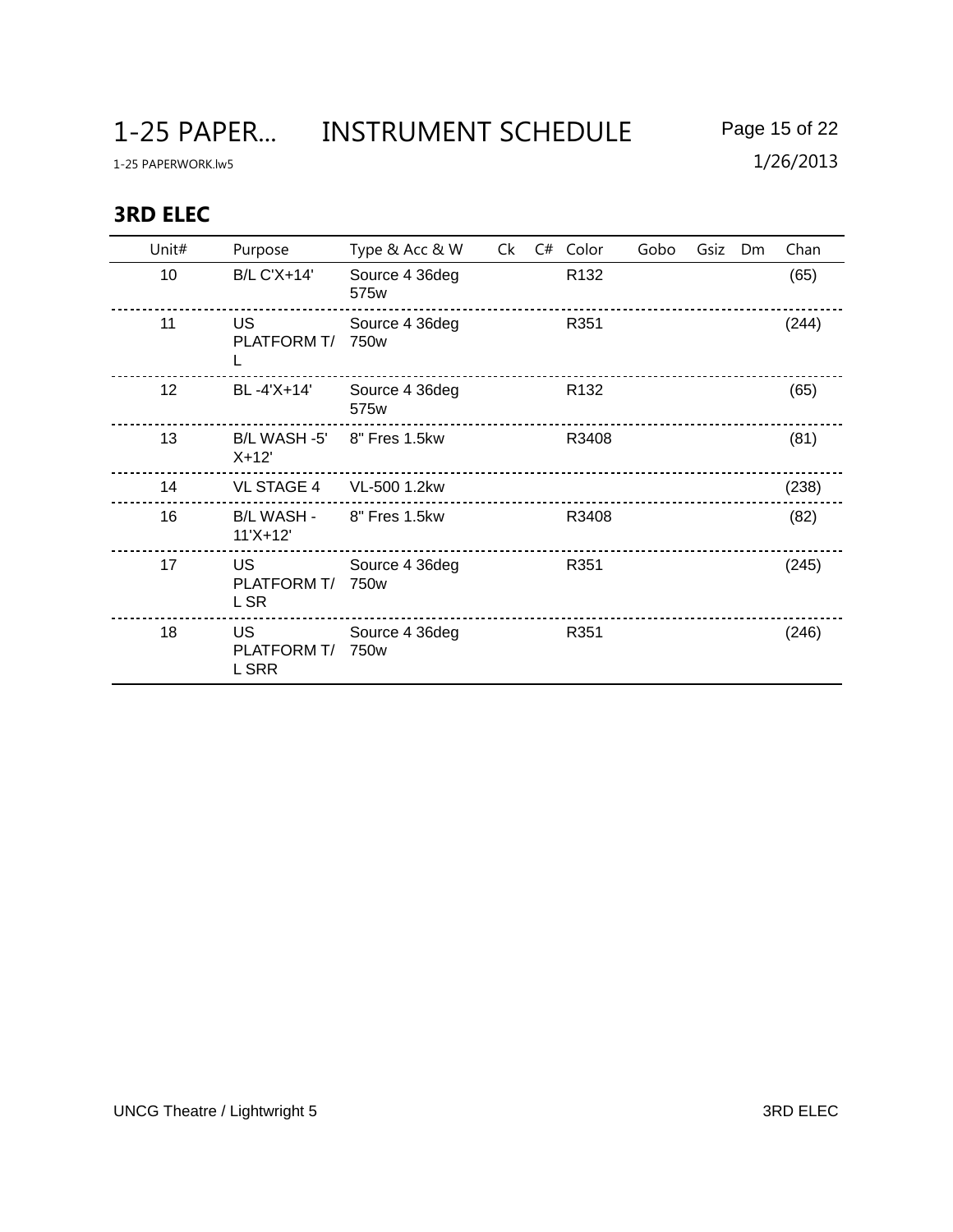1-25 PAPER... INSTRUMENT SCHEDULE Page 16 of 22

1-25 PAPERWORK.lw5 1/26/2013

## **FOH ADD PIPE**

| Unit#          | Purpose                      | Type & Acc & W                     | Ck | C# | Color            | Gobo | Gsiz | Dm | Chan  |
|----------------|------------------------------|------------------------------------|----|----|------------------|------|------|----|-------|
| 1              | <b>BED SPECIAL</b>           | Source 4 36deg<br>750 <sub>w</sub> |    |    | R362             |      |      |    | (263) |
| $\overline{2}$ | B/L WASH +6'<br>$X-8'$       | 8" Fres 1.5kw                      |    |    | R3409            |      |      |    | (71)  |
| 3              | B/L +5'X-8'                  | Source 4 36deg<br>575 <sub>w</sub> |    |    | R <sub>132</sub> |      |      |    | (51)  |
| $\overline{4}$ | SL SIDE DS<br><b>BALCONY</b> | <b>SEA CHANGER</b><br>50deg 575w   |    |    | R <sub>132</sub> |      |      |    | (185) |
| 5              | <b>B/L C'X-8'</b>            | Source 4 36deg<br>575w             |    |    | R <sub>132</sub> |      |      |    | (52)  |
| 6              | <b>B/L WASH C'</b><br>$X-8'$ | 8" Fres 1.5kw                      |    |    | R3409            |      |      |    | (72)  |
| $\overline{7}$ | B/L WASH -6'<br>$X-8'$       | 8" Fres 1.5kw                      |    |    | R3409            |      |      |    | (73)  |
| 8              | $B/L - 6x-8$                 | Source 4 36deg<br>575w             |    |    | R <sub>132</sub> |      |      |    | (53)  |
| 9              | <b>BED SPECIAL</b>           | Source 4 36deg<br>750w             |    |    | R362             |      |      |    | (264) |
| 11             | <b>BED SPECIAL</b>           | Source 4 36deg<br>750w             |    |    | R353             |      |      |    | (266) |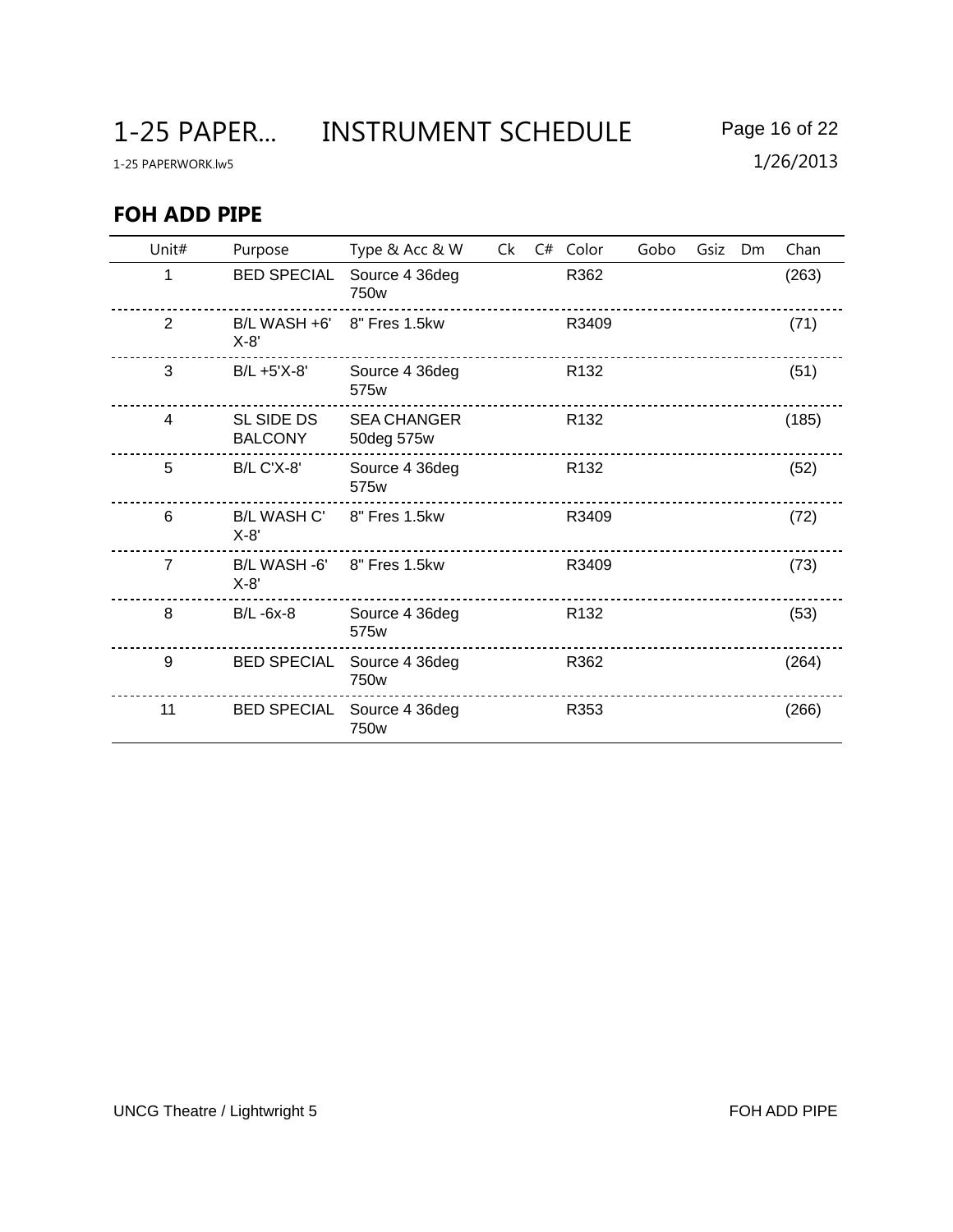## **FOH 2**

| Unit#          | Purpose                                        | Type & Acc & W                     | Ck | C# Color   | Gobo | Gsiz | Dm | Chan  |
|----------------|------------------------------------------------|------------------------------------|----|------------|------|------|----|-------|
| $\overline{2}$ | <b>SPARE</b><br><b>BALCONY</b><br><b>FRNTS</b> | Source 4 26deg<br>750w             |    | N/C        |      |      |    | (503) |
| 3              | <b>SPARE</b><br><b>BALCONY</b><br><b>FRNTS</b> | Source 4 26deg<br>750w             |    | N/C        |      |      |    | (504) |
| $\overline{4}$ | SL BED<br><b>SPECIAL</b>                       | Source 4 36deg<br>750w             |    | N/C        |      |      |    | (261) |
| 8              | F/L US SL<br>PLATFORM +<br>$6'X + 6'$          | Source 4 19deg<br>750 <sub>w</sub> |    | <b>R64</b> |      |      |    | (38)  |
| 9              | <b>STAIR</b><br><b>SPECIAL</b>                 | Source 4 26deg<br>750w             |    | R3203      |      |      |    | (421) |
| 11             | $F/L$ C<br>PLATFORM C'<br>$X+6'$               | Source 4 19deg<br>750w             |    | R64        |      |      |    | (39)  |
| 12             | <b>SPARE</b><br><b>SPECIAL</b>                 | Source 4 26deg<br>750w             |    | N/C        |      |      |    | (507) |
| 13             | F/L SR<br>PLATFORM -<br>$6'X+6'$               | Source 4 19deg<br>750 <sub>w</sub> |    | R4215      |      |      |    | (10)  |
| 14             | F/L SR<br><b>PLATFORM -</b><br>$6'X + 6'$      | Source 4 19deg<br>750w             |    | <b>R64</b> |      |      |    | (40)  |
| 15             | <b>SPARE</b><br><b>SPECIAL</b>                 | Source 4 26deg<br>750w             |    | N/C        |      |      |    | (508) |
| 16             | F/L SR<br>PLATFORM -<br>$13'X + 6'$            | Source 4 19deg<br>750w             |    | R4215      |      |      |    | (11)  |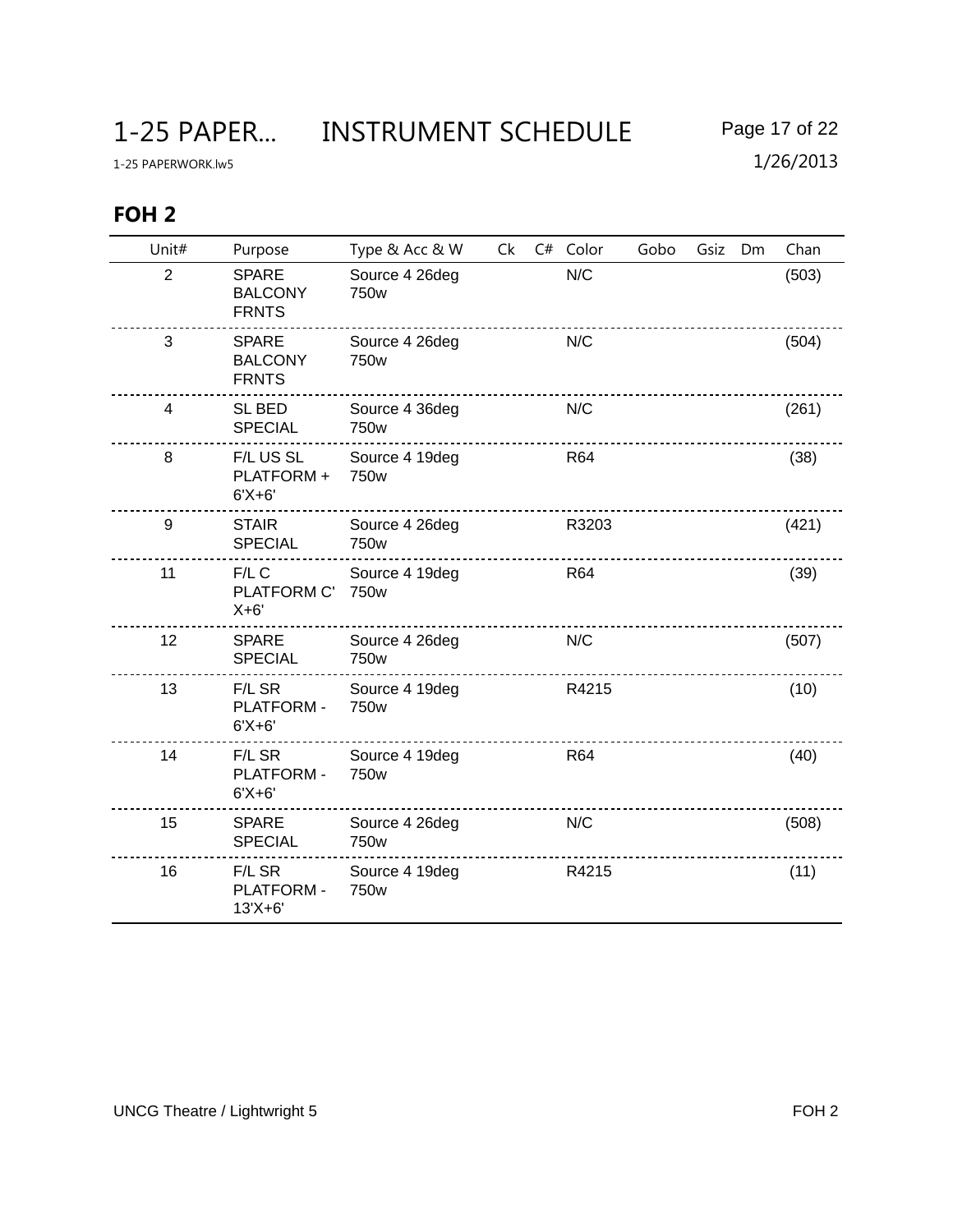## **SR CHARLIE PIPE**

| Unit# | Purpose                   | Type & Acc & W                   | Ck. | C# Color         | Gobo | Gsiz | Dm. | Chan  |
|-------|---------------------------|----------------------------------|-----|------------------|------|------|-----|-------|
|       | TOMB SR<br><b>SPECIAL</b> | Source 4 36deg<br>750w           |     | R361             |      |      |     | (212) |
|       | S/L SR DS<br><b>SIDE</b>  | <b>SEA CHANGER</b><br>19deg 750w |     | R <sub>132</sub> |      |      |     | (110) |

### **BOX BOOM SR**

| Unit# | Purpose                          | Type & Acc & W                     | Ck | C# | Color | Gobo | Gsiz | D <sub>m</sub> | Chan  |
|-------|----------------------------------|------------------------------------|----|----|-------|------|------|----------------|-------|
| 1     | <b>US SR 1/4</b><br><b>FRNT</b>  | Source 4 19deg<br>750 <sub>w</sub> |    |    | R367  |      |      |                | (139) |
| 2     | <b>US SL 1/4</b><br><b>FRNT</b>  | Source 4 19deg<br>750w             |    |    | R367  |      |      |                | (137) |
| 3     | <b>US C 1/4</b><br><b>FRNT</b>   | Source 4 19deg<br>750 <sub>w</sub> |    |    | R367  |      |      |                | (138) |
| 4     | MID C $1/4$<br><b>FRNT</b>       | Source 4 26deg<br>750 <sub>w</sub> |    |    | R367  |      |      |                | (136) |
| 5     | <b>MID SR 1/4</b><br><b>FRNT</b> | Source 4 26deg<br>750 <sub>w</sub> |    |    | R367  |      |      |                | (135) |
| 6     | MID SL $1/4$<br><b>FRNT</b>      | Source 4 26deg<br>750w             |    |    | R367  |      |      |                | (134) |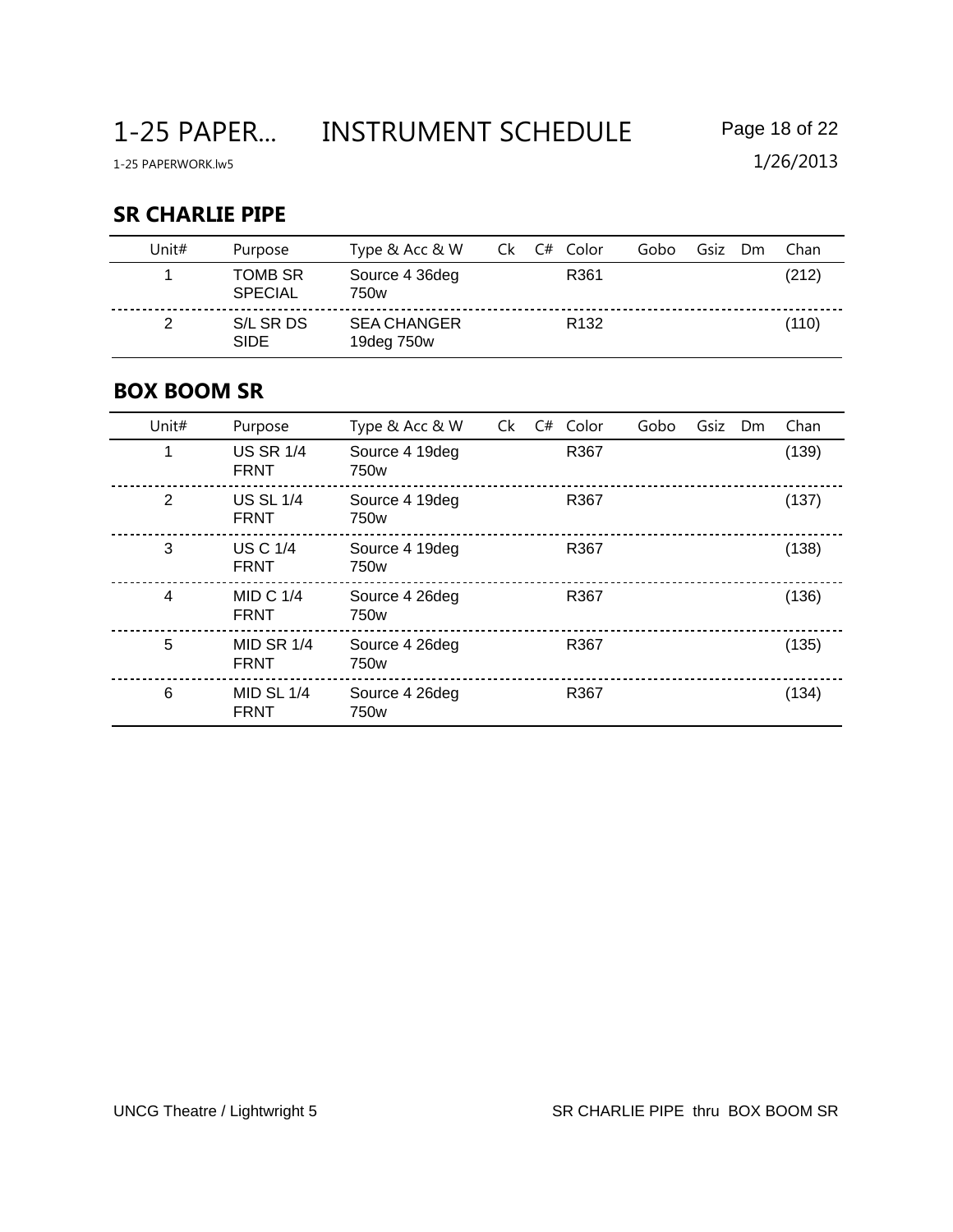1-25 PAPER... INSTRUMENT SCHEDULE Page 19 of 22

## **FOH 3**

| Unit#          | Purpose                         | Type & Acc & W          | Ck | C# Color   | Gobo | Gsiz | Dm | Chan  |
|----------------|---------------------------------|-------------------------|----|------------|------|------|----|-------|
| 1              | <b>DS SL 1/4</b><br><b>FRNT</b> | Source 4 36deg<br>750w  |    | R4615      |      |      |    | (121) |
| $\overline{2}$ | <b>DS C 1/4</b><br><b>FRNT</b>  | Source 4 36deg<br>750w  |    | R4615      |      |      |    | (122) |
| 3              | <b>DS SR 1/4</b><br><b>FRNT</b> | Source 4 36deg<br>750w  |    | R4615      |      |      |    | (123) |
| 4              | $F/L + 12'X-3'$                 | Source 4 26deg<br>750w  |    | R4215      |      |      |    | (4)   |
| 5              | $F/L + 12'X-3'$                 | Source 4 26deg<br>750w  |    | <b>R64</b> |      |      |    | (34)  |
| 6              | <b>STUDIO</b><br><b>SPOT L</b>  | Studio Spot 250<br>375w |    |            |      |      |    | (239) |
| $\overline{7}$ | $F/L + 6'X-3'$                  | Source 4 26deg<br>750w  |    | R4215      |      |      |    | (5)   |
| 8              | $F/L + 6'X-3'$                  | Source 4 26deg<br>750w  |    | <b>R64</b> |      |      |    | (35)  |
| 9              | $F/L + 6'x - 11'$               | Source 4 26deg<br>750w  |    | R4215      |      |      |    | (1)   |
| 10             | $F/L + 6'X-11'$                 | Source 4 26deg<br>750w  |    | <b>R64</b> |      |      |    | (31)  |
| 11             | F/L C'X-11'                     | Source 4 26deg<br>750w  |    | R4215      |      |      |    | (2)   |
| 12             | F/L C'X-11'                     | Source 4 26deg<br>750w  |    | <b>R64</b> |      |      |    | (32)  |
| 13             | $F/L - 6'X3'$                   | Source 4 26deg<br>750w  |    | R64        |      |      |    | (33)  |
| 14             | F/L-6'x-11'                     | Source 4 26deg<br>750w  |    | R4215      |      |      |    | (3)   |
| 15             | F/L-6'X-3'                      | Source 4 26deg<br>750w  |    | R4215      |      |      |    | (6)   |
| 16             | <b>STUDIO</b><br><b>SPOT R</b>  | Studio Spot 250<br>375w |    |            |      |      |    | (240) |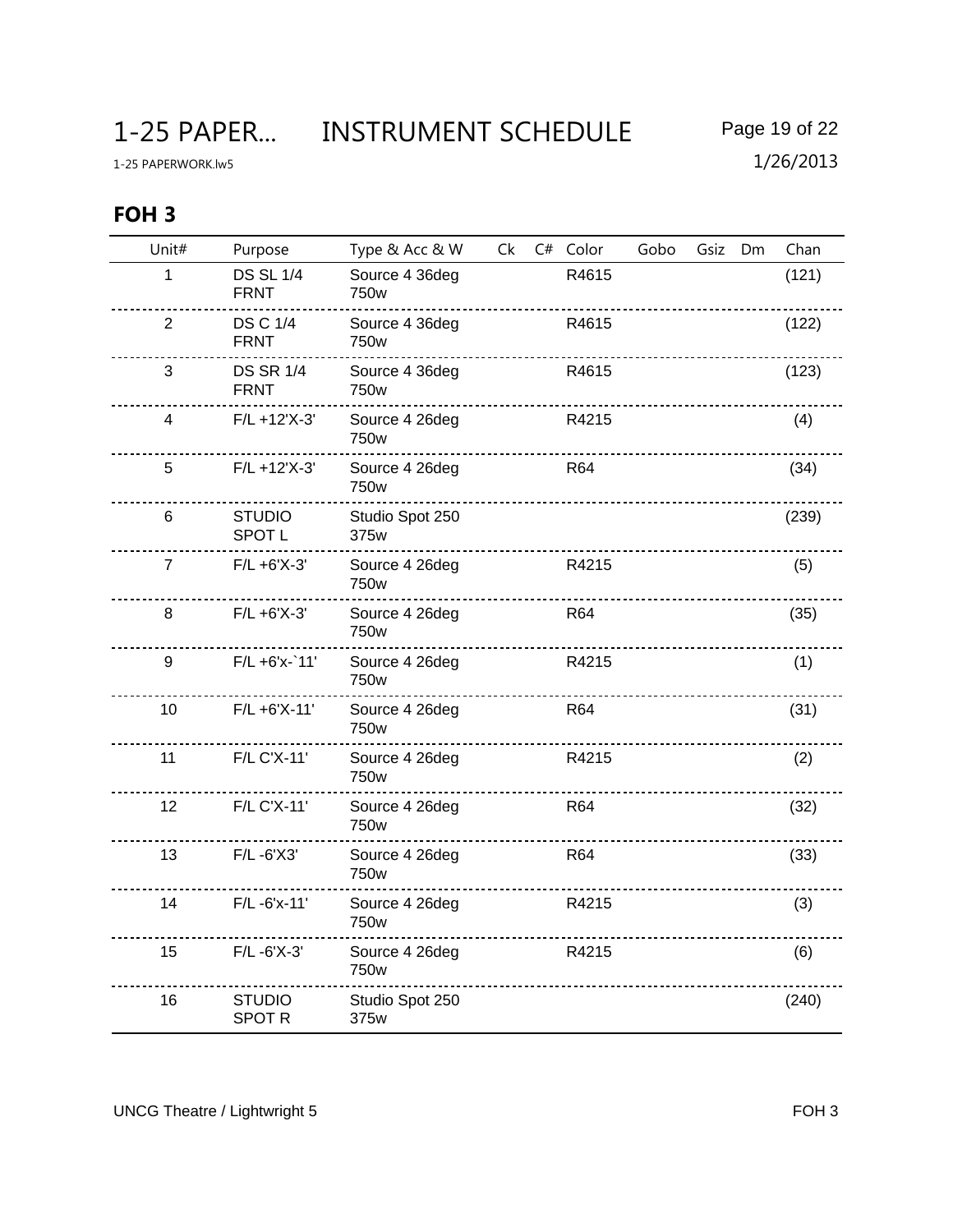1-25 PAPER... INSTRUMENT SCHEDULE Page 20 of 22

1-25 PAPERWORK.lw5 1/26/2013

# **FOH 3**

| Unit# | Purpose                         | Type & Acc & W                     | Ck | C# Color        | Gobo | Gsiz | Dm | Chan  |
|-------|---------------------------------|------------------------------------|----|-----------------|------|------|----|-------|
| 17    | $F/L - 6'X - 3'$                | Source 4 26deg<br>750w             |    | R64             |      |      |    | (36)  |
| 18    | $F/L - 12'X-3'$                 | Source 4 26deg<br>750w             |    | R4215           |      |      |    | (7)   |
| 19    | $F/L - 12'X - 3'$               | Source 4 26deg<br>750 <sub>w</sub> |    | R <sub>64</sub> |      |      |    | (37)  |
| 20    | <b>DS SL 1/4</b><br><b>FRNT</b> | Source 4 36deg<br>750 <sub>w</sub> |    | R367            |      |      |    | (131) |
| 21    | <b>DS C 1/4</b><br><b>FRNT</b>  | Source 4 36deg<br>750 <sub>w</sub> |    | R367            |      |      |    | (132) |
| 22    | <b>DS SR 1/4</b><br><b>FRNT</b> | Source 4 36deg<br>750w             |    | R367            |      |      |    | (133) |

### **SL CHARLIE PIPE**

| Unit# | Purpose                  | Type & Acc & W                   | Ck | C# | Color            | Gobo | Gsiz | <b>Dm</b> | Chan |
|-------|--------------------------|----------------------------------|----|----|------------------|------|------|-----------|------|
|       | SL SL +2'X-2'            | <b>SEA CHANGER</b><br>19deg 750w |    |    | R <sub>132</sub> |      |      |           | (94) |
| 2     | $S/L$ SRR +10'<br>$X-2'$ | <b>SEA CHANGER</b><br>26deg 750w |    |    | R <sub>132</sub> |      |      |           | (93) |
| 3     | S/L SL -4'X-8'           | <b>SEA CHANGER</b><br>19deg 750w |    |    | R <sub>132</sub> |      |      |           | (92) |
| 4     | S/L SRR +11'<br>$X-8'$   | <b>SEA CHANGER</b><br>26deg 750w |    |    | R <sub>132</sub> |      |      |           | (91) |

## **FOH 1**

| Unit# | Purpose                     | Type & Acc & W                   | C# Color<br>Ck L | Gobo | Gsiz | Dm | Chan  |
|-------|-----------------------------|----------------------------------|------------------|------|------|----|-------|
|       | $VL \ll$                    | VL-500 1.2kw                     |                  |      |      |    | (233) |
|       | <b>GRATE</b><br><b>DOWN</b> | <b>SEA CHANGER</b><br>26deg 750w | R <sub>132</sub> |      |      |    | (271) |
|       | $VL \gg$                    | VL-500 1.2kw                     |                  |      |      |    | (234) |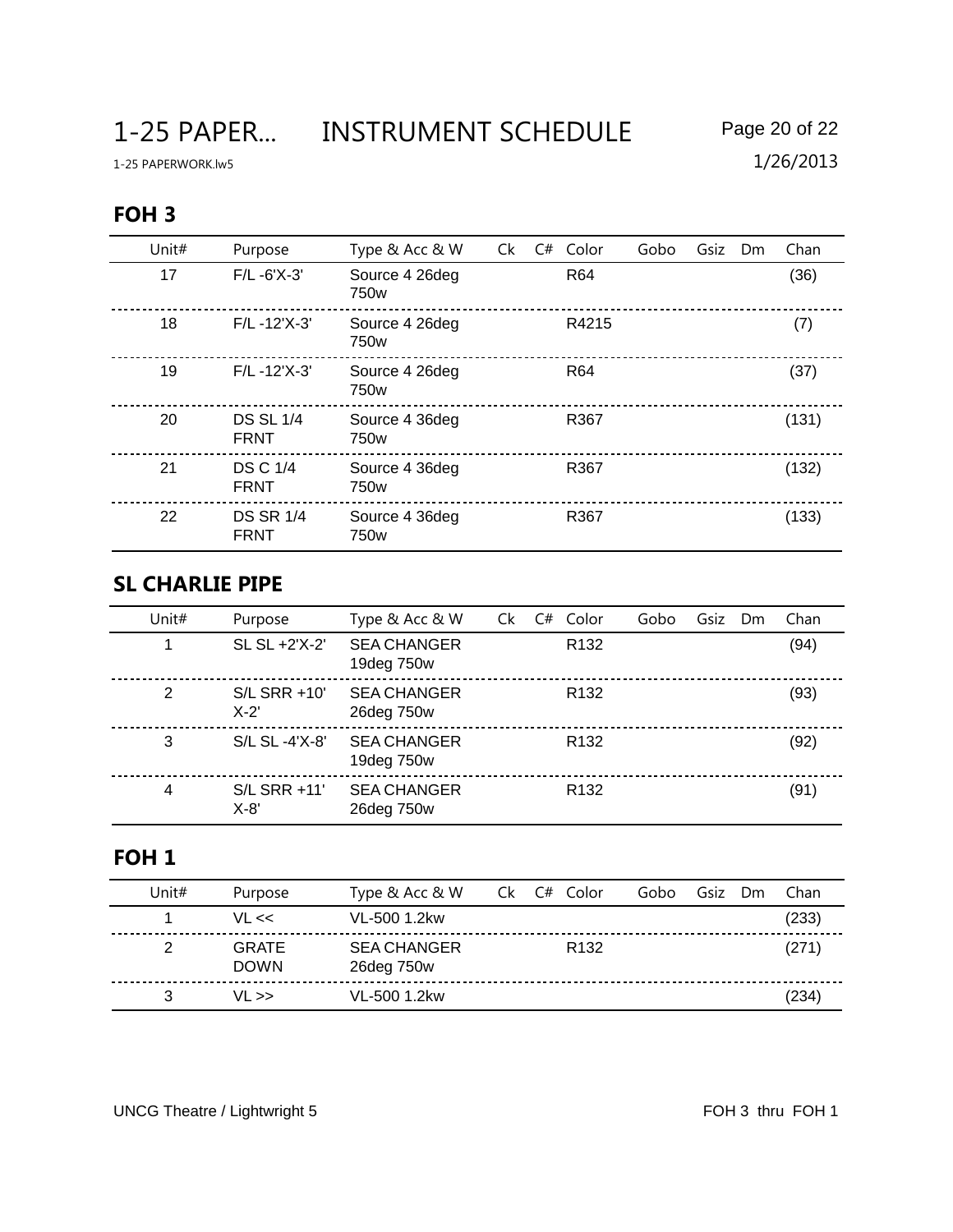1-25 PAPER... INSTRUMENT SCHEDULE Page 21 of 22

### **L. BRIDGE B**

| Unit#          | Purpose                             | Type & Acc & W                     | Ck | C# | Color            | Gobo | Gsiz | Dm | Chan  |
|----------------|-------------------------------------|------------------------------------|----|----|------------------|------|------|----|-------|
| 2              | S/L MIDSL-4'<br>$X+6'$              | <b>SEA CHANGER</b><br>26deg 750w   |    |    | R <sub>132</sub> |      |      |    | (96)  |
| 3              | <b>BALCONY</b><br><b>BACK</b>       | 8" Fres 1.5kw                      |    |    | <b>R80</b>       |      |      |    | (192) |
| 5              | B/L +12'XC'                         | Source 4 36deg<br>575w             |    |    | R <sub>132</sub> |      |      |    | (53)  |
| $\overline{7}$ | $B/L + 10X-2$                       | Source 4 36deg<br>575w             |    |    | R <sub>132</sub> |      |      |    | (54)  |
| 8              | $B/L + 5X-2$                        | Source 4 36deg<br>575w             |    |    | R <sub>132</sub> |      |      |    | (55)  |
| 9              | <b>SL SIDE US</b><br><b>BALCONY</b> | <b>SEA CHANGER</b><br>50deg 575w   |    |    | R <sub>132</sub> |      |      |    | (187) |
| 10             | B/LC'X-2'                           | Source 4 36deg<br>575 <sub>w</sub> |    |    | R <sub>132</sub> |      |      |    | (56)  |
| 14             | <b>STAIR SIDE</b><br><b>SPECIAL</b> | Source 4 50deg<br>750w             |    |    | R3203            |      |      |    | (422) |
| 15             | B/L-16'X-2'                         | Source 4 36deg<br>575w             |    |    | R <sub>132</sub> |      |      |    | (58)  |